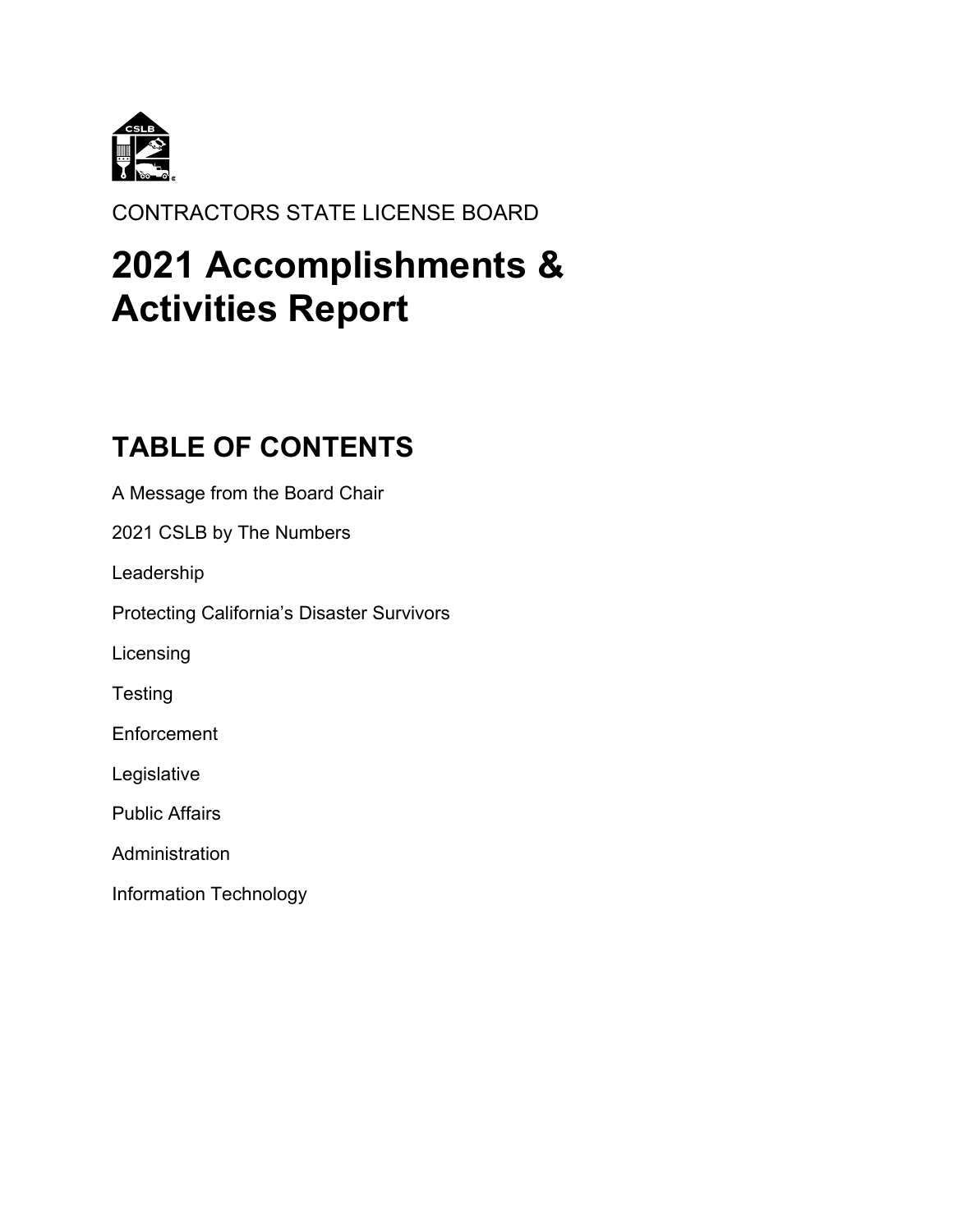# **A MESSAGE FROM THE BOARD CHAIR**

# **CSLB in 2021**

This past year, California's Contractors State License Board (CSLB) and the construction industry were all challenged to provide essential services and develop new innovative ways to succeed. CSLB staff and management worked diligently to protect consumers, develop programs for those seeking to become licensed, provide continuing education for licensees, and investigate unlicensed activity.

CSLB made history in 2021. For the first time since its inception in 1929, the CSLB Board elected three women as officers of the board. Vice Chair Mary Teichert and Secretary Diana Love join me in leading the 15-member Board. This past year, I was honored to present the opening remarks at the Women in Construction Conference and share CSLB's efforts to promote women becoming licensed contractors. Included in that presentation was a focus on Vice Chair Teichert's work with North State Building Industry Association and the California Capital Women's Business Center to conduct a three-part virtual event to increase the number of women involved in the construction industry.

CSLB continued to reach out to diverse communities by conducting community outreach. Translations are readily available on the CSLB website, CSLB staff conducts very popular monthly online Get Licensed to Build workshops—where license application procedures and an active Q&A session over several hours helps to demystify the process of license applications. In December, the same monthly online course in Spanish was added to reach an important audience of prospective licensees.

In 2021, CSLB welcomed new board members Cindi Rich, a public member, and Steve Panelli, a building official member. They bring a wealth of knowledge and experience to their new roles and the Board looks forward to working with them.

Consumer protection will always be the top priority for CSLB. During this past year, CSLB designated resources to help survivors of wildfires including the Dixie, River, Beckwourth, Hopkins, and Fawn fires. CSLB provided staffing at local assistance centers, updated critical content on the Disaster Help Center webpage, maintained the toll-free disaster hotline, and coordinated additional outreach to dozens of congressional and state legislator offices, and building departments and chambers of commerce in the affected areas. CSLB enforcement staff placed hundreds of warning signs regarding unlicensed contractors in Spanish and English throughout the disaster zones and conducted stings and sweeps to further reduce unlicensed activity.

CSLB initiated several programs to educate consumers by creating numerous quick tip videos in Spanish and English and conducting more than 28 virtual Senior Scam Stopper seminars to teach seniors how to protect themselves from scammers when hiring a contractor.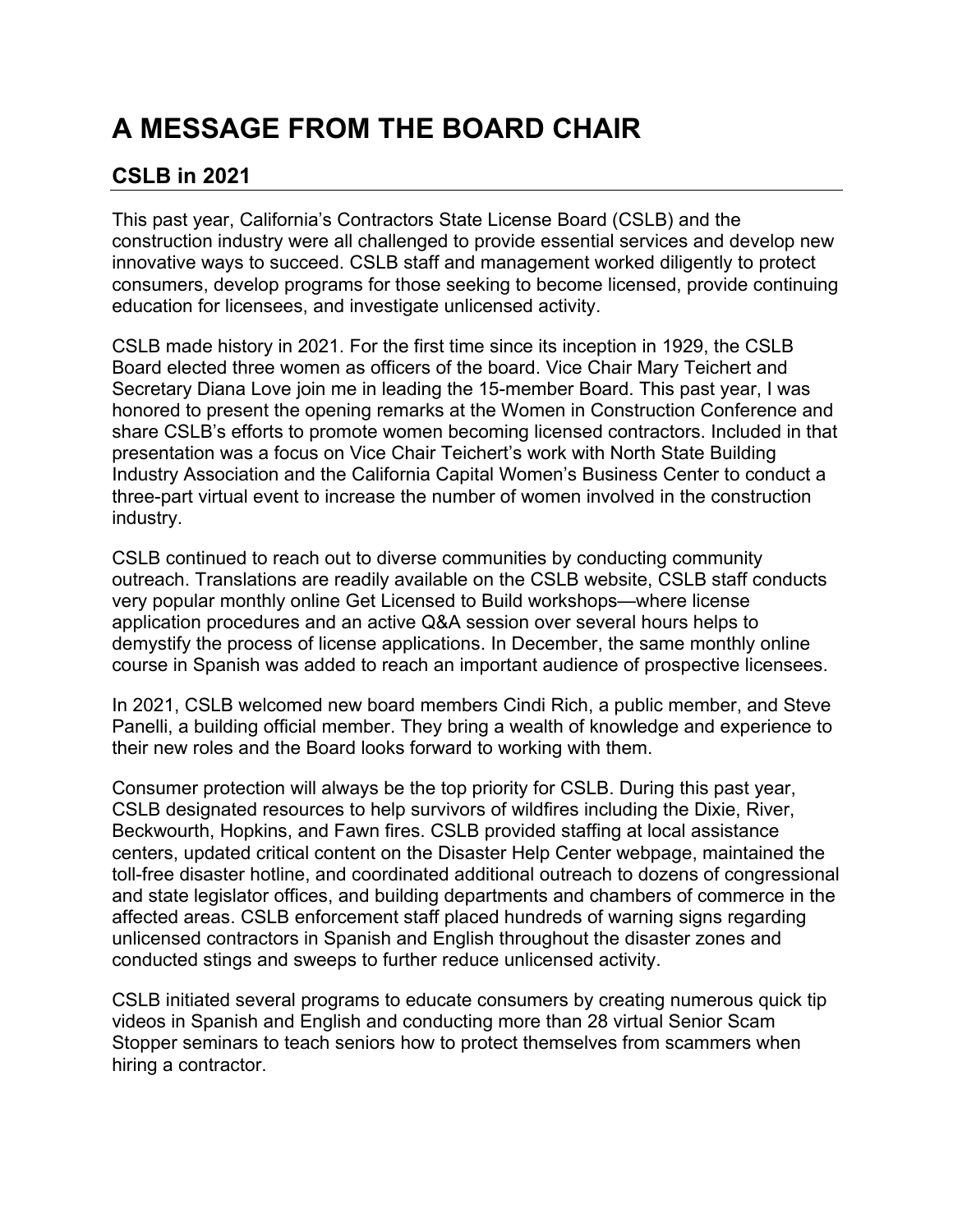In 2021, CSLB helped consumers and members of the public recover more than \$71.9 million in restitution through enforcement and license suspension actions. CSLB completed and closed 17,660 complaint investigations. In addition, AB 137 was enacted creating the \$5-million Solar Energy System Restitution Program at CSLB. The program will provide financial restitution for owners of single-family residences who were financially harmed by a solar contractor because of poor workmanship, project abandonment, or unlawful business practices.

Every year, CSLB strives to enhance the services to licensees. In 2021, an online renewal web tool was implemented which allows licensed contractors to process their license renewal online in real time. Staff also streamlined the ability of consumers to report unlicensed contracting activity through the CSLB website using a computer or a mobile device. Consumers and contractors can now submit documents and photos directly to enforcement for faster CSLB response times.

This past year, the CSLB Examination Development Unit released the trade examination for the new B-2 residential and remodeling contractor classification. This new classification—a long time in the planning—reduces barriers to licensure by providing a license pathway for those who don't have the more complex carpentry experience for a formal B-Residential license.

We are proud of CSLB's accomplishments this past year and on behalf of the Board, I would like to thank all those who contributed to the successes in 2021.

*Susan Granzella, Board Chair*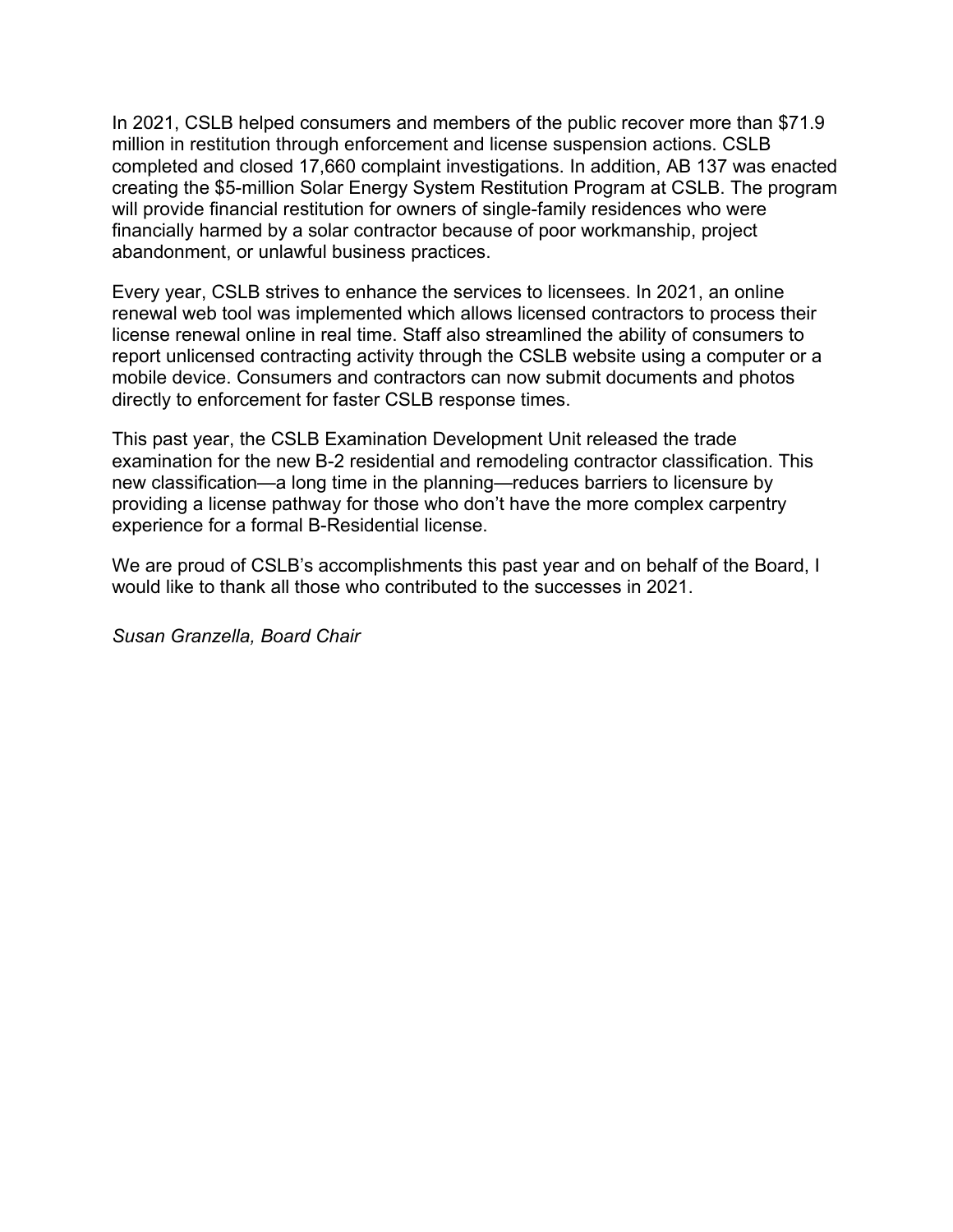

# 2021 CSLB BY THE NUMBERS

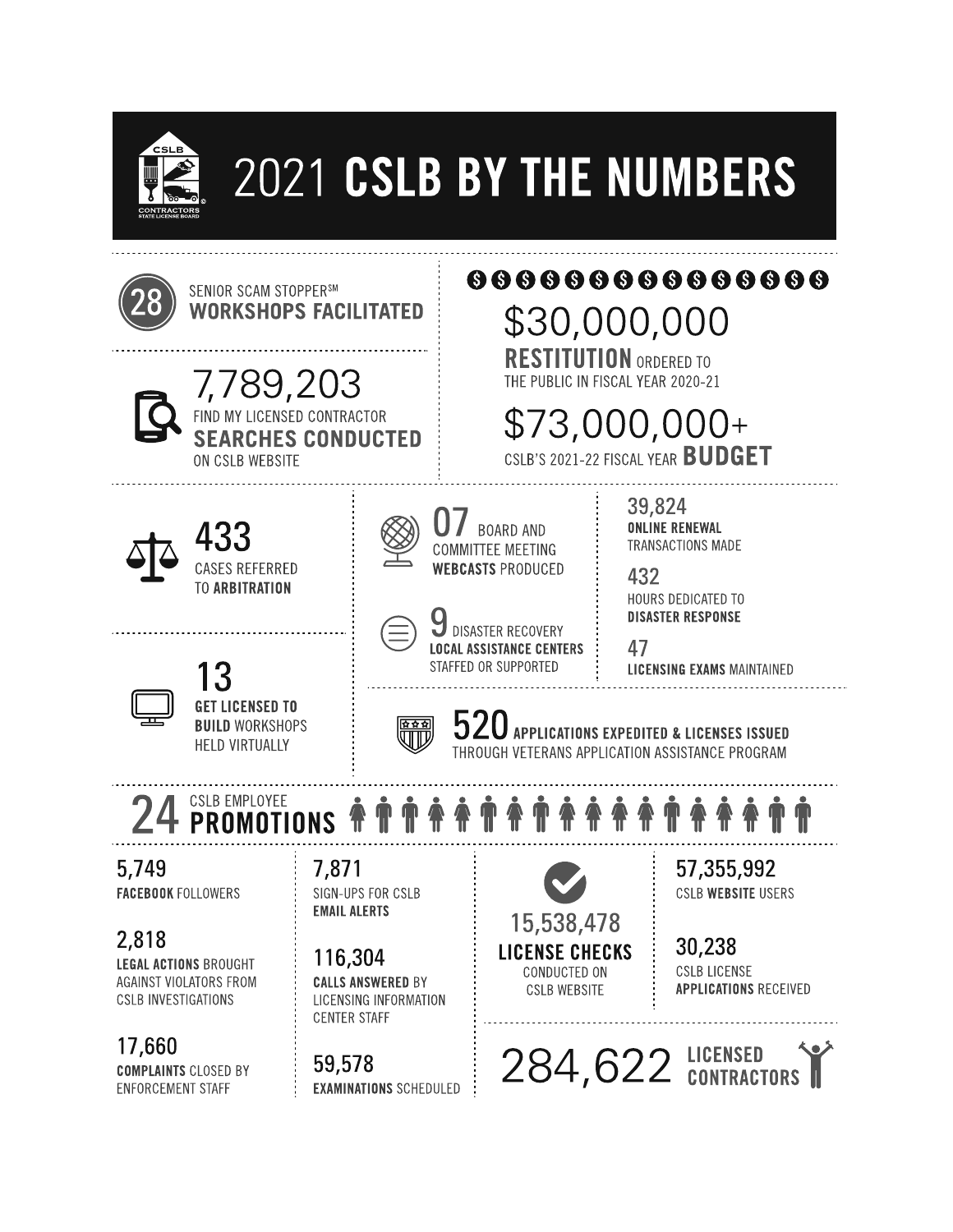# **LEADERSHIP**

### **CSLB Registrar and Board Members**

The Contractors State License Board's (CSLB) 15-member Board appoints the executive officer, or Registrar of Contractors, and directs administrative policy for the agency's operations. Per Business & Professions Code §7002, the Board includes 10 public members (including one labor representative, one local building official, and one representative of a statewide senior citizen organization), and five contractors. Appointments are made by the governor and the state legislature. The board members listed below are as of December 31, 2021.

#### **Susan Granzella, Chair Governor Appointee | Public Member**

Susan Granzella was first appointed as a public member of the Board by Governor Edmund G. Brown Jr. in October 2014 and was reappointed in June 2016. She continues to serve on the Information Technology Advisory Committee, which plays a major role in improving consumer options for CSLB.

Before her board appointment, Granzella retired from Visa Inc. in 2014 after holding various positions including vice president and senior director for technical publications and global development audit and compliance management for federal, state and industry regulations. She is a past board member for the National Council on Drug and Alcohol Dependence—Sacramento, and currently serves on the board of directors for My Sister's House in Sacramento.

Granzella's term continues through June 1, 2024.

#### **Mary Teichert, Vice Chair Governor Appointee | General Engineering Contractor**

Mary Teichert is president of Teichert Inc., and holds State Contractor's License #8. She was appointed as a CSLB board member by Governor Gavin Newsom in 2019. As board secretary, last year Teichert ensured fiscal responsibility for board operations. She has held several positions at Teichert Inc., including chief operating officer overseeing the company's aggregate mining and asphalt operations, as well as its heavy civil construction division.

Teichert is vice president of The Beavers (a heavy civil industry association), a board member of the California Building Industry Association and HomeAid, and is a member of the Associated General Contractors of California, United Contractors, and the Capital Region Family Business Center. She holds a Masters of Business Administration from Harvard Business School.

Teichert's term continues through June 1, 2022.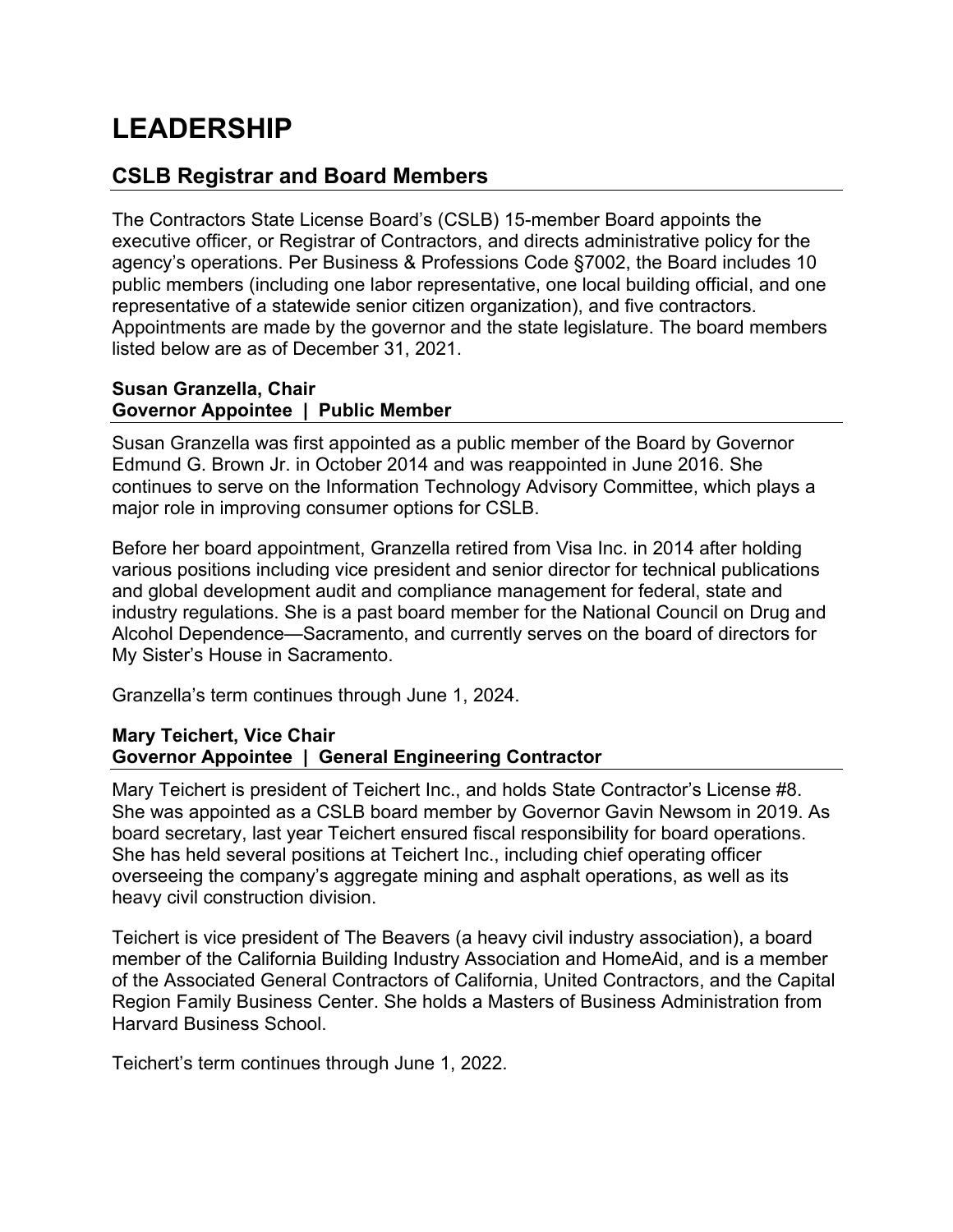#### **Diana Love, Secretary Governor Appointee | Public Member: Senior Citizen Organization**

Diana Love, of Palmdale, was appointed by Governor Gavin Newsom in October 2019 and is a member and immediate past president of the Los Angeles County Commission for Older Adults, an ambassador for the City of Palmdale, treasurer of the Inland Communities Democratic Headquarters Political Action Committee, as well as a national district liaison for the AARP.

Love is also a member of the California Senior Legislature, Mental Health of America Advisory Council – Antelope Valley/Lancaster, City of Palmdale Mobile Home Review Board, Friends of the Palmdale City Library and Forget Us Not Community Services.

From 2015 to 2017, Love was children and youth group facilitator at Parents Anonymous Incorporated. She was a field representative in the Office of Assembly member Steve Fox from 2013 to 2015 and a work and community volunteer for the Los Angeles County Sheriff's Department, Palmdale Station from 2008 to 2013.

Love's term continues through June 1, 2022.

#### **Cynthia L. Rich Governor Appointee | Public Member**

Dr. Cynthia L. Rich, of Gold River, was appointed by Governor Gavin Newsom in September 2021 as a Public Member. Dr. Rich has worked as a clinical psychologist in her own private practice since 2015. Her practice includes psychotherapy and psychological testing. In 2010, she received her Master of Arts degree in Psychology from the California School of Professional Psychology (CSPP) at Alliant International University. She went on to earn her Doctor of Clinical Psychology degree in 2013, also from CSPP/Alliant.

Dr. Rich started her career in marketing and public affairs and worked for more than 20 years in the business arena, serving in executive management positions. She was vice president of marketing for the Greater Philadelphia Chamber of Commerce and later served as assistant dean for the Graduate School of Management, University of California, Davis. Dr. Rich is a member of the California Psychological Association and the Redwood Psychological Association.

Dr. Rich's term continues through June 1, 2025.

#### **David De La Torre Assembly Appointee | Public Member**

David De La Torre, of San Bruno, was appointed by Assembly Speaker Toni G. Atkins in May 2015 and reappointed by Assembly Speaker Anthony Rendon in September 2016. De La Torre is secretary-treasurer of Laborers Union Local 261, representing 5,000 members in San Francisco, San Mateo, and Marin counties. De La Torre is a third-generation laborer who has worked for a variety of local and regional contractors. He was first elected as a union officer in 2005. De La Torre also serves as board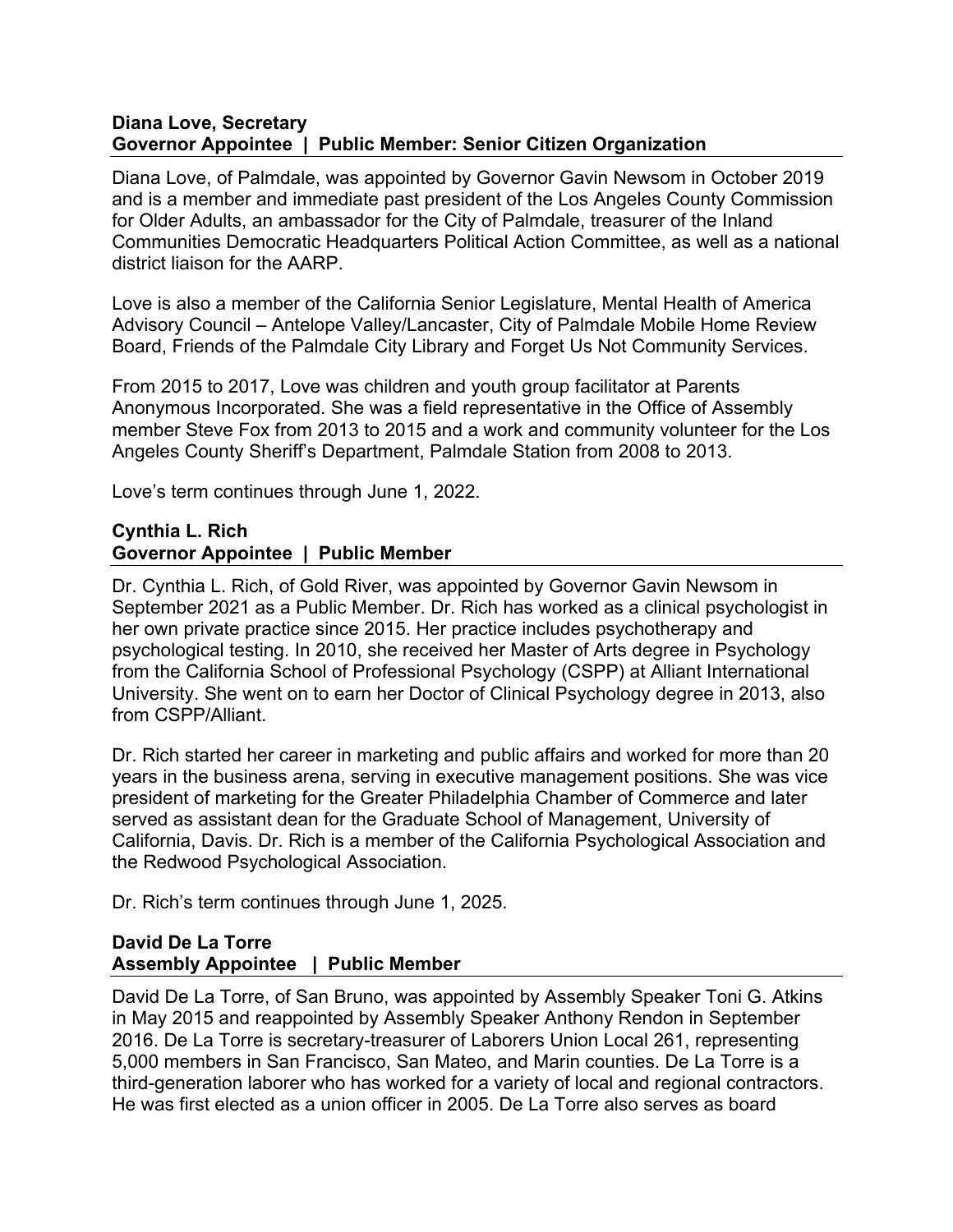president for the San Francisco chapter of the A. Philip Randolph Institute (APRI). He was appointed as a national board member for that group in 2017, and as its State President in 2018. De La Torre is also a representative on San Francisco's 100 Percent Renewable Energy Task Force.

De La Torre's term continues through June 1, 2024.

#### **Frank Altamura, Jr. Governor Appointee | Public Member**

Frank Altamura, Jr., of Vacaville, was appointed by Governor Edmund G. Brown Jr. in January 2019. Since 2012, Altamura has served as a product manager for Trane Energy Services and Control. He previously served as a product manager for Serious Energy, and as a founding engineer with Valence Energy. Altamura earned both a Master of Business Administration degree and a Bachelor of Science degree from Santa Clara University.

Altamura's term continues through June 1, 2022.

#### **Rodney M. Cobos Assembly Speaker Appointee | Public Member**

Rodney Cobos, of Santa Paula, was appointed by Assembly Speaker Anthony Rendon in September 2020, as a Public Member. Cobos is the business manager-financial secretary treasurer of the Southern California Pipe Trades District Council 16, representing 13 affiliated local unions with over 17,000 members throughout Southern California. Prior to becoming a plumbers' apprentice in 1994, Cobos served as a sergeant in the United States Army from 1989-1993. He was first elected to serve as a union officer in 2002. Cobos has served as president, business representative, and in 2007 elected business manager-financial secretary-treasurer of United Association of Plumbers & Pipefitters Local Union 484, Ventura County. He also has served as president of the Southern California Pipe Trades and the California State Pipe Trades Council.

Cobos' term continues through June 1, 2024.

#### **Miguel Galarza Governor Appointee | General Builder Contractor**

Miguel Galarza, of Millbrae, was appointed by Governor Gavin Newsom in July 2020. Galarza has been founder and president of Yerba Buena Engineering & Construction Inc. since 2002. He was senior program manager at Mendelian Construction from 1993 to 2002 and project manager estimator at Hopkins Heating and Cooling from 1991 to 1993. He also has a decade of experience as a union carpenter at Carpenters Local Union No. 22. He is a member of the Associated General Contractors of America National Diversity & Inclusion Council and district director for the San Francisco Chapter of Associated General Contractors of California. Galarza is a member of the United Contractors, and the Society of American Military Engineers. Galarza joined CSLB as a "B" Contractor Member.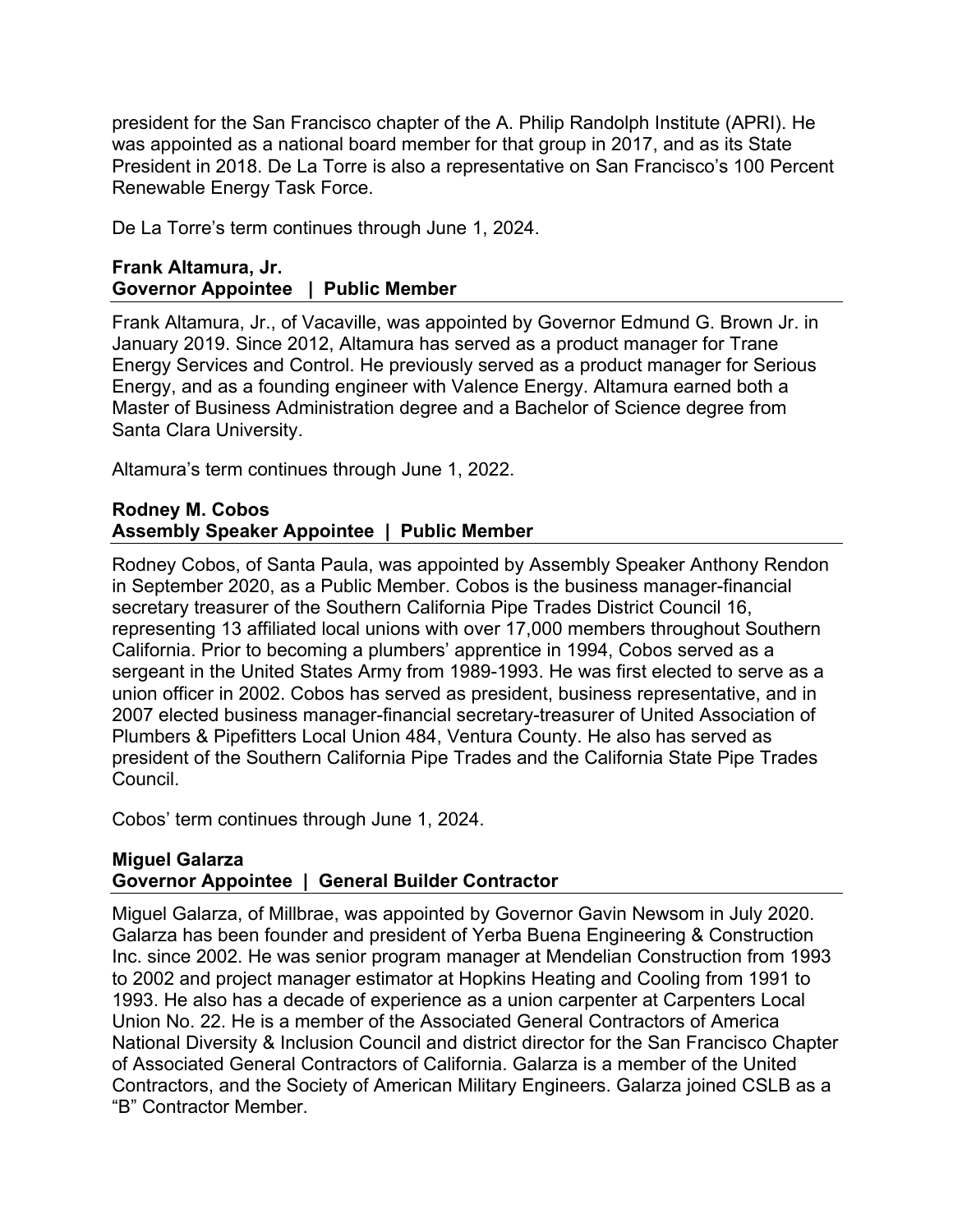Galarza's term continues through June 1, 2023.

#### **Donald Giarratano Governor Appointee | "C" Specialty Contractor Member**

Donald Giarratano, of Palm Desert, was appointed by Governor Gavin Newsom on August 12, 2020. Giarratano has served as the chief executive officer, chief financial officer, and president of DRG Construction Services since 2013. He also has been general manager of the Muir-Chase Plumbing Company's Orange County Office since 2013. Previously, he was manager for business development at D.K. Mechanical Contractors from 1992 to 2013. He served as general superintendent at Sam P. Wallace from 1982 to 1992, foreman at Quast Plumbing from 1977 to 1982, and as an apprentice at Anaheim Plumbing from 1971 to 1977. Giarratano served as a lance corporal in the U.S. Marine Corps from 1969 to 1971. He is a member of the California Plumbing and Mechanical Contractors Association. Mr. Giarratano joined CSLB as a "C" Contractor Member.

Giarratano's term continues through June 1, 2025.

#### **Michael Mark Governor Appointee | Public Member: Labor Organization**

Michael Mark, of Stockton, was appointed by Governor Gavin Newsom in September 2020. Mark has been a business representative covering the San Joaquin County jurisdiction for Sheet Metal Workers' Local Union No. 104 since 2016, and was first elected as a union officer in 2012. He started his career as a union sheet metal worker in 2002, beginning with Sheet Metal Workers' Local Union No. 162 which merged into Sheet Metal Workers' Local Union No. 104 in 2012. In 2003, Mark started his apprenticeship at Champion Industrial Contractors and worked for various sheet metal contractors representing multiple facets of the sheet metal industry from 2002 to 2015. He is a member of United Cerebral Palsy of San Joaquin, San Joaquin Central Labor Council, San Joaquin Building Trades, Northern California Valley Sheet Metal Industry Joint Apprenticeship Training Committee, and Leadership Stockton Class of 2014. Mark joined CSLB as a Public Member.

Mark's term continues through June 1, 2024.

#### **Steven Panelli Governor Appointee | Public Member: Building Official**

Steven Panelli, of San Mateo, was appointed by Governor Gavin Newsom in September 2021. He has been the chief plumbing inspector at the San Francisco Department of Building Inspection since 2009. He has been a Plumbing Inspector with the department since 2000. Panelli is a member of the International Association of Plumbing and Mechanical Officials Board of Directors, and Plumbers and Steamfitters Local 38. Panelli serves as the Building Official on the Board.

Panelli's term continues through June 1, 2025.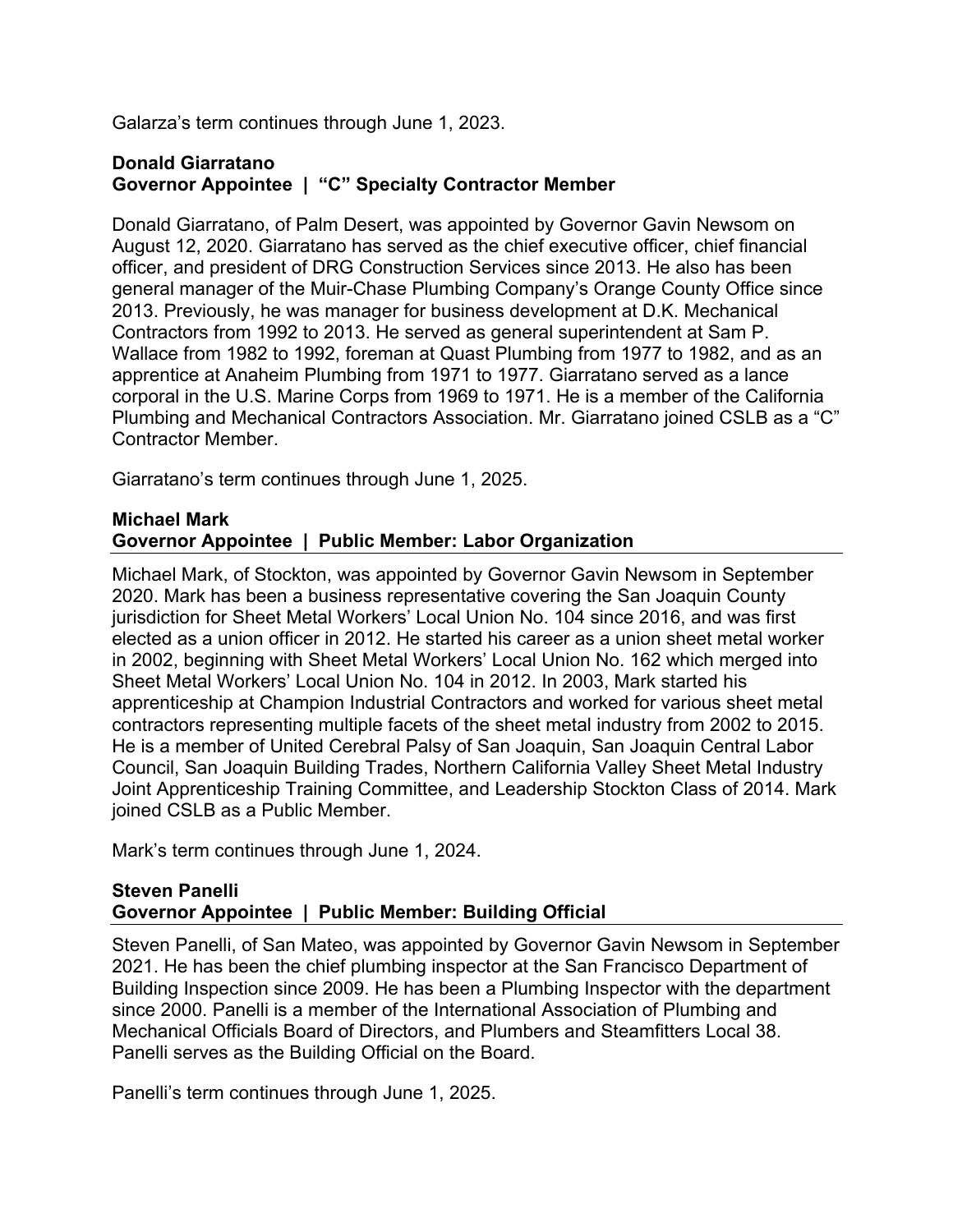#### **James Ruane Governor Appointee | "C" Specialty Contractor Member**

James Ruane, of San Bruno, was appointed by Governor Gavin Newsom in September 2019. Ruane has been president of Patrick J. Ruane Inc. since 1976. He also is a member of the Wall and Ceiling Alliance and the Association of the Wall and Ceiling Industry.

In addition, Ruane served as mayor of San Bruno (San Mateo County) from 2009 to 2017, helping lead that city through the aftermath of a deadly PG&E gas line explosion in September 2010 that killed eight people and destroyed 38 homes.

Ruane's term continues through June 1, 2023.

#### **Johnny Simpson Senate Appointee | Public Member**

Johnny Simpson, of Spring Valley, was appointed by the Senate Rules Committee in February 2015. Simpson is the International Representative of the International Brotherhood of Electrical Workers (IBEW), 9th District, and formerly was Business Manager/Financial Secretary of IBEW Local 569, which represents over 3,100 electrical workers in San Diego and Imperial Counties. A third generation IBEW wireman, Mr. Simpson graduated from the IBEW California Apprenticeship Program in 1981. He is highly involved in his community and has spent over 20 years volunteering alongside IBEW 569 members to fix electrical systems in the homes of San Diego's low-income seniors, disabled veterans, and families. He is also a past trustee and president of the San Diego Electrical Training Center; president of the San Diego County Building and Construction Trades Council; and vice president of the San Diego County Building Trades Family Housing Corporation, which provides affordable housing for low and moderate income working families.

Simpson's term continues through June 1, 2023.

#### **David R. Fogt Registrar of Contractors**

David R. Fogt became Registrar of Contractors in 2017. In the position, Fogt serves as CSLB's executive officer and oversees a \$73 million budget and more than 400 employees in Sacramento and at other offices around the state.

Fogt, who earned his painting contractor license in 1986, began his CSLB career in February 1990. Over the next decade he worked in a number of supervisory positions in CSLB's Enforcement division and was named Enforcement Chief in October 2001. Fogt served in that position until his appointment to Registrar.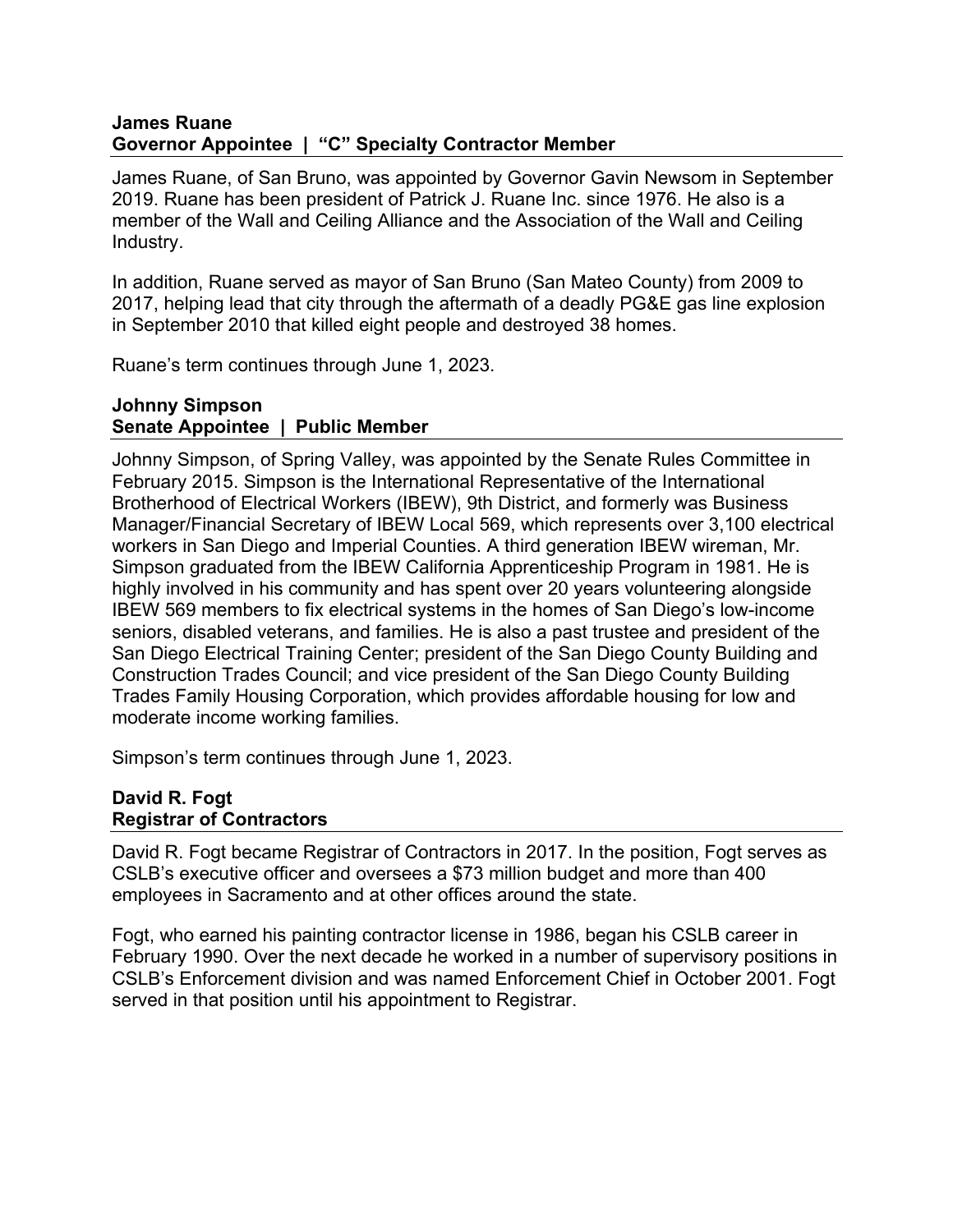# **PROTECTING CALIFORNIA'S DISASTER SURVIVORS**

The Contractors State License Board (CSLB) works to protect homeowners and business owners whose property is damaged or destroyed by natural disasters.

CSLB's post-disaster mission is to help ensure disaster survivors are not harmed by unlicensed or unscrupulous contractors who may try to take advantage of them during the rebuilding process.

In 2021, California battled another round of wildfires. According to CalFire, these fires burned more than 2.4 million acres, killed three people, and destroyed or damaged more than 3,600 structures.

# **CSLB Post-Disaster Efforts**

As in recent years, CSLB dedicated significant resources to its post-disaster response. This multi-faceted program includes immediate and longer-term outreach, enforcement efforts, participation in multi-agency taskforces, and assistance for affected licensees. And, while COVID-19 forced CSLB to modify how it responded to disasters in some instances, the commitment to ensuring that survivors in every affected county received adequate support remained unchanged.

# **Assistance Centers and Disaster Hotline**

In response to the 2021 wildfires, CSLB staffed and participated in local assistance centers established by the Governor's Office of Emergency Services, or Disaster Relief Centers, established by the Federal Emergency Management Agency (FEMA) in six counties throughout California.

These centers provided a single facility at which individuals, families, and businesses can access disaster assistance programs and services. Disaster survivors are encouraged to hire licensed contractors for rebuilding work and to be aware that unlicensed or unscrupulous contractors may try to perpetrate a scam.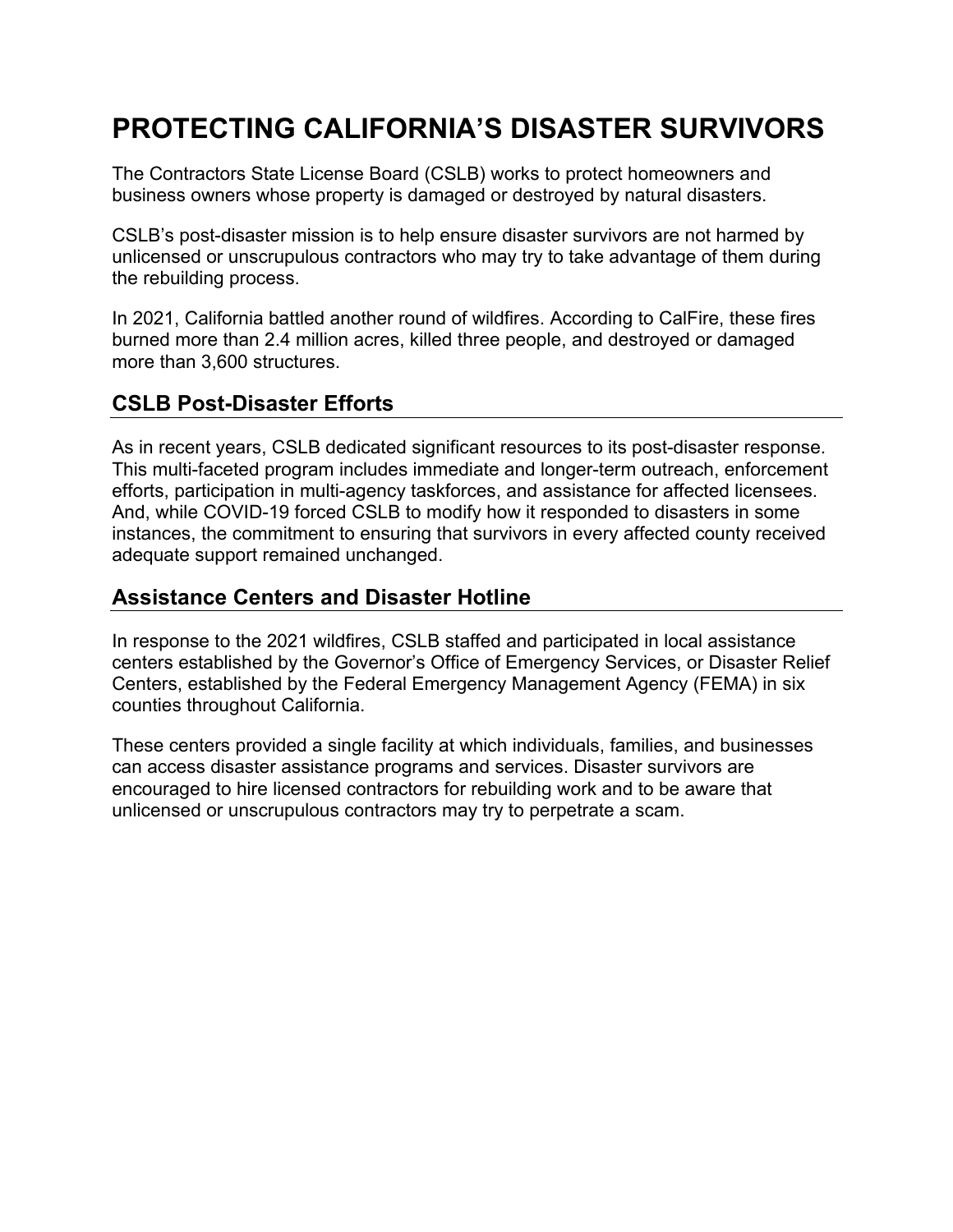|                                | <b>Fire</b>                | <b>LAC Location</b>                  | <b>Resources</b>   |
|--------------------------------|----------------------------|--------------------------------------|--------------------|
|                                | 1. Beckwourth Complex Fire | Lassen County                        | In-Person Staffing |
|                                | 2. Beckwourth Complex Fire | Quincy (Plumas County)               | In-Person Staffing |
|                                | 3. River Fire              | Colfax (Placer County)               | In-Person Staffing |
|                                | 4. Dixie Fire              | Quincy (Plumas County)               | In-Person Staffing |
|                                | 5. French Fire             | <b>Kern County</b>                   | In-Person Staffing |
|                                | 6. Dixie Fire              | Quincy (Plumas County)               | In-Person Staffing |
| $7_{\scriptscriptstyle{\sim}}$ | Dixie Fire                 | Janesville (Lassen County)           | In-Person Staffing |
| 8.                             | <b>Hopkins Fire</b>        | Redwood Valley (Mendocino<br>County) | In-Person Staffing |
| 9.                             | <b>Fawn Fire</b>           | Shasta (Shasta County)               | In-Person Staffing |

# **CSLB Website – Disaster Help Center**

CSLB updated the content on the Disaster Help Center page of its website adding new resources for disaster survivors, contractors, and the media, including videos, publications, printable signs about the risks of unlicensed contractors, and press releases.

# **Additional Short and Long-Term Outreach**

CSLB's Public Affairs Office coordinated additional outreach to dozens of congressional offices and state legislator offices in the affected areas, as well as building departments and chambers of commerce in these areas.

CSLB continues to utilize its partnership with NextDoor, a social networking service for neighborhoods, to reach disaster survivors. CSLB also makes regular disaster-related posts through its different social media channels, including Facebook, Twitter, and Instagram.

### **Enforcement Efforts**

Staff from CSLB's Enforcement division partnered with the California Department of Insurance and local district attorney's offices to distribute educational materials and place warning signs in both English and Spanish in Butte, El Dorado, Fresno, Mendocino, Napa, Nevada, Placer, Plumas, Shasta, Solano, and Sonoma counties. Some signs cautioned consumers to hire only licensed contractors, while others warned that contracting without a license in a disaster area could lead to felony charges.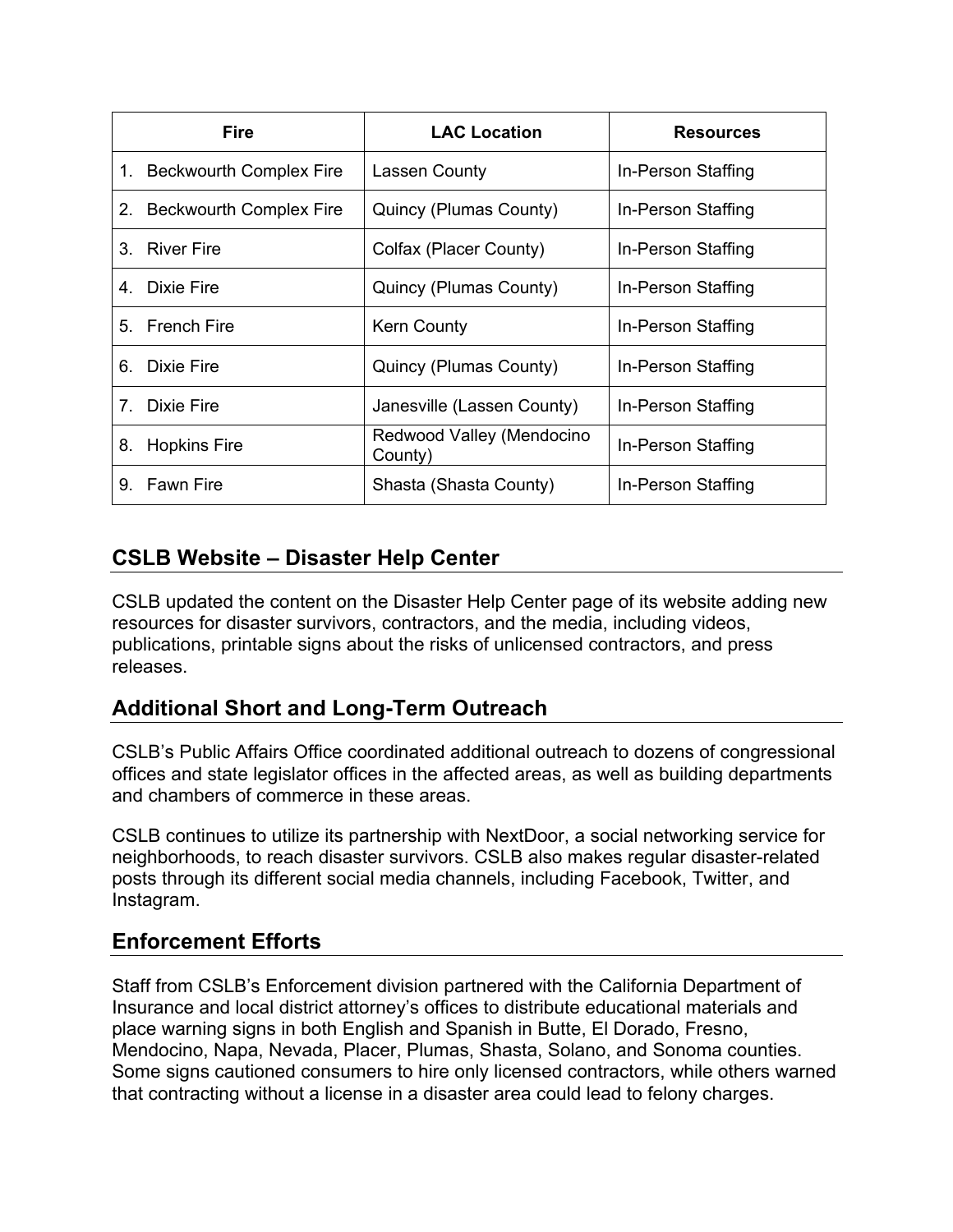As a result of sweep operations, CSLB referred four cases to the local district attorney for criminal prosecution, issued two Stop Orders for failure to secure workers' compensation insurance, issued six administrative citations, and wrote 11 advisory notices for minor violations.

# **Task Force Participation**

CSLB staff participate on a multi-agency task force established by the California Office of Emergency Services that focuses on housing. The task force includes representatives from local, state, and federal agencies, with a goal of coordinating and streamlining the debris clean-up efforts and addressing both short-term housing needs for survivors and the rebuild. CSLB staff presented at a housing task force meeting in February 2021 and October 2021.

# **Assistance for Licensees/Applicants**

CSLB continued its practice of waiving fees for licensees to replace their wall certificate and/or plastic pocket license if they had been destroyed in the fires. CSLB also has waived delinquent fees for failure to renew a license before it expires for fire survivors. In addition, CSLB has worked to expedite license applications for those planning to work in fire areas.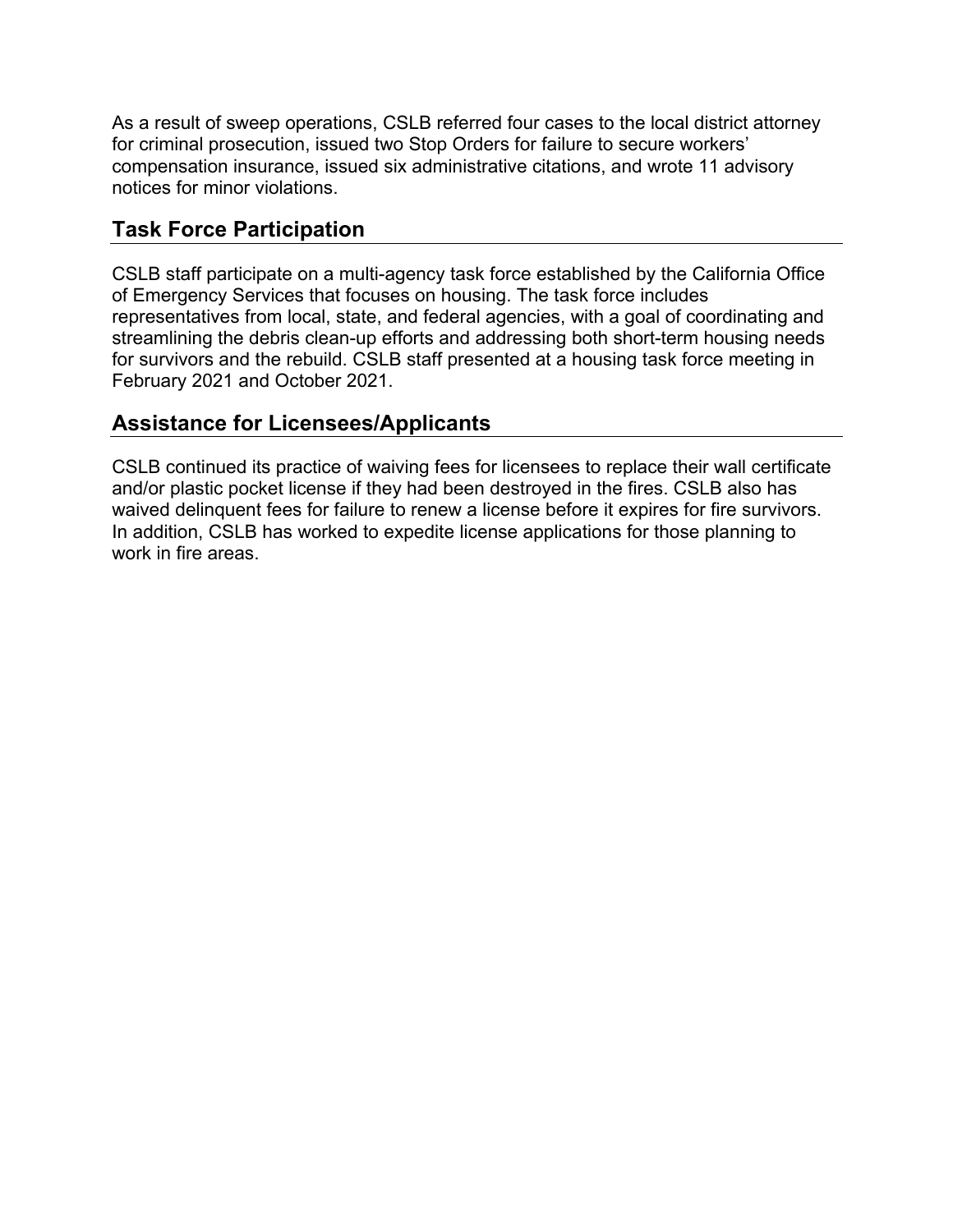# **LICENSING**

The Licensing Division processes all applications for contractors licenses and home improvement salesperson registrations. This processing includes criminal background checks and experience verification for contractors licenses and criminal background checks for home improvement salesperson (HIS) registrations. Division staff also processes license changes, and all documents related to compliance with bond, insurance, and workers' compensation requirements, as well as biennial renewals.

In 2021, CSLB received 30,238 applications, which is 2,738 applications more than received in 2020. Licensing Division supervisors continually monitor workload to ensure that applications and other materials are processed in a timely manner. The Licensing division has continued to offer expedited processing of applications submitted by military veterans.

# **Licensing Workshops**

In 2021, CSLB held monthly, interactive virtual Get Licensed to Build workshops, with an average attendance of more than 100 people per month. The first Spanish workshop was held in December 2021 and CSLB will continue to hold monthly workshops in Spanish in 2022.

The workshops are conducted by licensing staff and include a review of the benefits of licensure, an overview of the licensing requirements, and the steps involved in getting a license. Questions from participants are also answered.

# **New Residential and Remodeling Contractor**

In 2021, the CSLB Examination Development Unit released the first trade examination for the B-2 residential and remodeling contractor classification. This classification reduces barriers to licensure by allowing individuals to obtain licensure as a contractor who do not have four years of framing and rough carpentry experience.

The examination was released to applicants in the first week of August. To date, 23 contractors hold the classification, but CSLB anticipates a significant increase in 2022.

# **Construction Management Education Account (CMEA) Annual Budget Authority**

CSLB works with the Administration to annually augment the Construction Management Education Account (CMEA) which provides CSLB with the flexibility to increase or decrease the grants awarded from the fund based on the contributions received. The proposal was approved by the Department of Finance and released as part of the Governors Fiscal Year 2021-22 Budget. This annual augmentation allows CSLB to maximize the amount of grants awarded to institutions.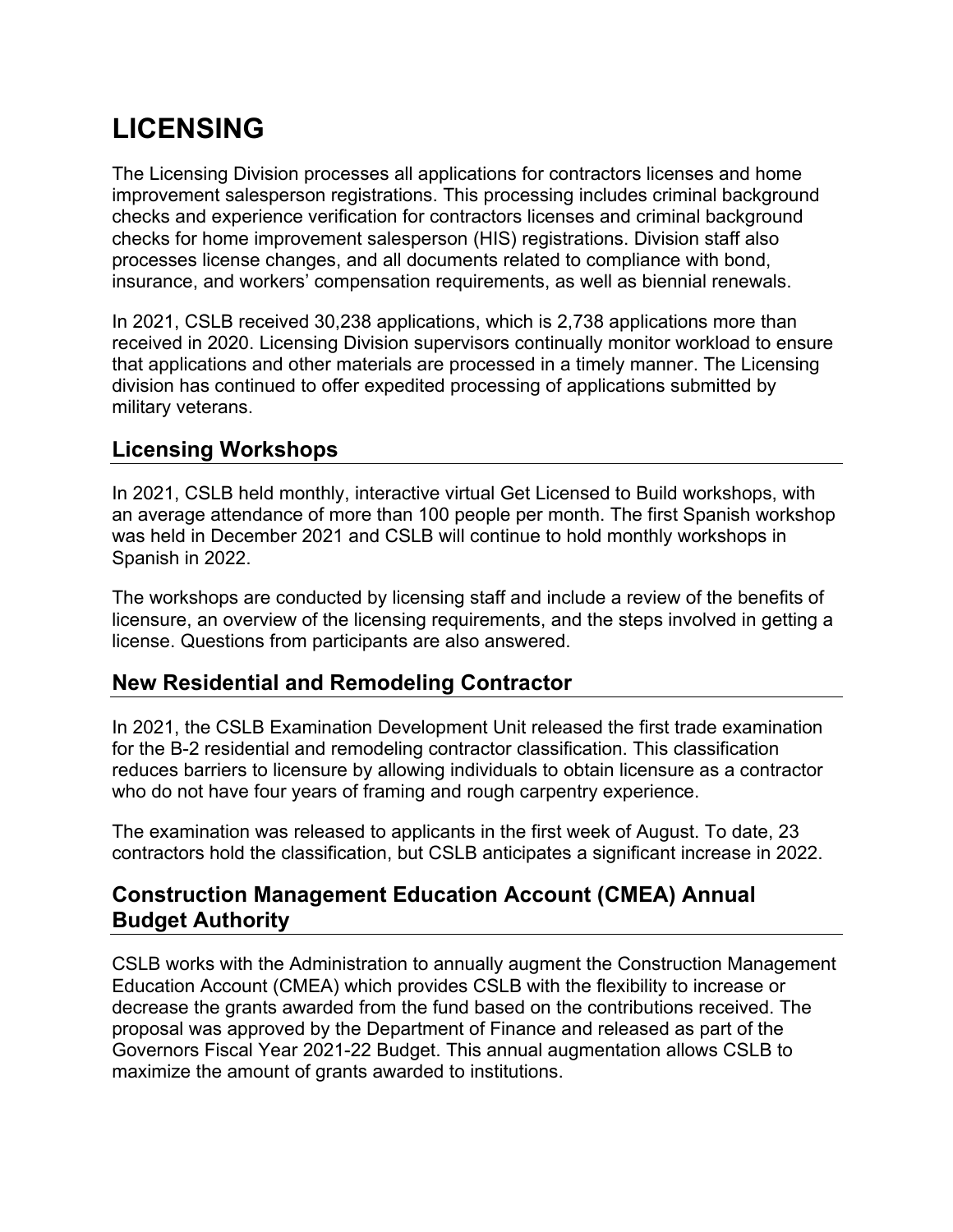# **Restitution to Consumers and Government Agencies**

The Licensing Division's Judgment Unit processes outstanding civil liabilities, judgments, and payments of claims reported to CSLB by licensees, consumers, attorneys, credit recovery firms, bonding companies, CSLB's Enforcement division, and other governmental agencies. In 2021, the Judgment Unit helped to secure over \$44 million in ordered restitution to injured parties.

|                             | <b>TOTAL</b><br><b>PROCESSED</b> | <b>ORDERED</b><br><b>RESTITUTION</b> |
|-----------------------------|----------------------------------|--------------------------------------|
| Outstanding Liabilities*    | 1,910                            | \$18,765,840                         |
| <b>Final Judgments</b>      | 1,445                            | \$18,001,181                         |
| <b>Claims Against Bonds</b> | 2,856                            | \$7,949,028                          |
| <b>TOTAL</b>                | 6,306                            | \$44,716,049                         |

#### **2021JUDGMENT UNIT – ORDERED RESTITUTION**

*\* Includes Employment Development Department, Division of Occupation Safety and Health; Franchise Tax Board; Board of Equalization; and Department of Industrial Relations' Office of Division of Legal. This information, excluding BOE and ODL, is also referenced in the Enforcement section on the Joint Enforcement Strike Force.*

# **Number of Licenses**

As of December 2021, there were 284,622 licenses, which is an increase of 3,659 licenses (1.3 percent) from 2020. Of these, 233,062 were active licenses, while 51,560 were inactive.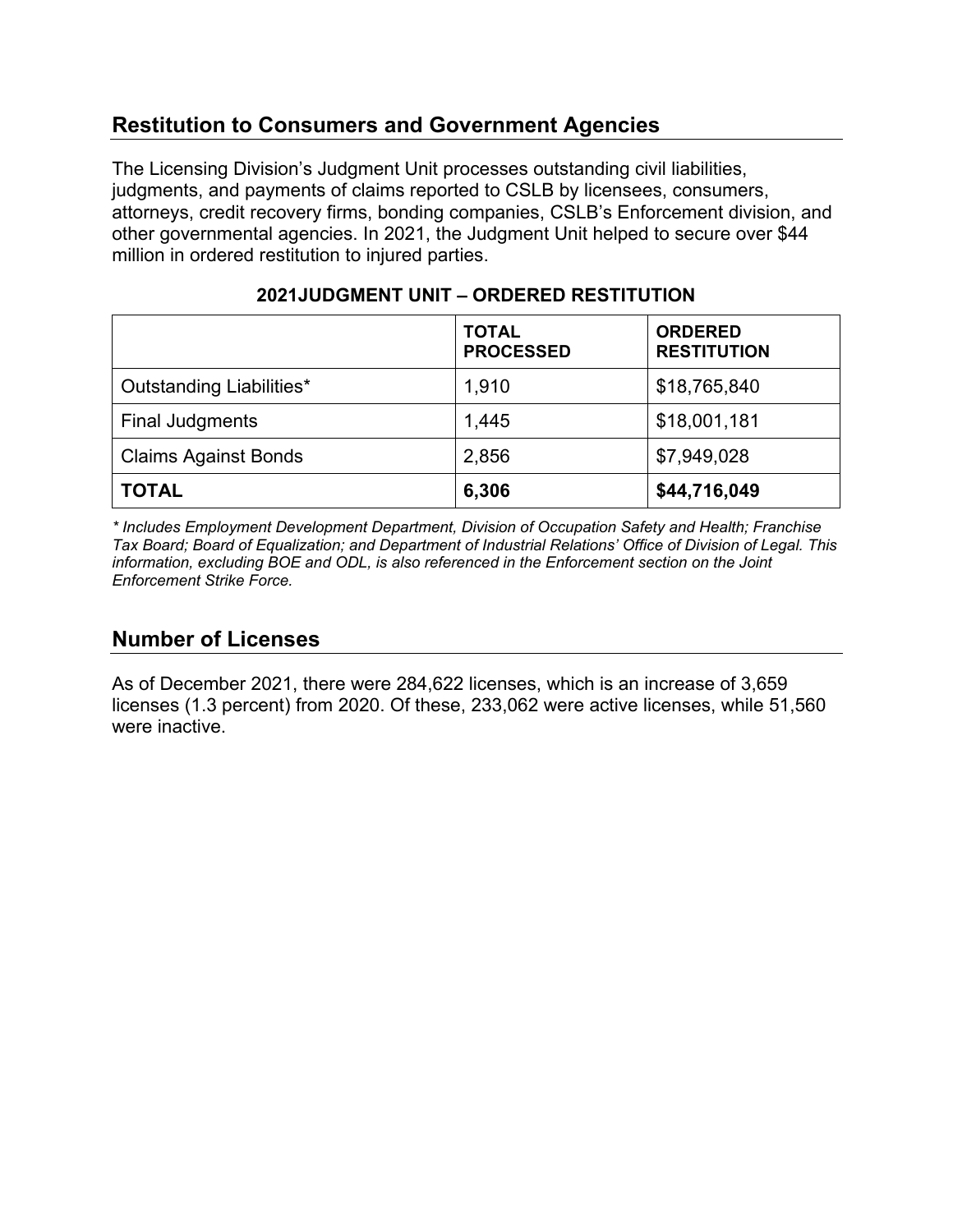

#### **NUMBER OF LICENSES**

#### **2021 TOP TEN LICENSE CATEGORIES**

| <b>CLASSIFICATION</b>                                         |                           | <b>TOTAL</b> |
|---------------------------------------------------------------|---------------------------|--------------|
| "В"<br><b>General Building</b>                                |                           | 133,387      |
| $C-10$                                                        | Electrical                | 32,534       |
| $C-36$                                                        | Plumbing                  | 19,477       |
| "А"<br><b>General Engineering</b>                             |                           | 19,157       |
| $C-33$                                                        | Painting and Decorating   | 18,219       |
| $C-20$<br>Warm-Air Heating, Ventilating and Air- Conditioning |                           | 15,005       |
| $C-27$<br>Landscaping                                         |                           | 13,939       |
| $C-15$<br><b>Flooring and Floor Covering</b>                  |                           | 8,191        |
| $C-8$                                                         | Concrete                  | 7,800        |
| $C-54$                                                        | Tile (Ceramic and Mosaic) | 7,409        |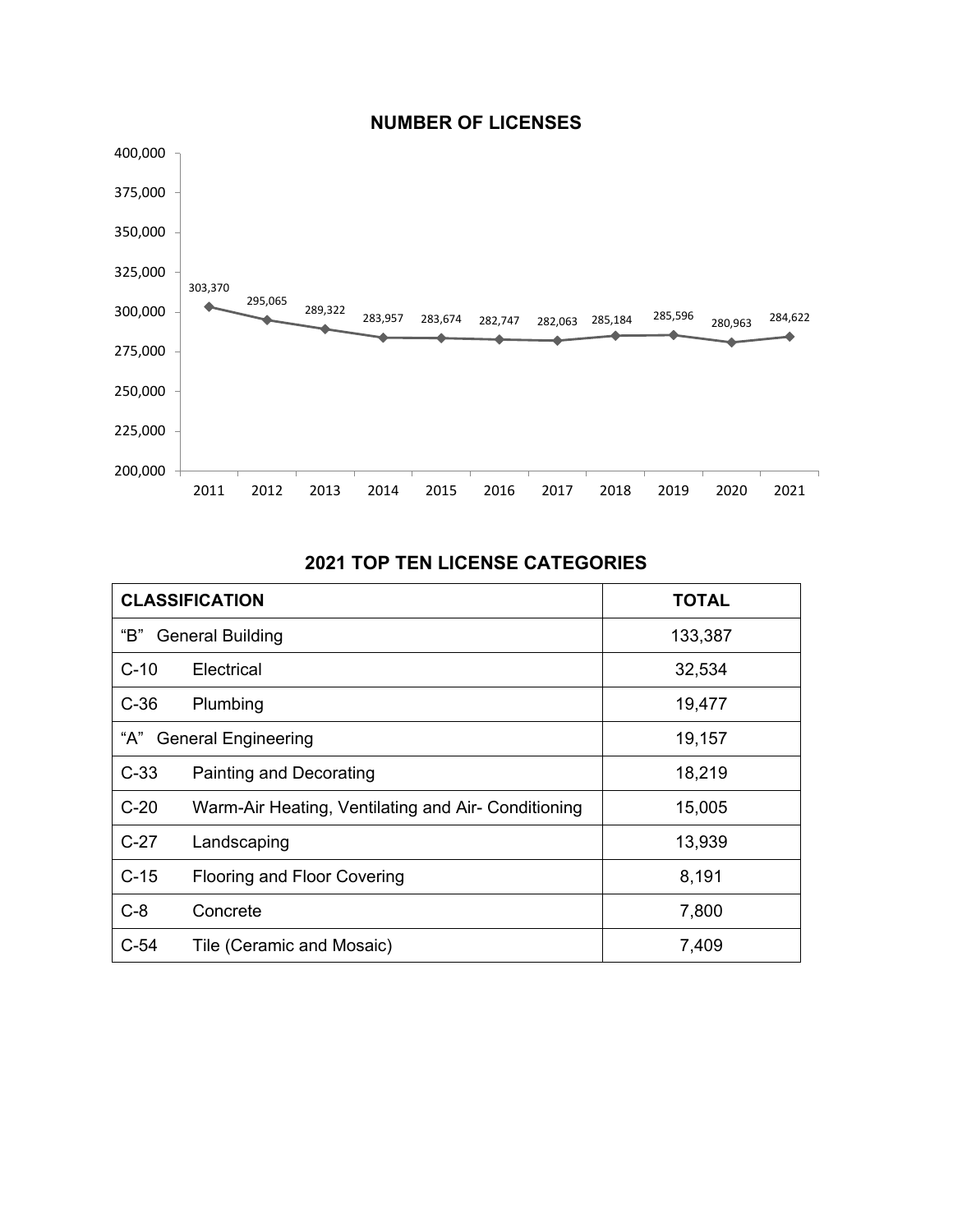# **Veterans Application Assistance Program**

CSLB offers a Veterans Application Assistance Program for those transitioning from military service to civilian employment. This program offers priority services to veteran applicants by evaluating transferable military experience and training, as well as education that help meet the minimum experience requirements for a state contractors license.

CSLB assists veterans by providing:

- Program technicians specially trained to evaluate transferable military training and experience from all branches of the military that meet minimum licensure requirements.
- Automatic priority application processing.
- College transcript evaluation to help verify acceptable educational credit (in addition to military experience and training).
- Direct telephone and email contact with CSLB staff.

In 2021, CSLB issued 520 expedited licenses through this program.

|                                            | 2020 | 2021 |
|--------------------------------------------|------|------|
| Application Expedited & Licenses Issued    | 532  | 520  |
| <b>Applications Expedited &amp; Voided</b> | 86   | 121  |
| <b>Correspondence Received</b>             | 160  | 205  |
| <b>Pending Expedited Applications</b>      | 346  | 287  |

#### **VETERANS APPLICATION ASSISTANCE PROGRAM SUMMARY**

# **Fingerprinting**

Since January 2005, license applicants are required to submit fingerprints if they are listed as personnel on an original application or are applying to add a classification to an existing license, replace the qualifier, report new officers, or register as a home improvement salesperson. Fingerprints are compared to California Department of Justice and Federal Bureau of Investigation records to learn if a criminal history exists.

Starting in July 2020, staff began implementing new criminal background review procedures in accordance with AB 2138 (Chiu, Chapter 995, Statutes of 2018). CSLB's applications were updated prior to the change and staff were trained and prepared for the transition in advance. There were no issues with this 2020 change in 2021.

CSLB staff review all criminal convictions to determine if the crime substantially relates to the duties, qualifications, or functions of a contractor, and to evaluate if the applicant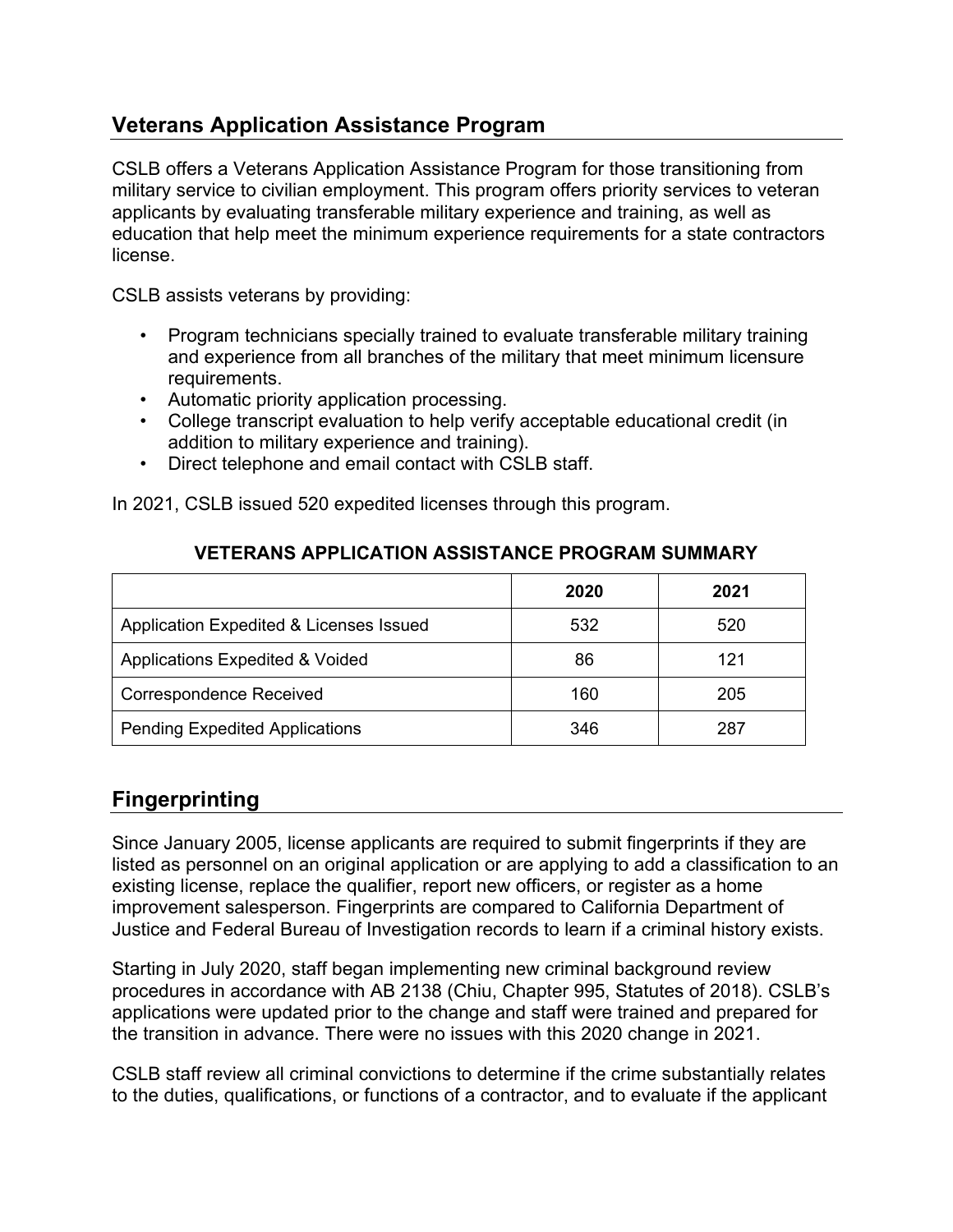has demonstrated sufficient rehabilitation. Throughout 2021, the timeline for pulling conviction records for review averaged 2.1 weeks.

|                                                            | 2020   | 2021   |
|------------------------------------------------------------|--------|--------|
| Applicants with fingerprint response from<br>DOJ and FBI   | 40,210 | 66,845 |
| Applicants identified with a criminal history              | 6,657  | 17,821 |
| Applicants denied licensure due to<br>criminal convictions | 63     | 8      |
| Probationary licenses issued                               | 86     | 177    |

### **FINGERPRINT STATISTICS**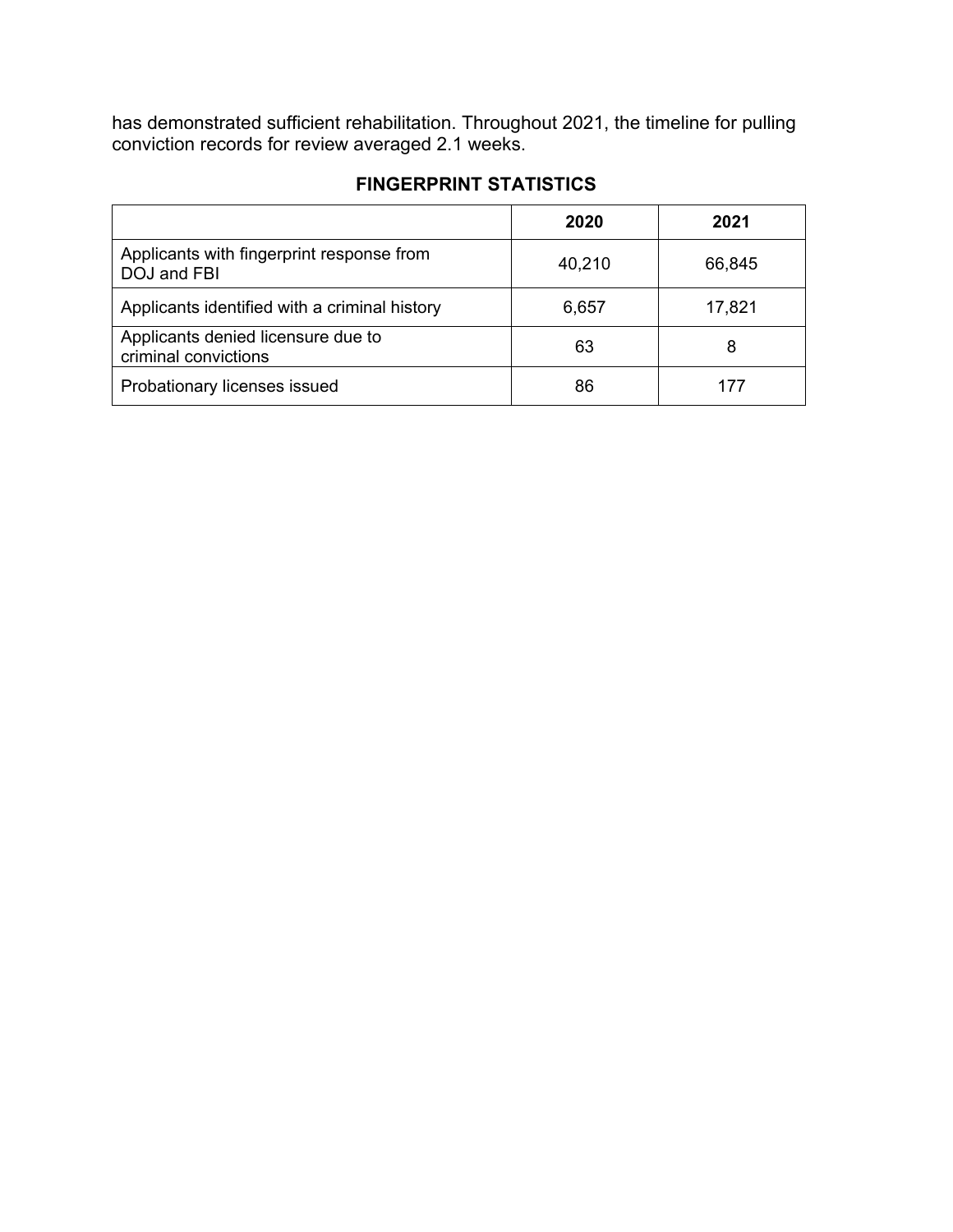# **TESTING**

Testing applicants for their knowledge of business law and specific trade knowledge is a critical element of CSLB's licensing process. The Examination Development Unit and the Examination Administration Unit are responsible for CSLB license applicant testing.

The Examination Development Unit develops and maintains 47 different examination programs, releasing new exams as required to reflect changes in the construction industry.

The Examination Administration Unit administers all CSLB exams at test centers throughout the state. In 2021, more than 59,000 examinations were scheduled. The test centers were closed from January 1 to January 30, 2021, due to COVID-19 shutdown orders.

### **Examination Development**

In accordance with legal requirements and professional testing standards, an occupational analysis of each license classification is conducted every five to seven years to collect information from licensed contractors to identify current trade practices. These results are then used to update exams.

In response to COVID-19 and to ensure the safety of staff and subject matter experts (SMEs), the Examination Development Unit altered its protocols. Licensed contractors that represent a fair cross-section of the construction industry serve as subject matter experts. The Examination Development Unit moved to virtual workshops for the occupational analysis process during the COVID-19 shutdown. Other activities, such as writing specific examination questions, were put on hold because of the shutdown and resumed when the orders were lifted.

Staff also surveys licensees, applicants, and consumers to assess how CSLB programs are performing

In 2021, the Examination Development Unit released five new examinations after examination development workshops resumed at the end of March 2021. Staff also completed 13 occupational analyses which are listed in the table below.

Due to the continued pandemic, workshops assumed a new form when they began again in March 2021. Instead of having all the subject matter experts (SMEs) come to Sacramento to work together, the Southern California SMEs traveled to Norwalk and the Northern California SMEs traveled to Sacramento. The two conference rooms are connected by WebEx (a remote meeting software) and the Norwalk conference room is staffed by a CSLB proctor or staff member. The employee escorts the SMEs, helps them with computer questions, and provides exam security for the questions and workshop materials. The Exam Specialist facilitator conducts the workshop from Sacramento using WebEx. SMEs were limited to four per conference room and were required to wear masks and practice social distancing.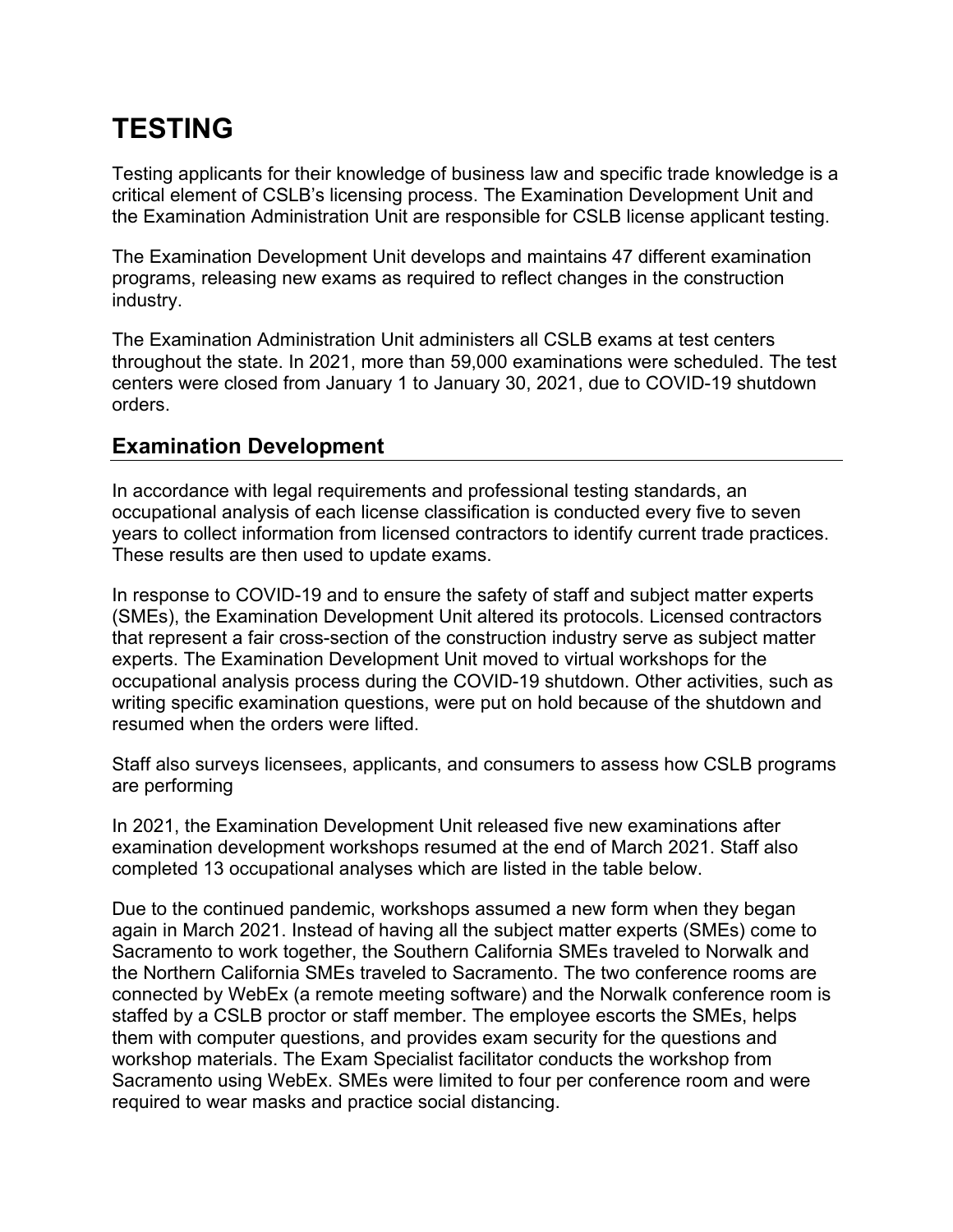| <b>Occupational Analyses Completed</b>              | <b>New Examinations Completed</b> |
|-----------------------------------------------------|-----------------------------------|
| <b>B-2 Residential Remodeling</b>                   | A – General Engineering           |
| C-2 Insulation and Acoustical                       | <b>B-2 Residential Remodeling</b> |
| C-4 Boiler, Hot-water Heating,<br>and Steam Fitting | C-23 Ornamental Metal             |
| C-7 Low Voltage                                     | C-36 Plumbing                     |
| C-8 Concrete                                        | <b>Law and Business</b>           |
| C-16 Fire Protection                                |                                   |
| C-17 Glazing                                        |                                   |
| C-31 Construction Zone Traffic Control              |                                   |
| C-33 Painting and Decorating                        |                                   |
| C-39 Roofing                                        |                                   |
| C-49 Tree and Palm                                  |                                   |
| C-53 Swimming Pool                                  |                                   |
| C-54 Ceramic and Mosaic Tile                        |                                   |

#### **2021 EXAMINATION DEVELOPMENT**

On September 30, 2020, the Governor signed a new trade into law, creating the B-2 Residential Remodeling trade. The goal of this trade is to provide a path to licensure for candidates who have residential remodeling experience but lack the structural experience to qualify for a B – General Building trade license. The Testing Division started work immediately and conducted an occupational analysis to specify the scope of the trade as defined by the new law. The division then moved forward and created the new item bank and examination, set the pass point, and released the new exam in August 2021.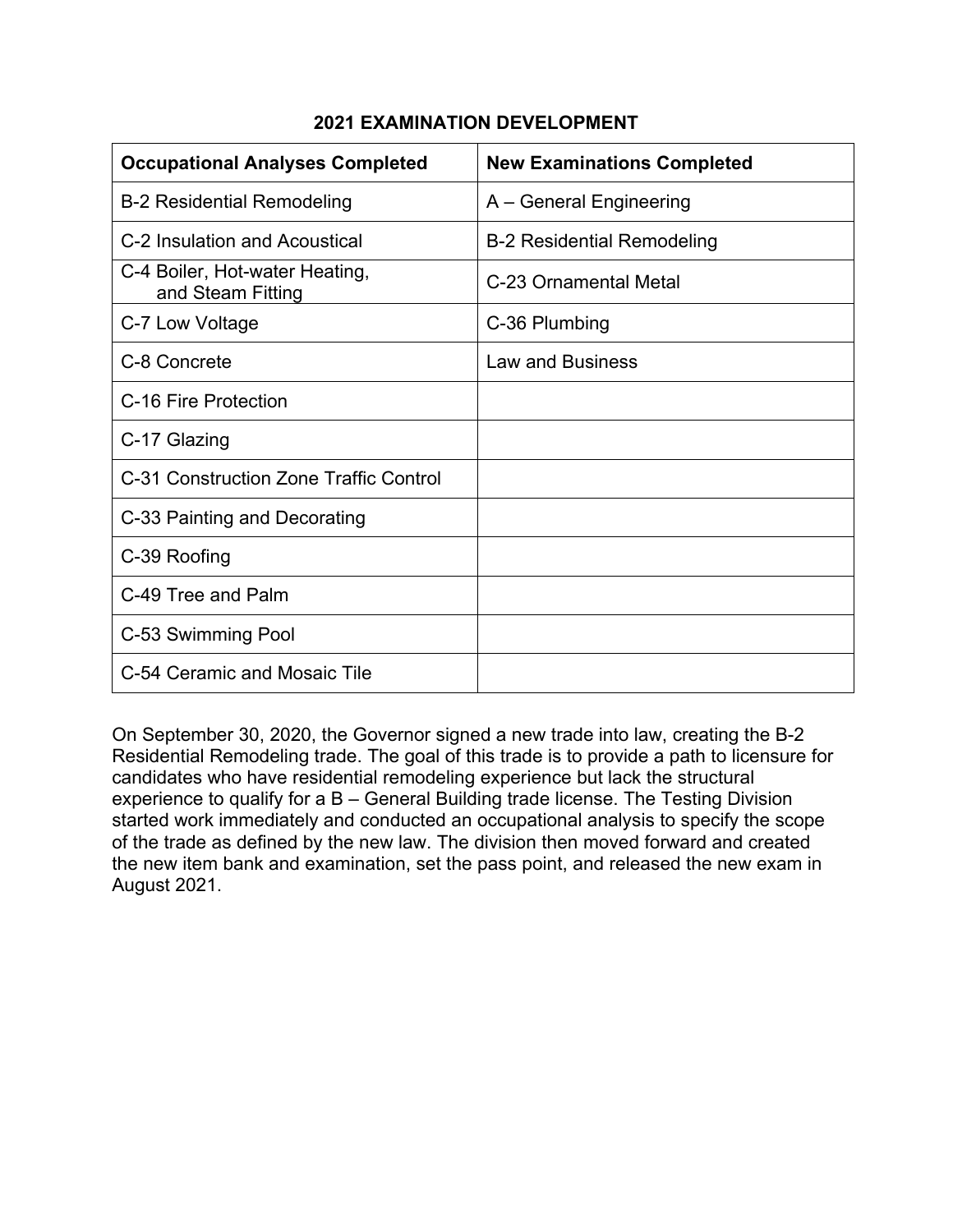# **Examination Administration**

CSLB's Examination Administration Unit administers computer-based exams at test centers located in Fresno, Norwalk, Oxnard, Sacramento, San Bernardino, San Diego, and San Jose. In 2020, the Berkeley location was shut down due to the pandemic and will not reopen as CSLB transitions to outsourcing exam administration functions.

| <b>2021 EXAMINATION STATISTICS</b>               | TOTAL  |
|--------------------------------------------------|--------|
| <b>Examination Types</b>                         |        |
| Trade                                            | 44     |
| Certification                                    | 2      |
| <b>Law and Business</b>                          | 1      |
| <b>Number of Examinations Scheduled</b>          | 59,578 |
| Number of Misconduct Investigations              | 5      |
| Number of Confirmed Misconduct Incidents         | 3      |
| <b>Overall Percentage of Examinations Passed</b> | 49%    |

### **2021 Examination Statistics**

# **Consumer Satisfaction Survey**

The Examination Development Unit conducts an ongoing survey of consumers whose complaint cases have been closed to assess overall satisfaction with the Enforcement Division's complaint-handling practices.

In 2021, the overall reported satisfaction rate was 51 percent, which is the same as the previous year.

# **Applicant Satisfaction Survey**

The Examination Development Unit designed a satisfaction survey for applicants to take via SurveyMonkey upon license issuance and began administering it monthly in February 2020. In 2021, the overall reported satisfaction rate was 86 percent.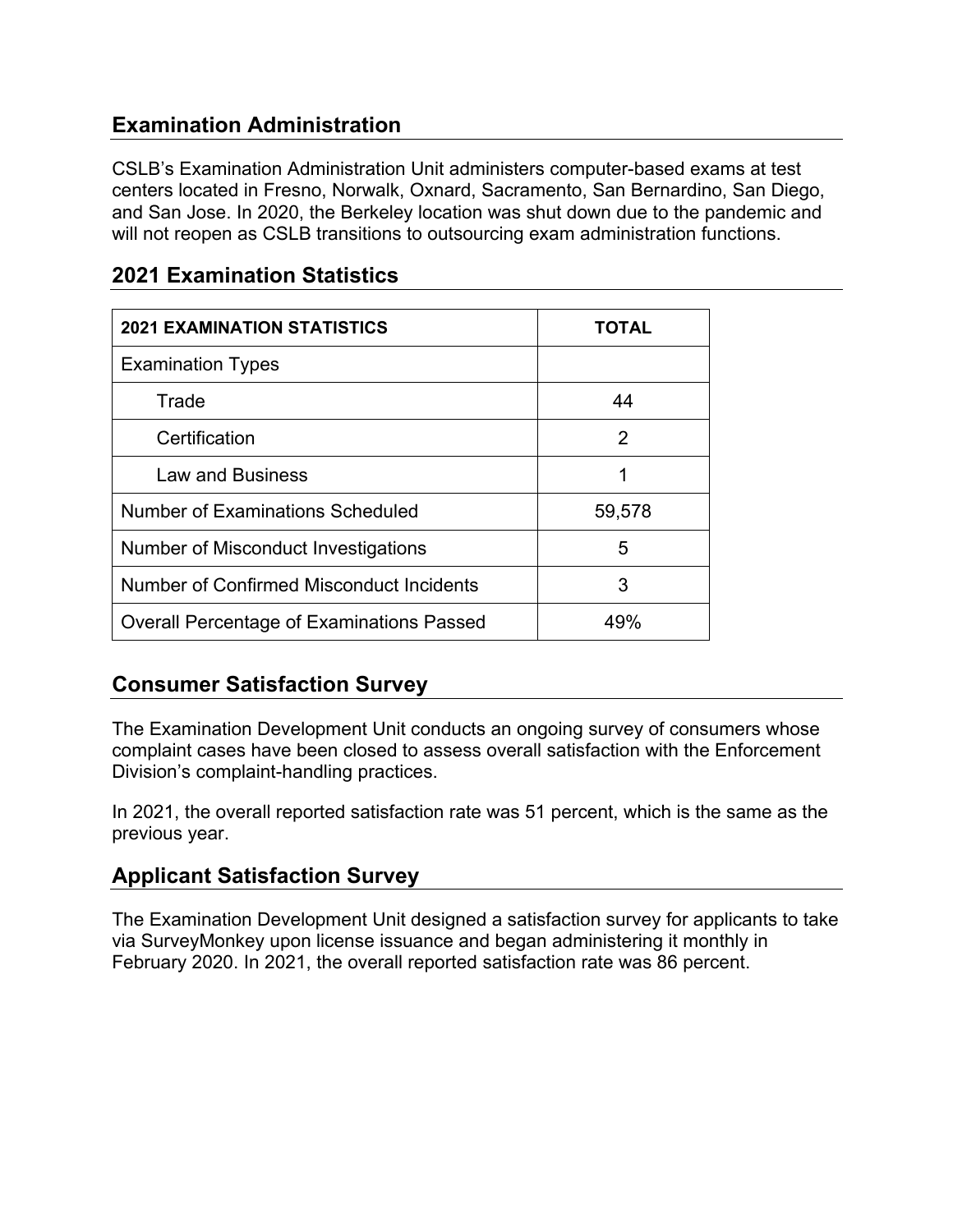# **Subject Matter Expert Survey**

In September 2021, staff conducted a survey with current subject matter experts (SMEs) regarding the new remote and hybrid workshops. Of the 119 SMEs responding to the survey, 50 percent had participated in one or more of the hybrid workshops (with groups working in both Sacramento and Norwalk at the same time).

Of those, 56 percent had gone to the Sacramento office and 44 percent had been to the Norwalk office. When asked how efficient the new process was, 10 percent said the hybrid model was more efficient, 50 percent said it was about the same, and 40 percent said it was less efficient due to traffic, computer connections, and lack of camaraderie.

CSLB plans to evaluate a return to in-person SME workshops.

### **Reducing the Exam Administration Backlog**

The Examination Administration Unit worked throughout 2021 to reduce the exam backlog caused by pandemic-related closures in December 2020 through the end of January 2021 and mid-March through mid-June 2020. In the 11 months the test centers were open in 2021, the exam backlog was reduced by 6,000 exams.

Examination Administration staff used effective solutions to bring the backlog down, including opening two auxiliary test centers in Norwalk and Sacramento and holding additional sessions in Oxnard, Norwalk, Sacramento, and San Bernardino. Even with the closures and backlog, the Examination Administration Unit was able to schedule more than 59,000 exams, the most in 10 years.

In August 2021, CSLB launched online payments to reschedule exams. Test center staff encouraged exam candidates to pay their reschedule fees online and within four months, 60 percent of the reschedule fees were being paid online. This reduced wait times because mailed checks and money orders did not need to be processed.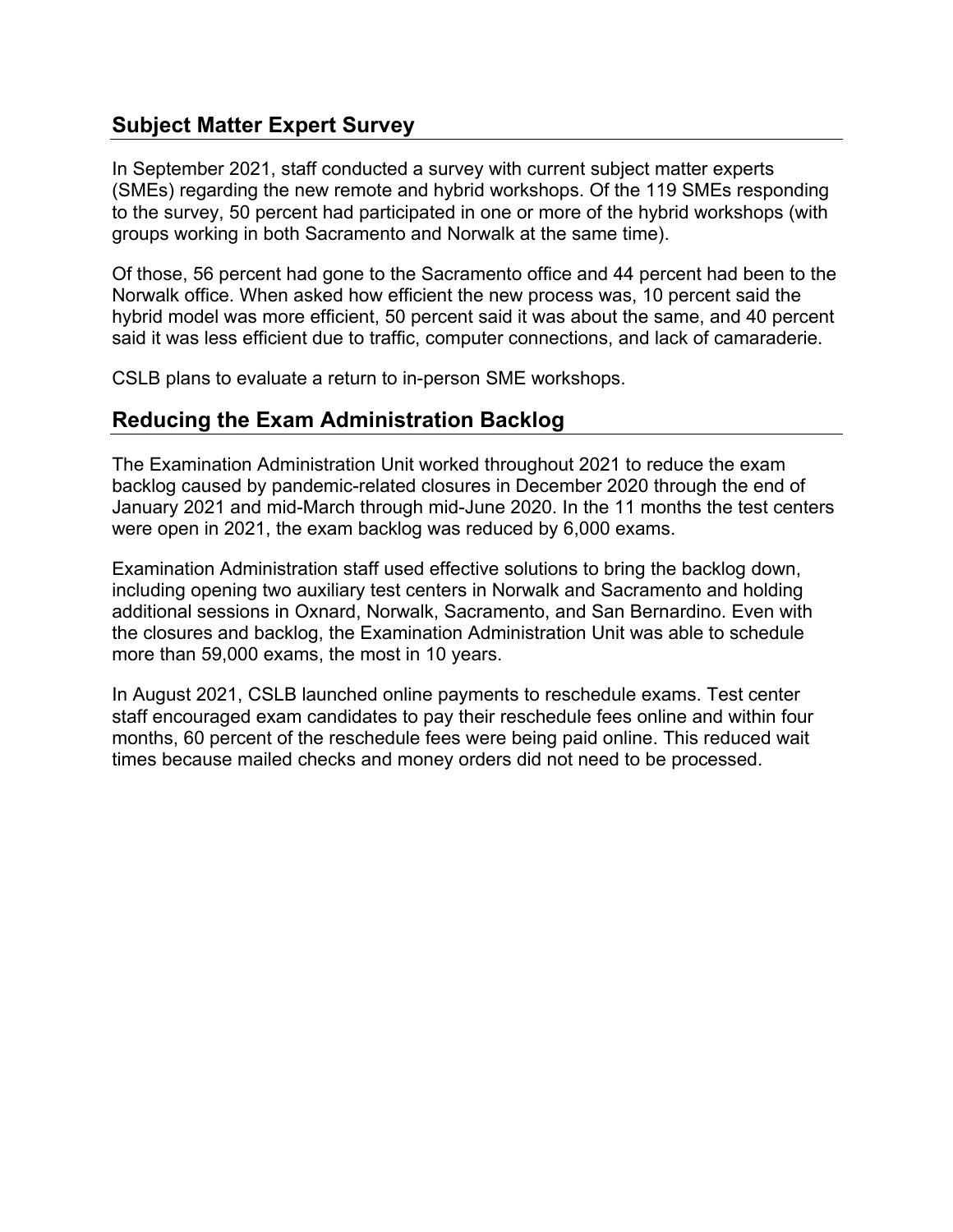# **ENFORCEMENT**

The Enforcement Division protects California consumers by enforcing the state's Contractors License Law requirements. The division provides methods for receiving and processing consumer complaints, investigating contractors, and providing avenues for consumers harmed by contractor misconduct to pursue financial redress.

The great majority of California's 285,626 licensed contractors and 23,888 registered home improvement salespersons comply with the state's contracting requirements. However, not all contractors obey the law and not all consumers are satisfied with their contracting experience. In 2021, CSLB received 17,184 complaints against licensed and unlicensed contractors—a three percent increase over the previous year.

Complaints involving non-egregious misconduct by licensed contractors can often be resolved through mediation by CSLB staff. Most consumer complaints filed with CSLB allege incomplete or defective work. In these cases, CSLB attempts to resolve the dispute and make the consumer financially whole, when appropriate. In 2021, CSLB helped recover more than \$27.8 million in restitution and corrected work for consumers—a seven percent increase from the previous year. In 2021, CSLB closed 17,660 complaint investigations.

Investigations which establish unlicensed practice or serious misconduct by a licensee may result in an administrative legal action and/or referral to a prosecutor for criminal prosecution. In 2021, CSLB investigations resulted in 2,818 administrative legal actions brought against violators. The most egregious contractor misconduct—such as elder abuse, predatory business practices, unsafe working conditions, unlicensed practice, or repeated offenses—may warrant criminal prosecution. In 2021, 1,067 cases were referred to state and local prosecutors for possible criminal charges.

# **Significant Criminal Investigation Highlights**

### **CSLB's Most Wanted Sentenced to Jail**

In 2017, unlicensed contractor Peter Koke used a fraudulent license number and occasionally forged signatures to contract with multiple homeowners to clear their properties of fire-related debris from the Tubbs Fire. Acting on a tip received through Senator Mike McGuire's office, a peace officer in CSLB's Special Investigations Unit (SIU) opened an investigation in January 2018.

Working with the FBI and other allied agencies, SIU gathered evidence and conducted interviews which led to multiple charges filed against Koke and an accomplice. An arrest warrant was issued for Koke, and he was added to CSLB'S Most Wanted list, but he had disappeared. In August 2019, SIU learned that Koke was in custody on other charges in North Carolina, and the Sonoma County District Attorney's office arranged for his extradition back to California.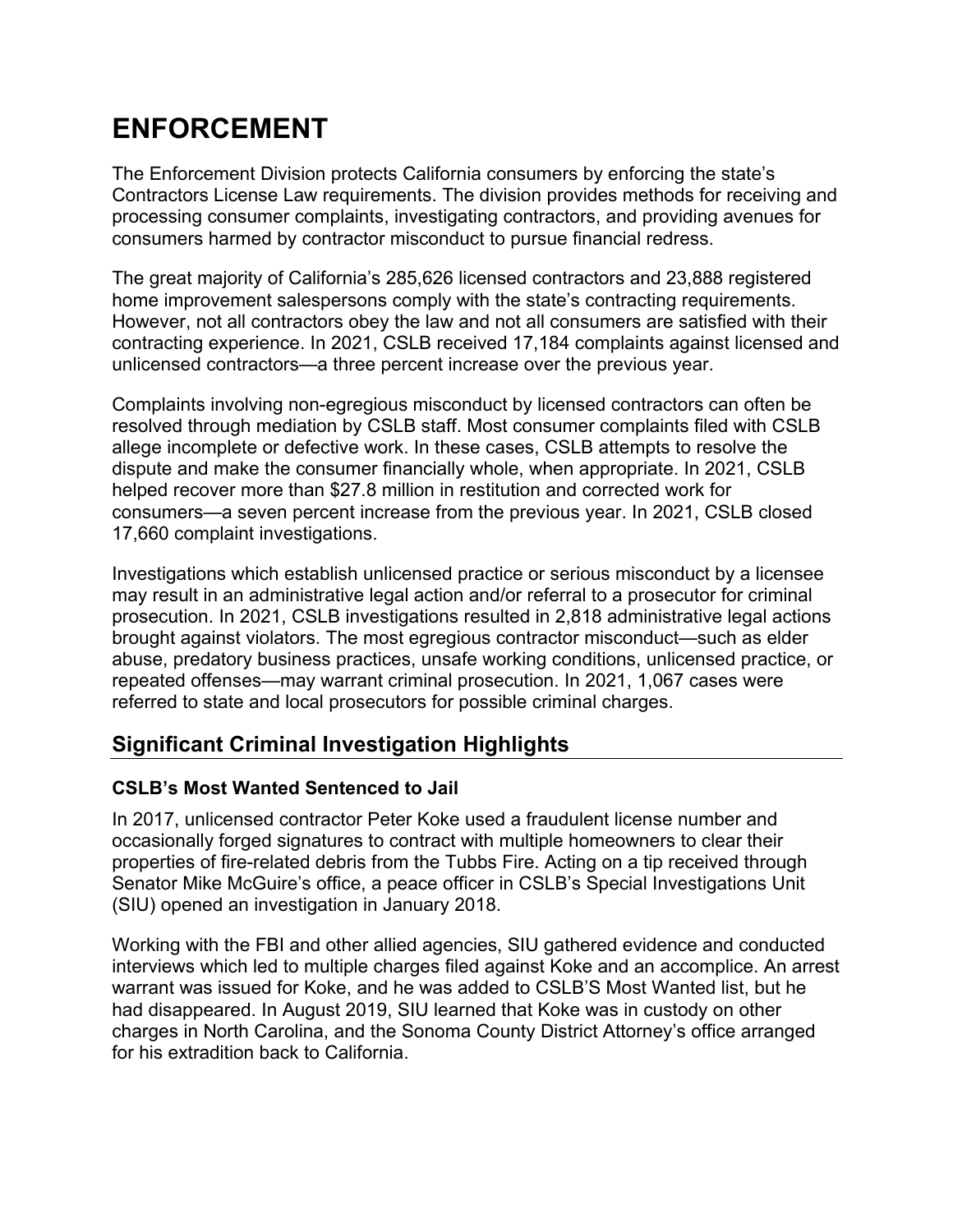In August 2021, Koke pled guilty to felony grand theft, misdemeanor theft, and two counts of contracting without a license. For the misdemeanor counts, Koke was sentenced to 12 months court probation, 86 days in county jail (with credit for time served), and restitution in the amount of \$13,380. Sentencing on the felony charge has been deferred until June 29, 2022, pending Koke's successful completion of probation and full payment of restitution.

CSLB's investigation of Koke was instrumental in the passage of Senate Bill 1189 (McGuire, 2020) which expanded the provisions of Business and Professions Code to allow felony charges for all unlicensed contracting activity in a declared disaster area. The law went into effect on January 1, 2021.

#### **License Revoked and Criminal Charges Filed after Contractor Diverts \$144,000**

A Gardena homeowner hired CAFA Builders, Inc. to rebuild a portion of his home damaged in a house fire. The contract was negotiated by CAFA's CEO and President Carlos Alfonso Flores, who requested and received full payment of \$144,258 in insurance proceeds before any work began. Despite the homeowner's multiple requests and inquiries, the work never started. During a video-recorded meeting with the homeowner, Flores admitted that he had spent the funds he received to pay some of his own debts. The homeowner filed a complaint with CSLB.

The respondent's actions led to the filing of an Accusation against the license with 16 separate charges, including failure to exercise supervision and control, abandonment, diversion of funds, and willful or fraudulent acts injuring another. Flores' license was revoked via the Accusation in 2020. In addition to the administrative investigation, CSLB's investigator consulted with the local district attorney's office and referred a criminal complaint against Flores and his corporation. In August, the district attorney's office charged Flores with multiple felonies, including diversion of funds, grand theft, and embezzlement. Flores' preliminary hearing for these charges was scheduled for March 11, 2022.

#### **Unlicensed Contractor Faces Felony Charges after Deadly Fire**

In March 2021, the San Francisco District Attorney charged unlicensed contractor Tommy Min Jue with multiple felonies after Jue installed and maintained faulty fire alarms in numerous San Francisco buildings. In 2015, a fire alarm system installed by Jue in a San Francisco apartment building failed to sound as the building went up in flames. Many occupants were unaware of the fire until the fire department arrived and began evacuating the building. One occupant died in the blaze.

The investigation of Jue's misconduct was jointly conducted by the District Attorney's office, a peace officer from CSLB's Special Investigations Unit, and a CSLB Statewide Investigation Fraud Team (SWIFT) investigator. The investigation focused on 15 properties with alarms installed and/or serviced by Jue. The district attorney charged Jue with grand theft, using a contractor's license with intent to defraud, forgery, and insurance fraud. Jue is now awaiting his criminal trial.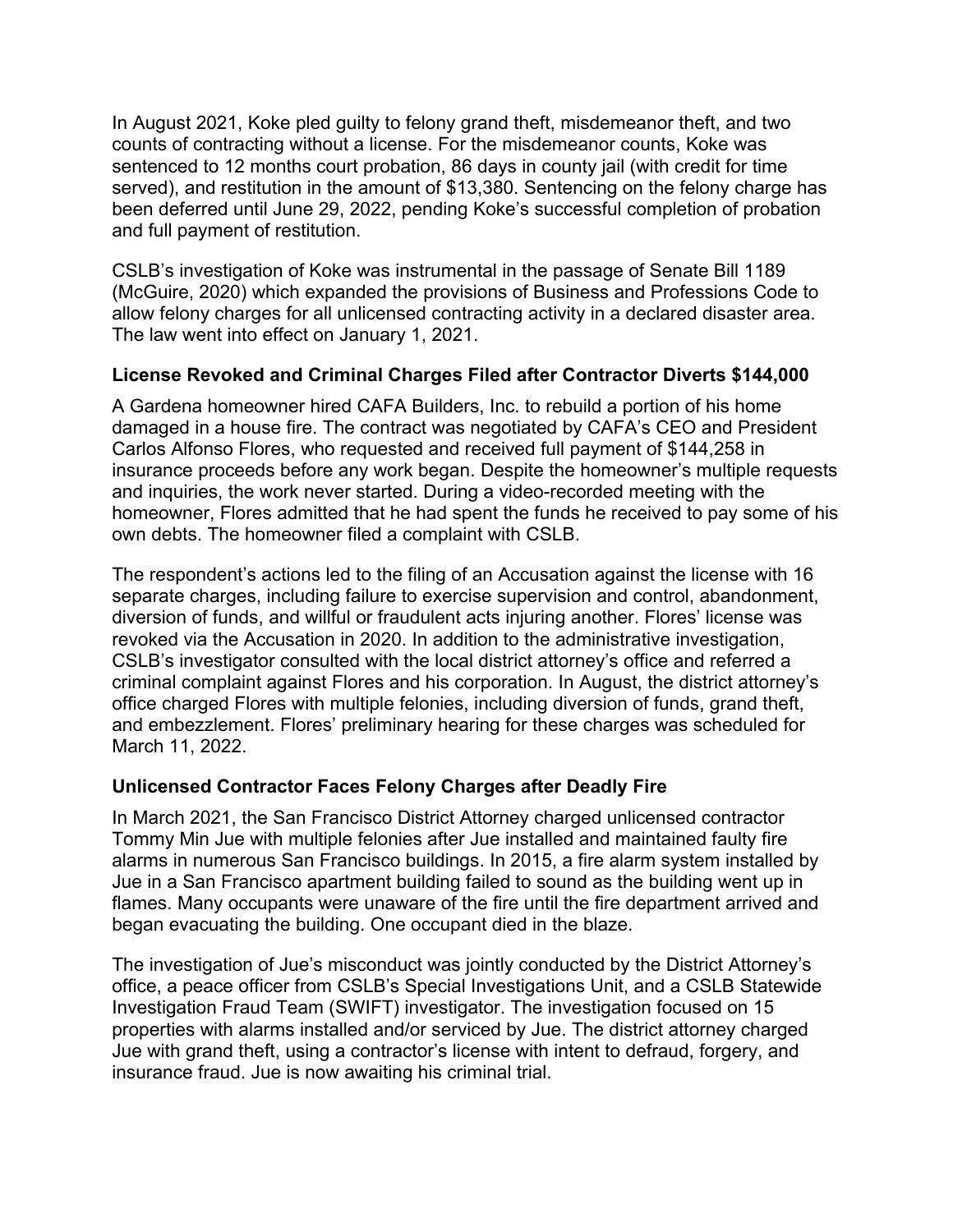#### **License Revoked after Senior Bilked out of \$388,000**

An elderly homeowner hired licensed contractor William Howard Schwartz to do some basic repairs at her San Francisco home. While doing those repairs, Schwartz "found" additional work that the homeowner "needed" to have done. For the next 10 years, Schwartz continued to find additional "needed work" at the victim's home for which he demanded and received payment. The repairs included rebuilding stairs, painting, trim work, an illegal laundry conversion in the garage, bath and kitchen updates, and landscaping. It was later determined that all work was of inferior quality and done without required permits. By the time the case was brought to CSLB's attention by the San Francisco Police Department, the victim had paid Schwartz \$474,255. A CSLB Industry Expert estimated the value of all work performed at \$86,250—less than one fifth the amount paid to Schwartz by the victim. The investigation resulted in an accusation revoking both of Schwartz's licenses.

CSLB's investigating officer then referred the case to the San Francisco District Attorney and Schwartz was charged with grand theft and financial elder abuse. Schwartz pled guilty to one count of felony grand theft. Unfortunately, his elderly victim passed away in late 2020. Schwartz was scheduled to be formally sentenced in February 2022. His plea agreement provides for confinement in county jail (suspended), two years' probation, restitution of \$332,773 to the victim's estate, and a court order to cease contracting. The terms of the plea agreement required Schwartz to provide the court with the full restitution amount of \$332,773, which he paid.

#### **Unlicensed Activity Results in License Revocation and Felony Conviction**

In November 2017, Tuifua Ngaluafe was hired to re-pave a business' parking lot for a contract price of \$43,000. Ngaluafe represented himself as the owner of "Wayne's Concrete," but Ngaluafe was unlicensed and was using his brother Wayne's license number and pocket card. Work commenced two days later, but progress was slow. Over a two-month period, Parkside paid Ngaluafe \$36,000, but only 40 percent of the project was completed. In mid-January 2018, work ceased altogether and Ngaluafe abandoned the project. Parkside hired a second contractor to complete the job for an additional \$29,552 and filed a CSLB complaint against Ngaluafe.

CSLB's investigation confirmed that Tuifua Ngaluafe had misrepresented himself as a licensed contractor, had misused his brother Wayne's license, and had abandoned the paving project after collecting \$36,000 from the consumer. The investigation also proved that licensee Wayne Ngaluafe was not involved in the Parkside project at all (he was living in Utah at the time), and he knowingly permitted his brother to misuse his license. An accusation was filed against Wayne Ngaluafe, and his license was revoked in November 2019.

CSLB's investigator referred the case against Tuifua Ngaluafe to the San Mateo County District Attorney's office for criminal prosecution. The district attorney filed criminal charges against Tuifua, and he was convicted in April 2021 of one felony count of fraudulent use of an incorrect license. On July 16, 2021, he was sentenced to 60 days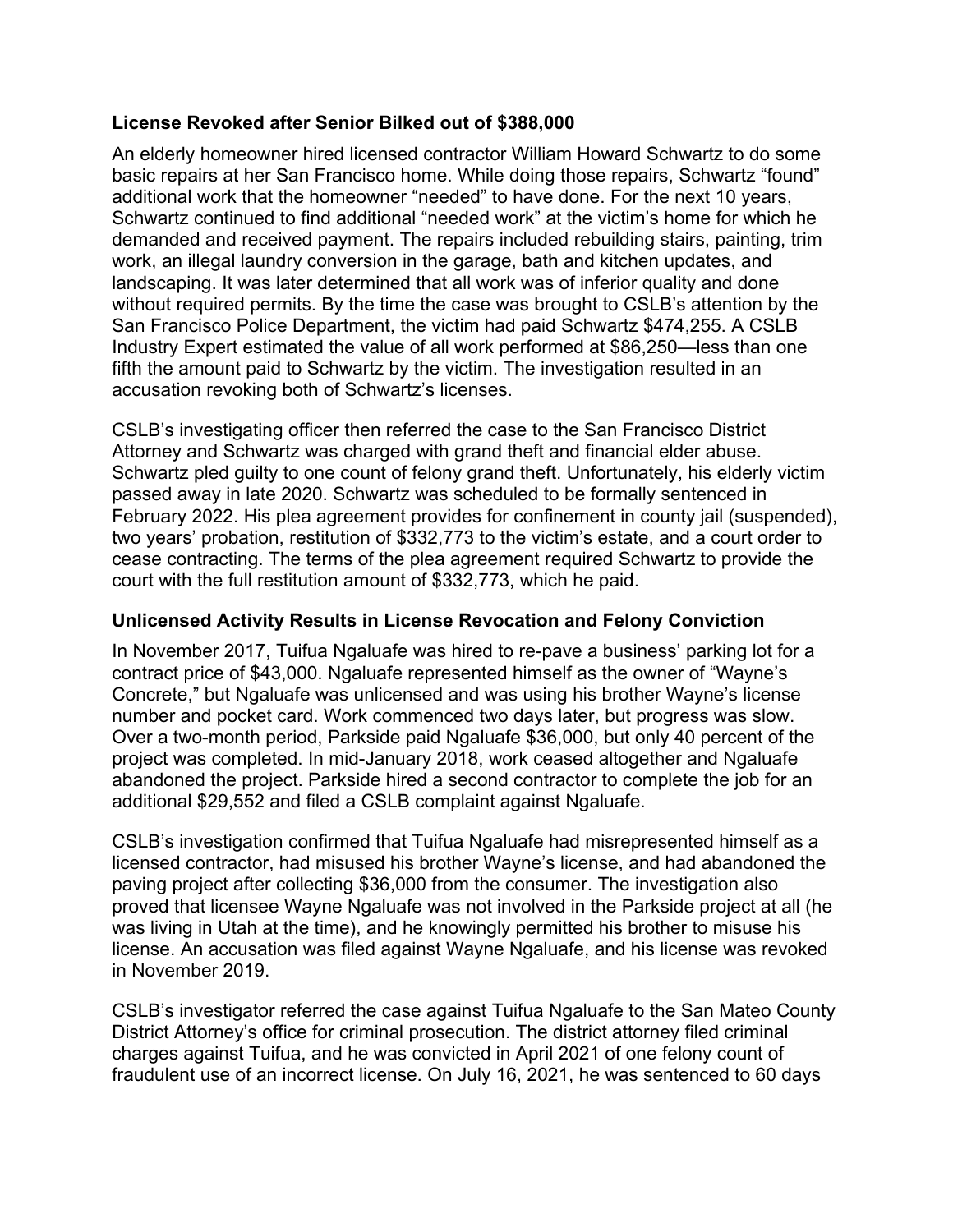in jail, two years' probation, and ordered to pay fines and restitution to the victim in the amount of \$30,740.

#### **Felony Sentencing after Subcontractor Fraudulently Uses CSLB License**

On July 23, 2021, unlicensed contractor Martin Alaniz was sentenced in San Mateo County Superior Court to 45 days in jail, two years' probation, ordered to pay fines, and pay restitution in the amount of \$64,032. Alaniz had pled no contest and was convicted on one felony count of fraudulent use of an incorrect license, and two misdemeanor counts of contracting without a license.

The conviction and sentencing were the result of a criminal investigation conducted by CSLB's San Francisco Investigative Center. The investigation established that Alaniz signed contracts, performed work, and received payment for work requiring a contractor's license. A first victim originally contracted with Goodfellas Construction (license now revoked) for a contract amount of \$100,000, and Goodfellas subcontracted all the work to Alaniz for \$55,000. A second victim (a neighbor of the first) contracted directly with Alaniz to remodel a bathroom for \$14,000. On both projects, Alaniz fraudulently used a CSLB license that did not belong to him.

# **Case Management Unit**

CSLB's Case Management Unit is comprised of three separate sections: Citation Enforcement, Enforcement Services, and Disciplinary Services.

#### **Citation Enforcement Section**

When a CSLB complaint investigation establishes that a serious violation has occurred, the registrar may issue an administrative citation against a contractors license. The citation may include a civil penalty and an order for a licensee to make restitution to an injured party. In 2021, the maximum civil penalty assessments were \$5,000 for most violations and \$15,000 for specified violations. As of January 1, 2022, the maximum penalty amounts were increased by Assembly Bill 569 (Grayson, 2021) to \$8,000 and \$30,000. Citations are disclosed on a contractors online license history for five years. Unlicensed persons are subject to a civil penalty up to \$15,000 and/or a referral to a local prosecutor.

In 2021, CSLB's Citation Enforcement Section issued 1,326 citations: 628 to licensees and 698 to unlicensed contractors. As a result, CSLB collected almost \$1.7 million in civil penalties. The citations also resulted in almost \$1.4 million in restitution ordered to injured parties—a 46 percent increase from 2020.

Last year, CSLB revoked the licenses of 188 citation recipients for non-compliance. Individuals whose licenses were revoked were also referred to the Franchise Tax Board for collection of the unpaid civil penalties. Non-licensees who fail to comply with a final order are referred to a CSLB-approved collection agency.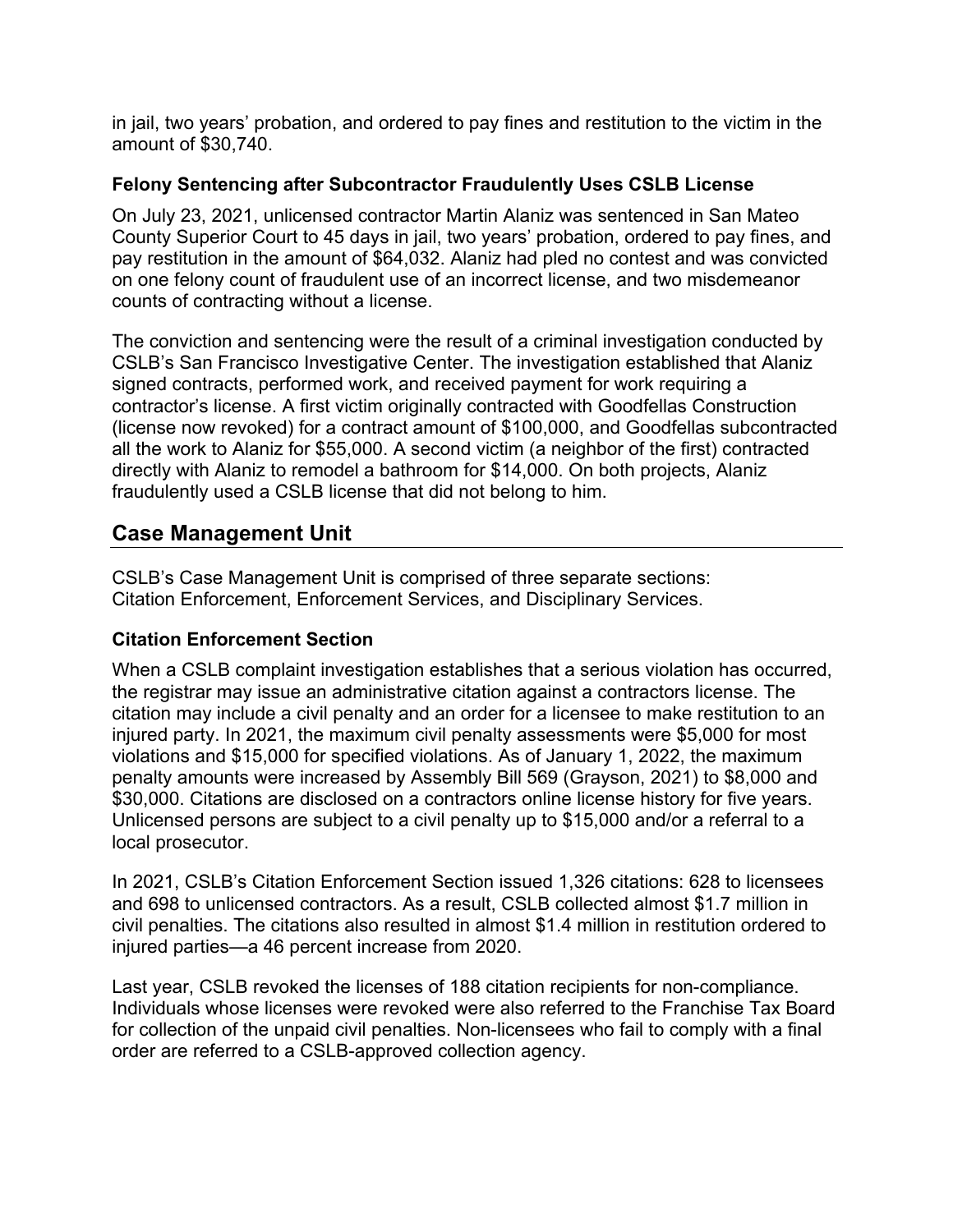Since January 1, 2019, citation recipients can request an Informal Citation Conference to contest their citations. At these conferences, respondents can discuss the circumstances of their citation and/or their civil penalty assessment with a CSLB conference official. The goal is to reach a mutually agreeable settlement, while allowing the contractor to avoid the time and expense of a formal appeal hearing before an administrative law judge. In 2021, 519 citation recipients filed appeals, and 346 of those cases (67 percent) were handled by Informal Citation Conferences. The conferences successfully resolved 309 (89 percent) of those citations.

In 2021, CSLB began accepting online payments from licensees and non-licensees for citation-based civil penalty assessments. The program is very popular, and as of the fourth quarter in 2021, 52 percent of all penalty assessment payments are now collected online.

#### **Enforcement Services Section**

#### *Arbitration Program*

CSLB offers two arbitration programs for resolving qualifying, non-egregious consumer complaints. When appropriate, arbitration provides a cost-effective, faster alternative to formal administrative actions. Disputes between licensed contractors and complainants involving amounts up to \$15,000 are eligible for CSLB's Mandatory Arbitration Program, while disputes involving amounts between \$15,000 and \$50,000 can be referred to the Voluntary Arbitration Program. CSLB's Enforcement Services Section manages both arbitration programs, and CSLB contracts with Arbitration Mediation Conciliation Center (AMCC) to provide arbitration services.

CSLB's arbitration programs faced continuing challenges in 2021 due to pandemicrelated operational restrictions. However, an array of electronic and contactless methods allowed participants to exchange evidence and have their cases heard in a timely, professional, and safe manner.

In 2021, CSLB referred 509 disputes between consumers and contractors to arbitration resulting in over \$3.4 million in restitution awarded to consumers. During 2021, parties experienced an average cycle time from referral to award of less than 50 days.

AMCC uses surveys sent to participants to monitor user satisfaction with the CSLB arbitration program. These surveys have consistently shown that arbitration participants have been pleased with their experience. During 2021, participants gave AMCC's arbitration services an average score of 4.76 out of 5 in all rating categories.

#### **Disciplinary Services Section**

For serious violations of law, CSLB can take administrative action by filing an accusation to revoke or place the offender's license on probation. CSLB's Disciplinary Services Section handles these cases, and their investigations may result in one or more of the following actions: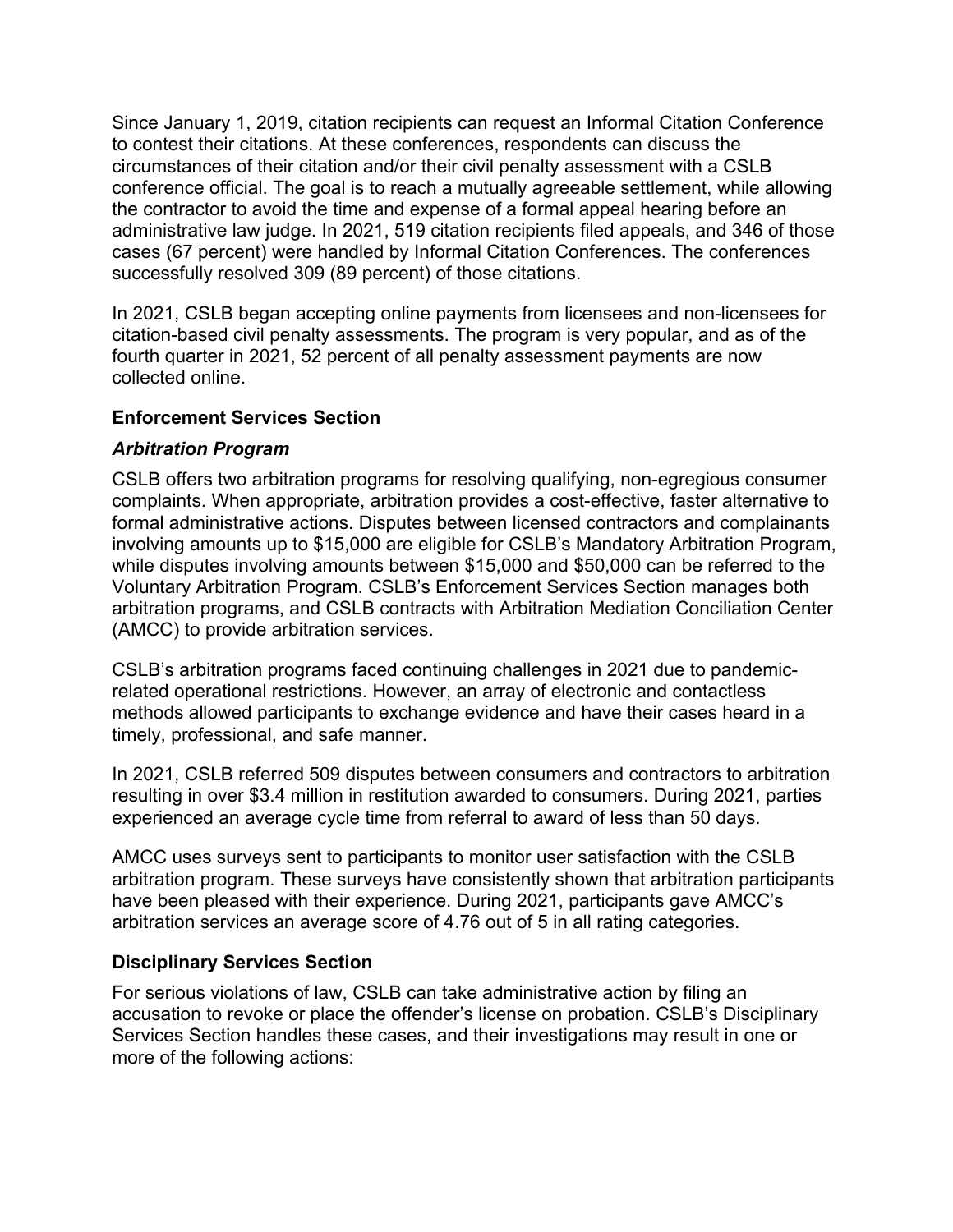- License revocation.
- Probation (with stay of revocation).
- Restitution order for a financially injured consumer.
- Recovery of investigation and enforcement costs.
- Dismissal of case.

Licenses placed on probation provided \$932,000 in restitution to consumers and repayment of \$703,000 in investigation and prosecution costs.

|                                 | 2021 | 2020 | 2019 |
|---------------------------------|------|------|------|
| <b>Accusations Filed</b>        | 214  | 241  | 325  |
| Licenses Revoked via Accusation | 209  | 251  | 305  |
| Licenses Placed on Probation    | 102  | 105  | 112  |

#### **DSS ADMINISTRATIVE ACTIONS**

#### **Letter of Admonishment**

The Letter of Admonishment is an intermediate form of corrective action introduced by CSLB in 2018 to enhance public protection by promptly addressing single, nonegregious violations by licensed contractors. The letter provides for one year of public disclosure after issuance, offers an option for requiring corrective action by the contractor, and provides written documentation that can be used to support formal disciplinary action in the future, if warranted.

CSLB issued 310 Letters of Admonishment in 2021. The most common violations cited in Letters of Admonishment issued in 2021 were conviction of a non-violent misdemeanor criminal offense (28 percent), violation of a statute or regulation including permit requirements (16 percent), and failure to meet home improvement contract requirements (17 percent).

Contractors who receive a Letter of Admonishment are afforded an opportunity to contest its issuance via an Office Conference administered by CSLB. In 2021, Office Conferences were conducted by video or teleconference. The Office Conference procedures allow the presiding official to uphold, modify, or withdraw the Letter of Admonishment based on their review of the case. During 2021, CSLB conducted 24 Office Conferences. As a result of those conferences, 16 Letters of Admonishment were upheld as issued and eight were withdrawn.

In 2020, a new option was introduced for the Letter of Admonishment program. Contractors who have violated local permit requirements are issued a Letter of Admonishment with a corrective order to complete a video training session on building permits. Violators who do not complete the training are subject to an administrative citation. In 2021, 41 Letters of Admonishment included a requirement to complete the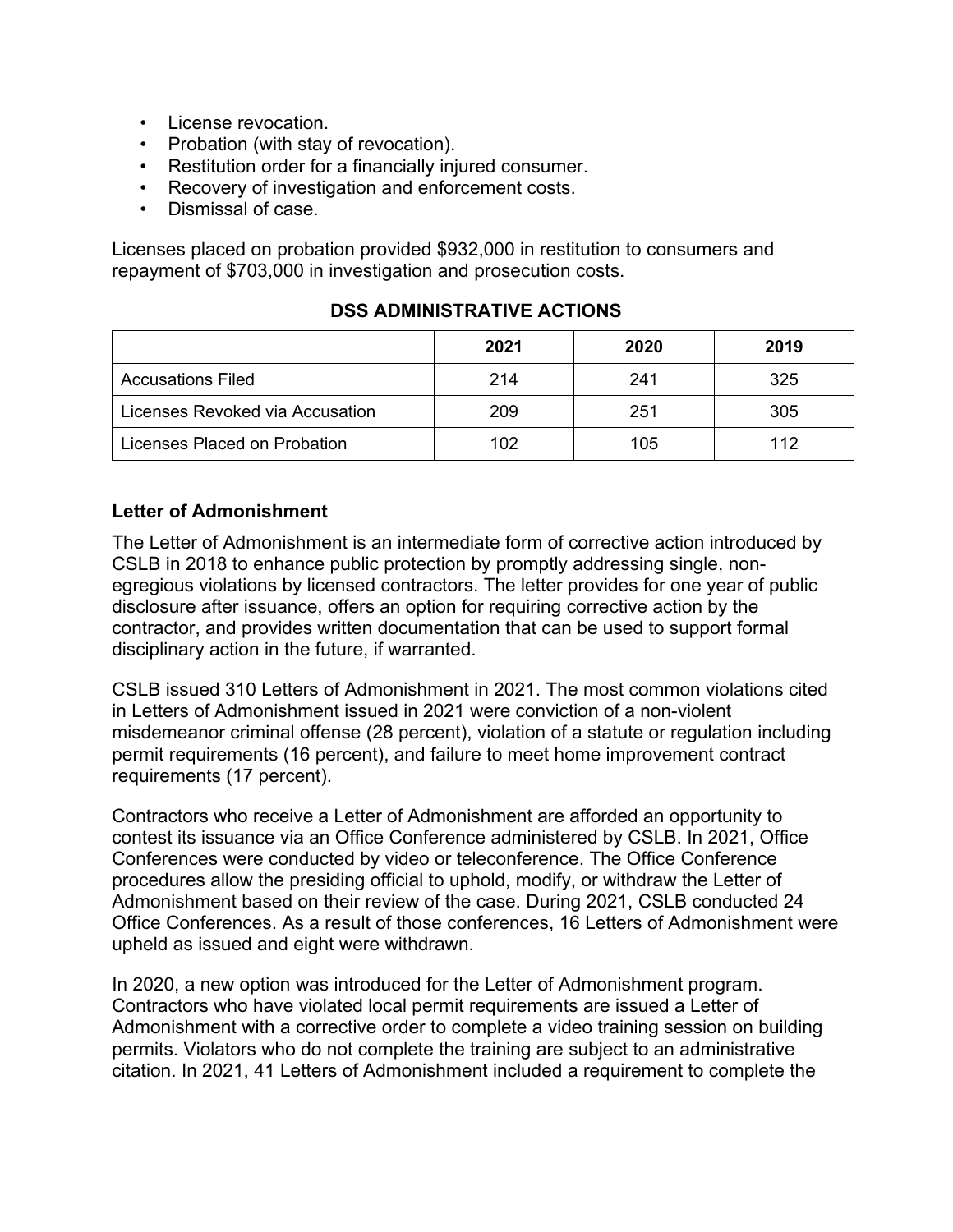permit training, and two violators who did not comply with that requirement were issued citations.

# **Targeted Enforcement Programs**

#### **Solar Industry Enforcement**

In 2021, CSLB accomplishments included continued effective enforcement tactics, the development of a dedicated Solar Complaint Form, the enactment of Assembly Bill (AB) 137 that created the Solar Energy System Restitution Program, and several notable solar investigations.

#### **Enforcement Statistics**

CSLB acknowledges that most solar contractors perform satisfactory work and most consumers are pleased with their solar systems. However, CSLB continues to see about 100 solar-related complaints each month, many involve solar companies filing for bankruptcy, which results in the abandonment of residential solar contracts.

In 2021, the Enforcement division settled 334 solar-related cases (including some complaints received in prior years), which led to more than \$2.9 million in restitution to financially injured consumers. Additionally, 166 solar investigations resulted in administrative legal actions and another 16 were referred for criminal prosecution.

#### **Dedicated Solar Complaint Form**

In response to the steady volume of incoming solar-related complaints and the need for solar-specific complaint information, a Solar Complaint Form was designed and made available for consumers to use when reporting problems related to contracts for solar installations. The Solar Complaint Form improves complaint processing and handling times, provides focused enforcement, and identifies marketplace trends. The Solar Complaint Form can be found online at [www.cslb.ca.gov/Consumers/Solar\\_Smart](http://www.cslb.ca.gov/Consumers/Solar_Smart) under "Solar Smart."

#### **Solar Energy System Restitution Program**

On July 16, 2021, AB 137 was enacted creating the Solar Energy System Restitution Program at CSLB. The program was designed to provide financial restitution for owners of single-family residences who were financially harmed by a solar contractor because of poor workmanship, project abandonment, or unlawful business practices.

AB 137 included a \$5 million appropriation to CSLB from the state's General Fund. Of those funds, \$4 million is available for restitution and, if needed, up to \$1 million is allocated to pay for CSLB administrative costs. Any homeowner who used a licensed or unlicensed contractor after January 1, 2016, to install a solar energy system on a singlefamily residence who can demonstrate to CSLB a financial loss or injury as result of specified acts may be eligible for restitution from the fund.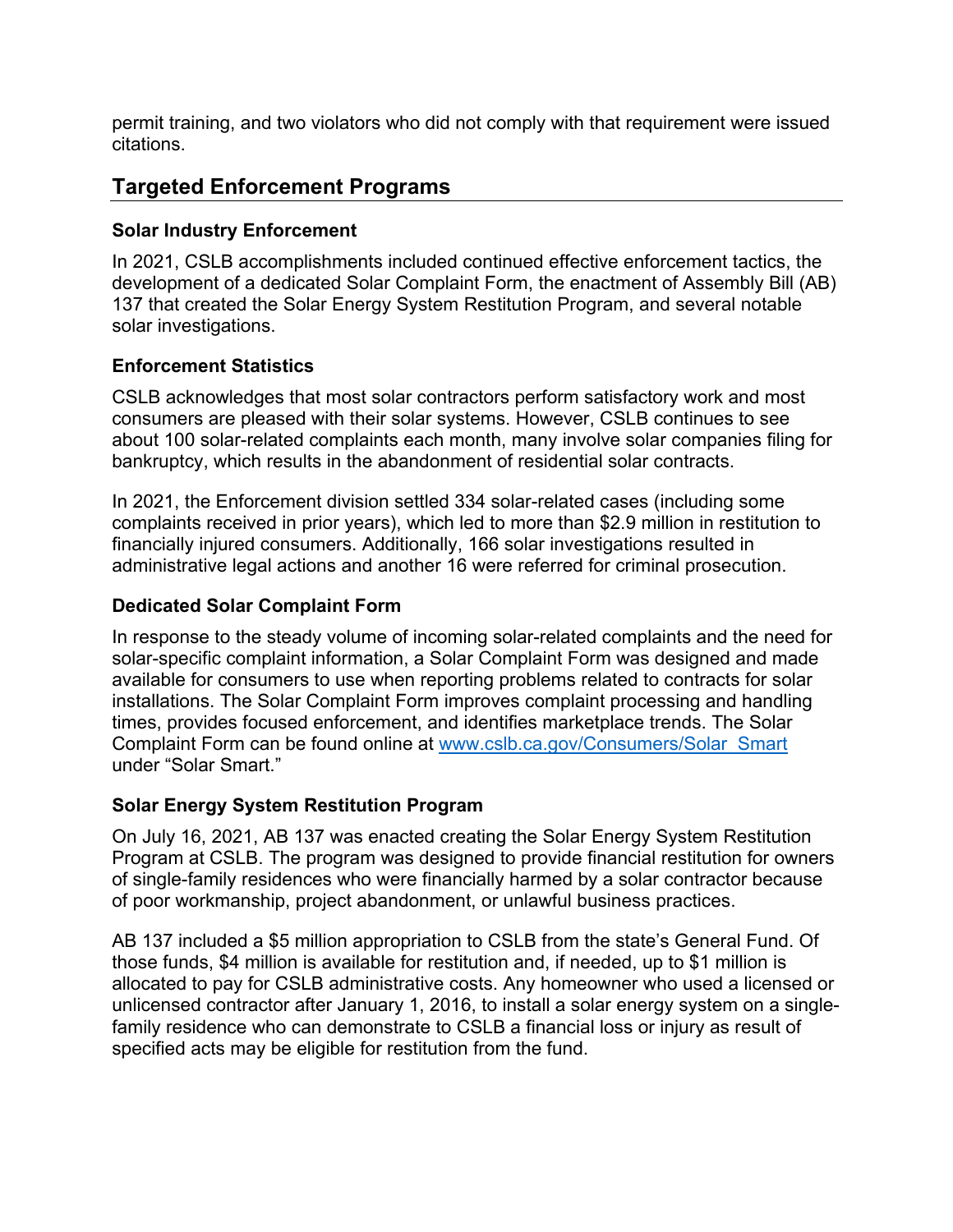In October 2021, CSLB staff partnered with the Dolores Huerta Foundation to host a bilingual (English/Spanish) webinar to inform and assist financially injured solar consumers on the steps necessary to file a Solar Energy System Restitution Program claim. CSLB continues to collaborate with the California Public Utilities Commission, the Department of Financial Protection and Innovation, and the Dolores Huerta Foundation to ensure effective and equitable restitution. As of December 2021, CSLB has authorized the payout of over \$100,000 from the restitution fund.

# **Solar Investigation Highlights**

### **Unlicensed Solar Violator's Criminal Hearing Continues**

Unlicensed contractor George Safonov conducted business as Hibrid Homes LLC and other company names. He and his co-conspirators initially targeted Central Valley homeowners who spoke little English and convinced them to sign complex contracts for residential solar systems they couldn't afford. CSLB received dozens of consumer complaints regarding Safonov's tactics that included abandonment, misrepresentation, and fraud.

Multiple investigations in Southern California into Safonov's unlawful contracting activity ultimately led to the filing of 22 criminal counts in February 2020 by the San Diego County District Attorney. The charges included theft by false pretense, diversion of construction funds, identity theft, and elder financial abuse. While out on bail, Safonov devised another scheme related to solar loan fraud and CSLB investigators and partners from other agencies were able to amass enough evidence to obtain a new arrest warrant.

When Safonov appeared for a scheduled bail hearing on May 17, 2021, for the first set of charges, investigators served Safonov with the new arrest warrant, and he was taken into custody. The new felony charges include forgery, theft by false representation or pretense, identity theft, and fraudulent use of a contractor's license.

Safanov's readiness hearing was held on November 30, 2021. CSLB staff provided restitution amounts for victims identified through the investigative process and requested a plea offer from the defense to include stayed custody. The district attorney's office is negotiating a plea deal which could include restitution to victims. Many of Safonov's financially harmed customers will receive restitution from CSLB's Solar Energy System Restitution Program.

# **Proactive Enforcement**

#### **Statewide Investigative Fraud Team**

CSLB's Statewide Investigative Fraud Team (SWIFT) performs proactive enforcement of contractor license law. SWIFT investigators, in partnership with other construction industry stakeholders, law enforcement agencies, and allied state agencies, confirm license, tax, wage, and safety compliance through inspection sweeps at active jobsites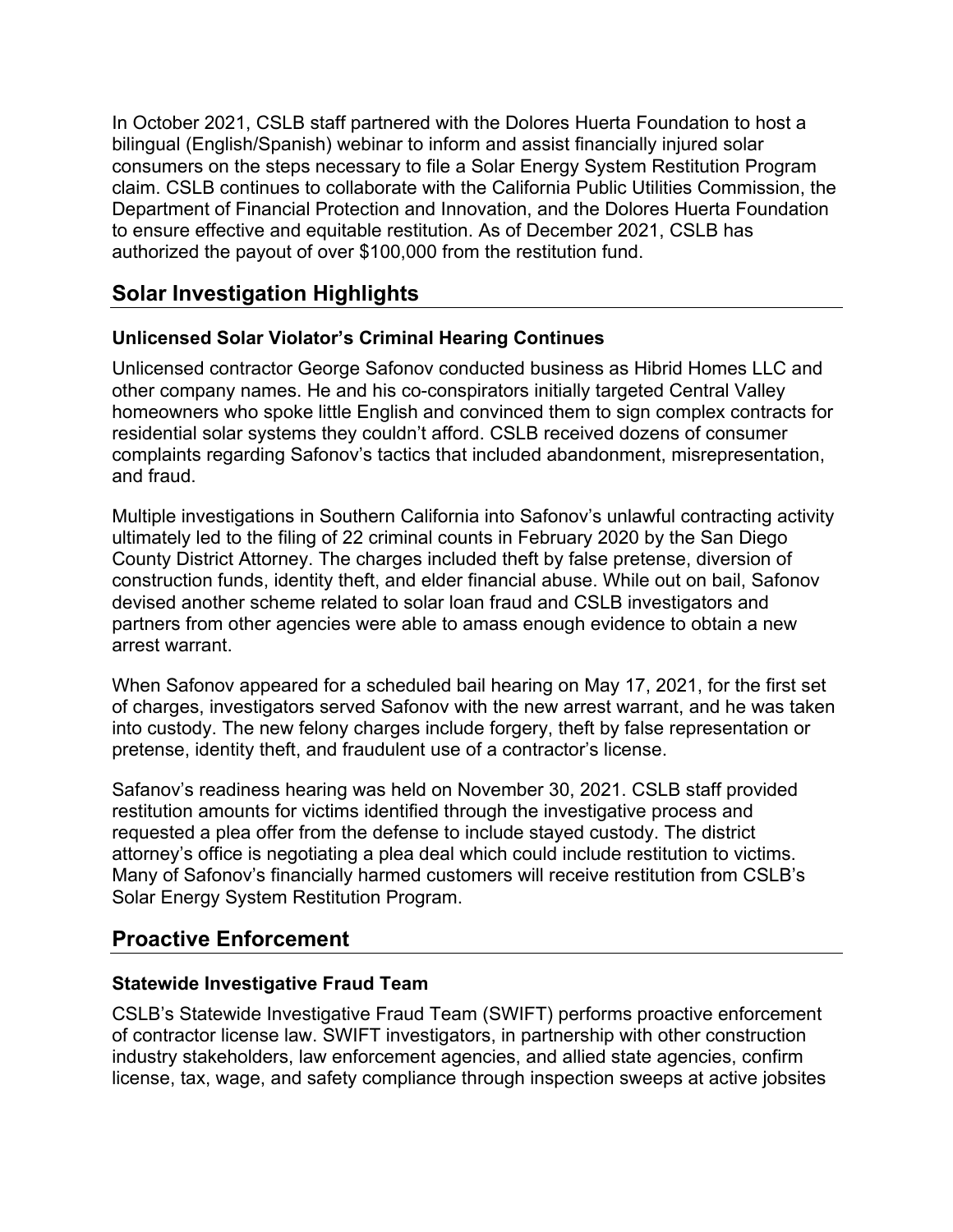and through staged undercover sting operations. Additionally, SWIFT investigators respond to leads from consumers, licensed contractors, and other agencies.

In 2021, SWIFT conducted 18 sting operations, participated in 160 sweep days, and responded to 910 leads. Of the 2,668 cases closed by SWIFT investigators, 757 resulted in administrative or criminal legal actions, 259 of which were referred to prosecutors. Furthermore, SWIFT issued 882 Advisory Notices for minor violations.

**2021 SWIFT ADMINISTRATIVE LEGAL ACTIONS AND CRIMINAL REFERRALS**

| <b>CATEGORY</b>                                         | <b>RESULT</b> |
|---------------------------------------------------------|---------------|
| <b>Legal Actions</b>                                    | 757           |
| Initial Citation Assessment                             | \$401,900     |
| Stop Orders Issued for Workers' Compensation Violations | 202           |
| Licensee Criminal Referrals                             | 51            |
| Non-Licensee Criminal Referrals                         | 208           |

#### **Sweeps/Leads**

SWIFT regularly receives information about unlicensed or other illegal construction activity reported by licensees, the public, and allied government agencies that can lead to a construction site inspection. Additionally, SWIFT investigators routinely sweep areas for active construction projects and conduct compliance inspections.

#### **2021 SWIFT SWEEP AND LEAD RESULTS**

| <b>CATEGORY</b>                                           | <b>RESULT</b> |
|-----------------------------------------------------------|---------------|
| <b>Compliance Sweep Days</b>                              | 160           |
| Legal Actions Resulting from Sweep Compliance Inspections | 279           |
| <b>Leads Received</b>                                     | 910           |
| Legal Actions Resulting from a Lead                       | 157           |

### **Joint Enforcement Strike Force**

The Joint Enforcement Strike Force (JESF) shares information and resources among multiple government agencies to combat the underground economy. Partner agencies include CSLB, Employment Development Department, Division of Occupational Safety and Health, Division of Labor Standards Enforcement, and the Franchise Tax Board. JESF's primary focus is to pursue criminal charges for license, tax withholding, and workers' compensation insurance violations. In 2021, JESF enforcement activities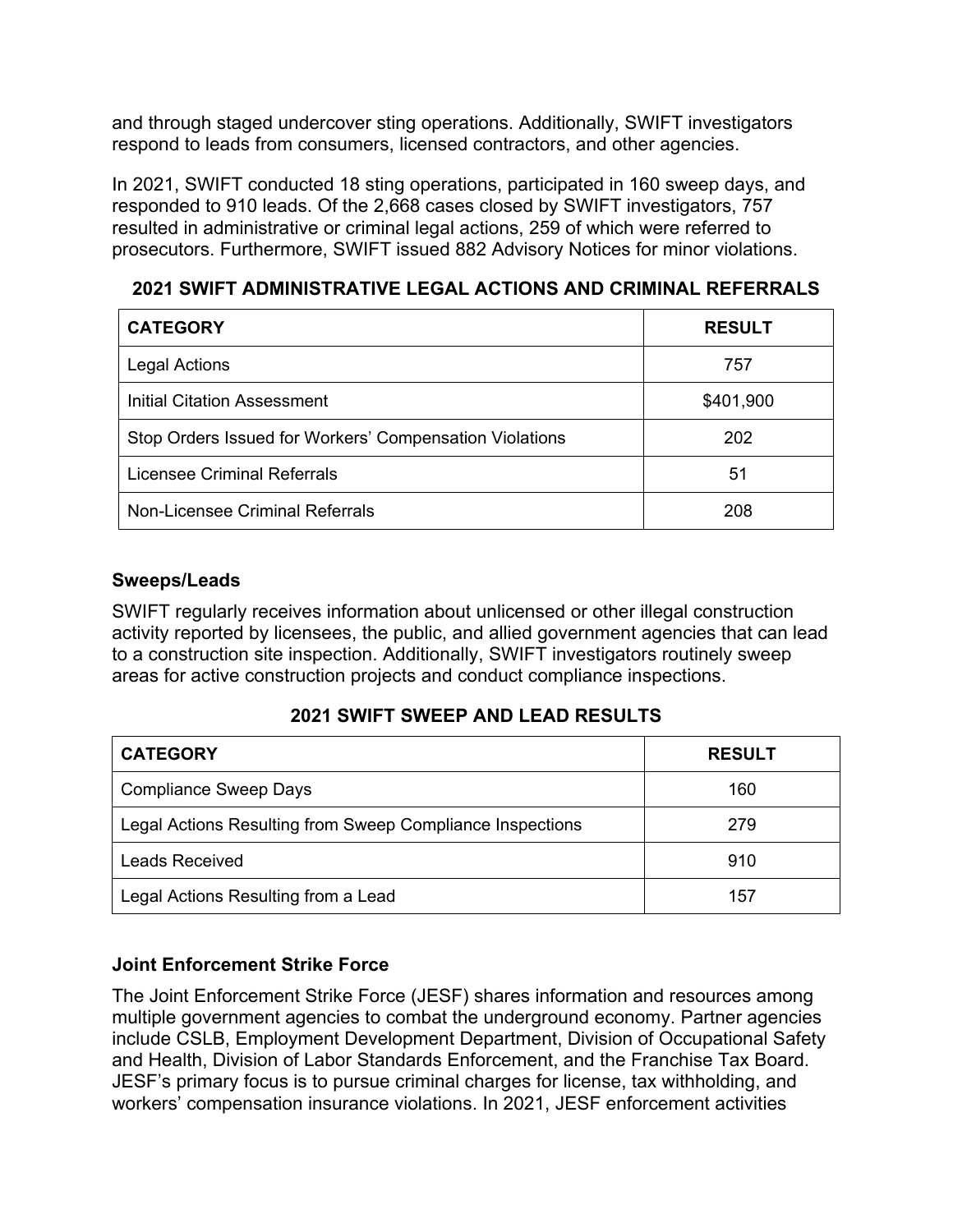resulted in the suspension of 221 licenses for outstanding tax and penalty liabilities totaling over \$34.5 million. CSLB's license suspension program resulted in the payment of almost \$19 million to allied state agencies.

| <b>Agency</b> | <b>Liability Suspension</b> | <b>Penalty Recovered</b> |
|---------------|-----------------------------|--------------------------|
| <b>EDD</b>    | \$19,209,569                | \$9,149,749              |
| <b>DOSH</b>   | \$25,072                    | \$267,256                |
| <b>DLSE</b>   | \$5,383,914                 | \$3,468,666              |
| <b>FTB</b>    | \$9,962,524                 | \$5,868,340              |
| <b>TOTAL</b>  | \$34,581,079                | \$18,754,011             |

#### **2021 JESF-RELATED OUTSTANDING LIABILITIES**

#### **Labor Enforcement Task Force**

Established in 2012, the Labor Enforcement Task Force (LETF) combats the underground economy in California and strives to create an environment where legitimate businesses can thrive. Partner agencies include CSLB, Employment Development Department, Division of Labor Standards Enforcement, and Division of Occupational Safety and Health. The task force goals are:

- Ensure that workers receive proper payment of wages and are provided a safe work environment.
- Ensure that California receives all employment taxes, fees, and penalties due from employers.
- Eliminate unfair business competition by leveling the playing field.
- Make efficient use of state resources in carrying out LETF's mission.

LETF members conduct sweeps at active job sites to verify employee wages and compliance with licensing, insurance, tax, and job safety requirements. Inspections conducted by LETF at construction sites in 2021 found 75 percent of contractors were out of compliance with one or more contractors state license law requirements.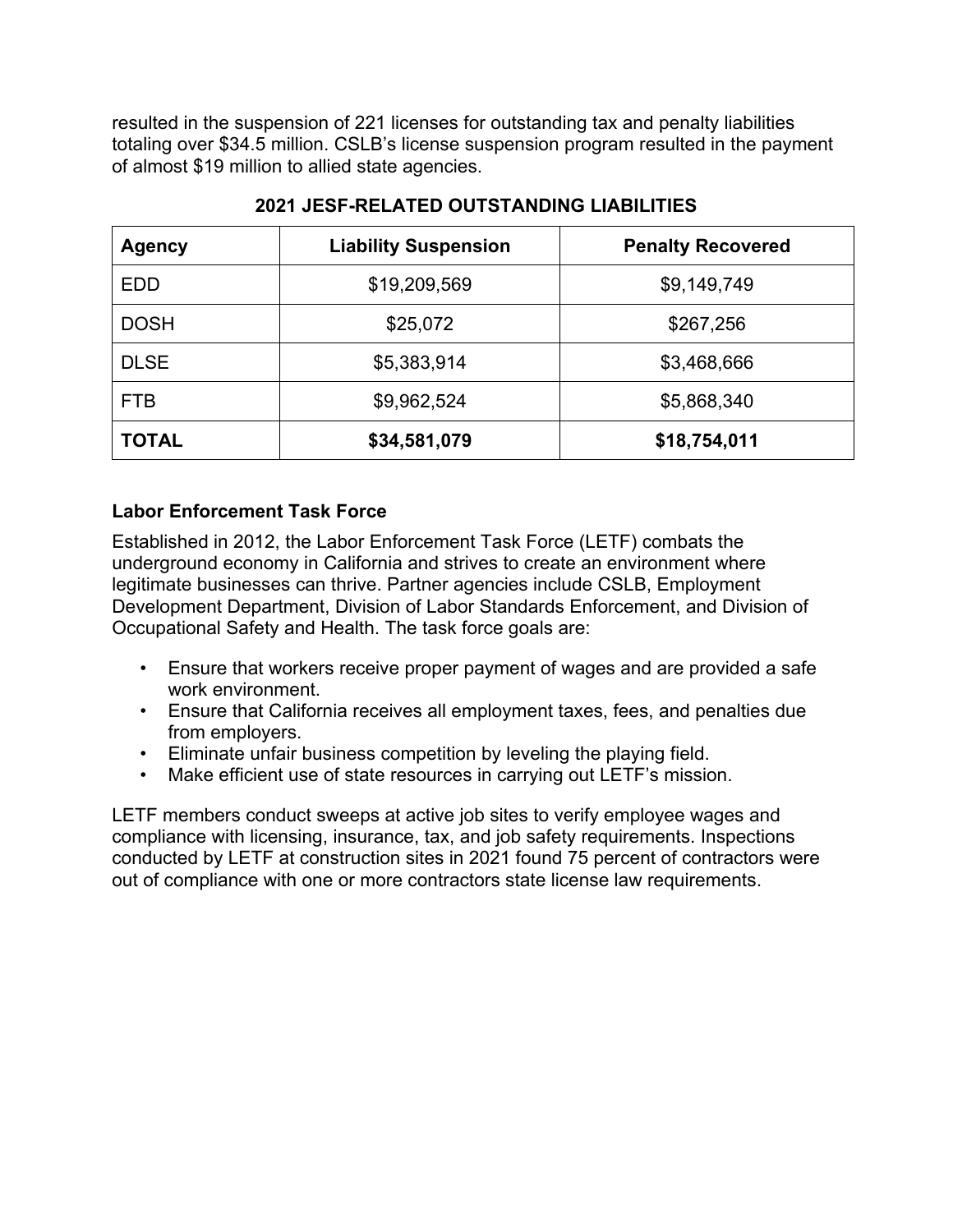### **2021 LETF JOINT INSPECTIONS**

| <b>CATEGORY</b>                                                   | <b>RESULT</b> |
|-------------------------------------------------------------------|---------------|
| Number of Contractors Inspected                                   | 88            |
| Number of Contractors Out of Compliance                           | 66            |
| Percentage of Contractors Out of Compliance                       | 75%           |
| <b>Total Initial Assessments</b>                                  | \$95,980      |
| Inspections that Resulted in CSLB Investigations                  | 65            |
| <b>CSLB-Issued Stop Orders</b>                                    | 14            |
| DLSE - Number of Deduction Statement Violations (Labor Code §226) | 2             |
| Number of Businesses Referred to EDD Tax Audit Program            | 46            |
| Cal/OSHA Serious Violations                                       | 15            |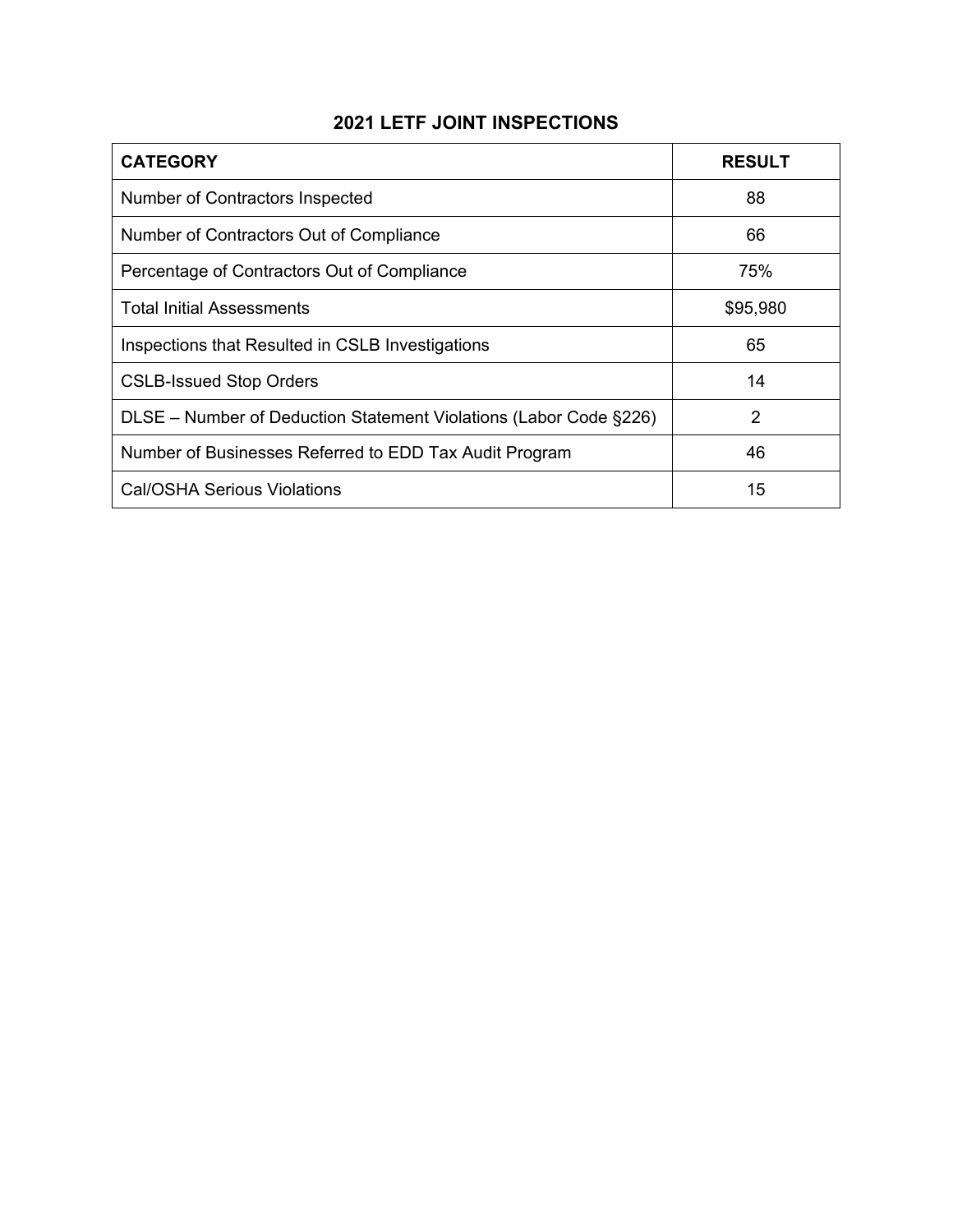# **LEGISLATIVE**

CSLB's Legislative Division engages in the regulatory and legislative processes to facilitate the Board's administrative rulemaking priorities and advise the Board on relevant legislation. In addition, the division sponsors legislation with Board approval, and reviews all bills introduced by the Legislature to determine if they will affect the Board, consumer protection, or the construction industry. The division also presents relevant bills to the Board at public meetings for the Board to take a supportive, neutral, or opposing position and presents the Board's position to the Legislature. The division also prepares and submits reports or studies requested by the Board or required by the Legislature.

# **Development and Coordination of CSLB Sponsored or CSLB Assisted Legislation**

CSLB sponsored or assisted in providing legislative language as well as technical assistance for the following bills that were signed into law (chaptered) in 2021 by Governor Gavin Newsom.

#### **Assembly Bill 137 (Committee on Budget, Chapter 77, Statutes of 2021)**

This bill created the Solar Energy System Restitution Program within the Contractors State License Law. Together with the 2021 Budget Act, this bill makes available a \$5 million General Fund appropriation for CSLB expenditure until June 30, 2024, for the purposes of the program. The bill makes restitution available for any person who used a contractor after January 1, 2016, to install a solar energy system on a single-family residence who can demonstrate a financial loss or injury meeting specified criteria to CSLB as a result of that transaction.

### **Assembly Bill 246 (Quirk, Chapter 46, Statutes of 2021) (CSLB Sponsored)**

This bill made a licensed contractor's unlawful dumping of debris a cause for disciplinary action against the contractor. The bill also reorganized Section 7110 to provide clarity and improve readability.

### **Assembly Bill 569 (Grayson, Chapter 94, Statutes of 2021) (CSLB Sponsored)**

This bill increases from \$5,000 to \$8,000 the maximum civil penalty CSLB can assess against a licensed contractor for most violations, and from \$15,000 to \$30,000 for the most serious violations. This bill also authorized CSLB to issue a Letter of Admonishment for more than one violation at a time.

#### **Senate Bill 607 (Min, Chapter 367, Statutes of 2021)**

Effective January 1, 2022, this bill increased existing as well as added new licensing and application maintenance and service fees for support of CSLB. In addition, effective July 1, 2022, this bill will require Department of Consumer Affairs boards and bureaus to waive application and license fees for military family members. Effective January 1, 2023, this bill increased the CSLB license, qualifier, and disciplinary bonds to \$25,000.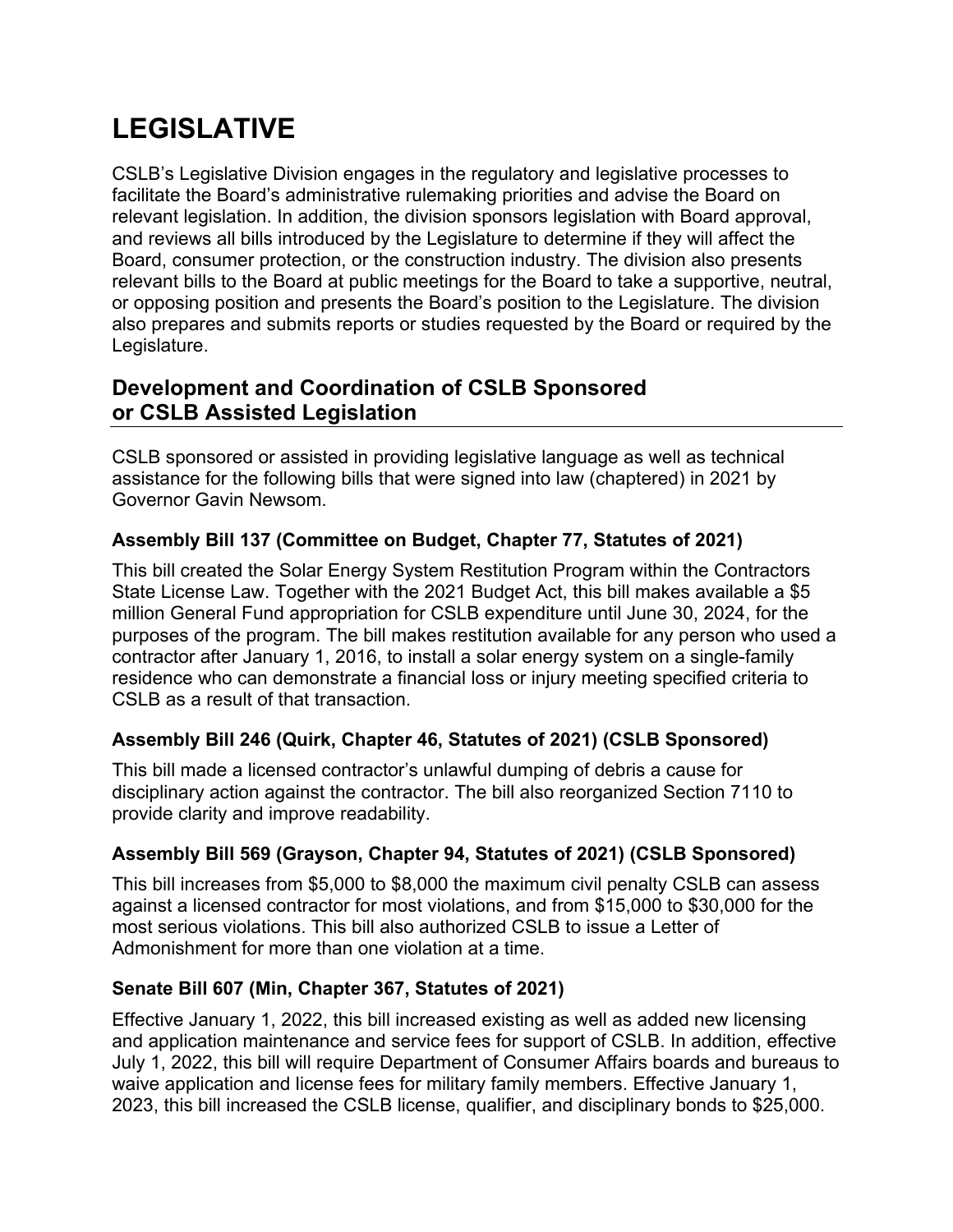#### **Senate Bill 757 (Limon, Chapter 249, Statutes of 2021)**

This bill clarified that a contract for a residential solar energy system is considered home improvement when installed on a residential building or property, for the purposes of the home improvement contract requirements under the Contractors State License Law. The bill further ensured home improvement salespersons must be registered to the contractor they are soliciting, negotiating, or executing contracts for and they must inform the homeowner on whose behalf they are soliciting. Where existing law prohibits a contractor from accepting payment for work not performed or materials not delivered, this bill extended that prohibition to any such payments from lenders or financiers. Finally, the bill requires any representations made to a consumer about a solar energy product or performance to be included in the home improvement contract.

#### **Senate Bill 826 (Committee on Business, Professions and Economic Development, Chapter 188, Statutes of 2021)**

This bill made technical, non-substantive changes to the Contractors State License Law. The bill clarified that CSLB employs investigators and special investigators, not enforcement representatives. The bill also clarified that the C-22 Asbestos Abatement Contractor License is an appropriate license classification to engage in asbestos related work. Finally, the bill clarifies that the right to cancel a home improvement contract referenced in the solar disclosure document required by Business and Professions Code section 7169 is three days, and five days for contracts with a senior citizen.

# **Regulations**

#### **General Manufactured Housing Contractor Initial Installer Training Requirement**

CSLB issues the C-47 General Manufactured Housing Contractor license for contractors that specialize in installing manufactured and mobile homes. To comply with the U.S. Department of Housing and Urban Development's (HUD) Manufactured Home Installation Program, the C-47 regulation needed to be modified to include HUD's "installer training" requirements. The revisions require all applicants for a C-47 license to show completion of a HUD-approved training as a condition of licensure. The Board authorized CSLB staff to commence the rulemaking process on July 24, 2020. On September 30, 2021, the Office of Administrative Law approved the regulations, which became effective on September 30, 2021.

#### **Increased Maximum Civil Penalties from \$5,000 to \$8,000 and \$15,000 to \$30,000**

CSLB regulations provide for the minimum and maximum civil penalty amounts CSLB may assess for various violations. As result of Assembly Bill 569 (Grayson, Chapter 94, Statutes of 2021) discussed above, the \$5,000 and \$15,000 maximum civil penalties in CSLB regulations needed to be updated to reflect the \$8,000 and \$30,000 statutory civil penalty increase. CSLB staff prepared a regulatory action which the Board approved on September 22, 2021. On November 10, 2021, the Office of Administrative Law approved the regulations. The new regulations are effective January 1, 2022.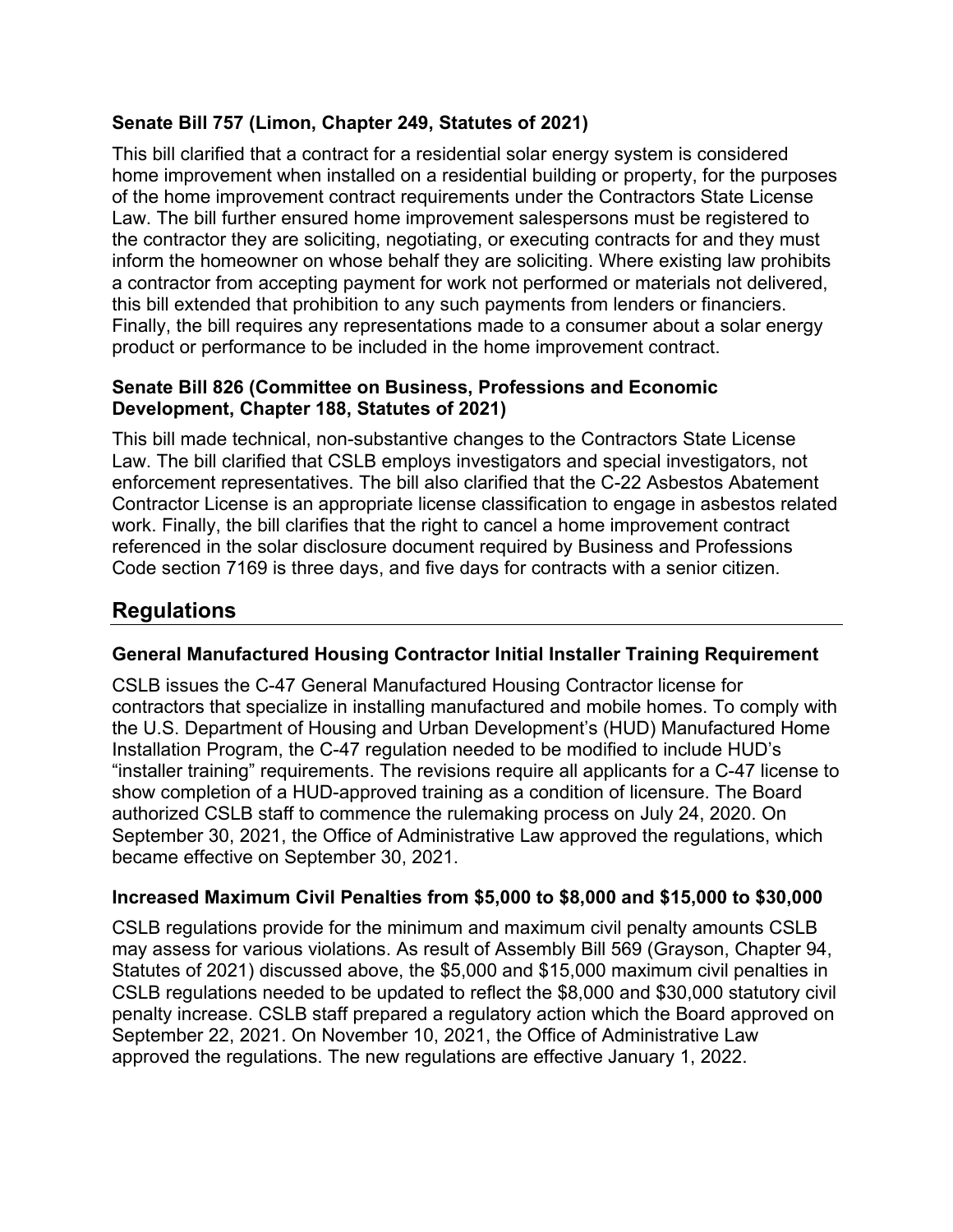# **PUBLIC AFFAIRS**

In 2021, CSLB's Public Affairs Office (PAO) addressed the communication challenges of COVID by continuing online workshops and meetings, while using social media, the CSLB website, and electronic communications to keep licensees and consumers informed. PAO also helped coordinate CSLB's disaster response and continued its work in all areas of media relations, community outreach, publications and newsletter development and distribution, video services, website support, and contractor education and outreach.

During 2021, PAO:

- Distributed 21 industry bulletins.
- Circulated seven news releases.
- Fielded 72 media inquiries and requests for interviews.
- Broadcasted 20 live webcasts.
- Organized and conducted 28 public outreach events, including Senior Scam Stopper<sup>sM</sup> seminars.
- Published 12 publications, including meeting packets, reports, fliers, and the 2021 *California Contractors License Law & Reference Book*.

# **Workshops**

- Get Licensed to Build Workshop: In 2021, these virtual workshops with live Q&A averaged 106 attendees per month. Additionally, 11,136 people viewed the completed workshop videos on the CSLB YouTube channel, and 2,781 viewed the videos on Facebook.
- Obtenga Licencia para Construir (Spanish Version): CSLB conducted its first virtual Spanish Get Licensed to Build Workshop in December 2021.
- Solar Consumer Restitution Fund Webinar: CSLB partnered with the Delores Huerta Foundation to inform the public about the Solar Restitution Fund.
- Butte County Consumer Workshop: CSLB presented information to educate wildfire survivors on rebuilding and filing complaints.
- Battery Energy Storage Systems Classification Workshop.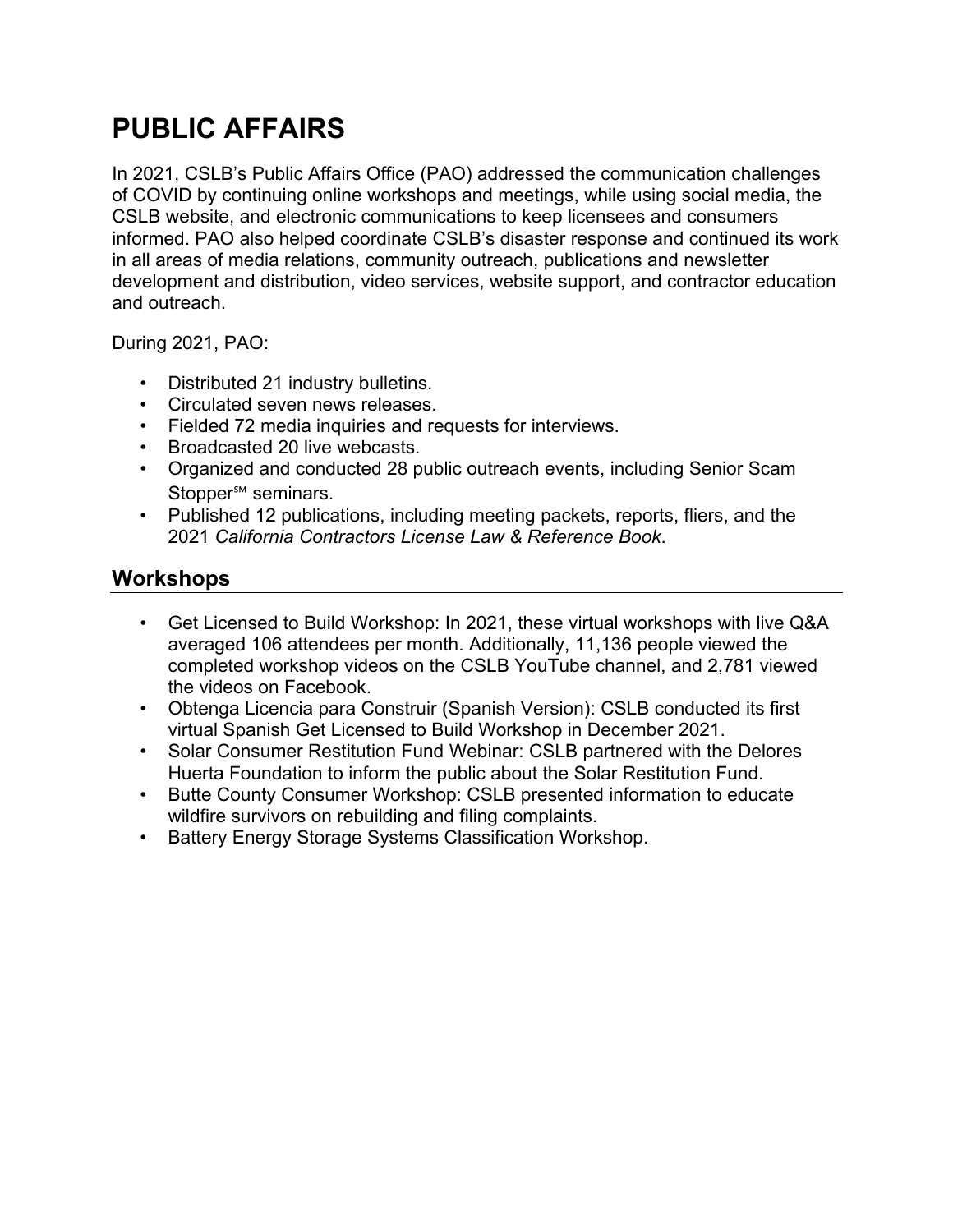### **CSLB Live Web Events**

In 2021, CSLB produced 20 live webcasts:

- February 4, 2021 CSLB Board and Enforcement and
	- Legislative Committee Meetings
- February 5, 2021 Get Licensed to Build Workshop
- March 5, 2021 Get Licensed to Build Workshop
- March 25, 2021 CSLB Board Meeting
- April 2, 2021 Get Licensed to Build Workshop
- May 7, 2021 Get Licensed to Build Workshop
- June 3, 2021 CSLB Board Meeting
- June 4, 2021 Get Licensed to Build Workshop
- July 2, 2021 Get Licensed to Build Workshop
- July 27, 2021 CSLB Board Meeting
- August 6, 2021 Get Licensed to Build Workshop
- September 3, 2021 Get Licensed to Build Workshop
- September 17, 2021 Battery Energy Storage Workshop
- September 22, 2021 CSLB Board Meeting (Day 1)
- September 23, 2021 CSLB Board Meeting (Day 2)
- September 29, 2021 CSLB Board Meeting
- October 1, 2021 Get Licensed to Build Workshop
- November 5, 2021 Get Licensed to Build Workshop
- November 29, 2021 CSLB Board Meeting
- December 3, 2021 Get Licensed to Build Workshop
- December 10, 2021 Obtenga Licencia para Construir Taller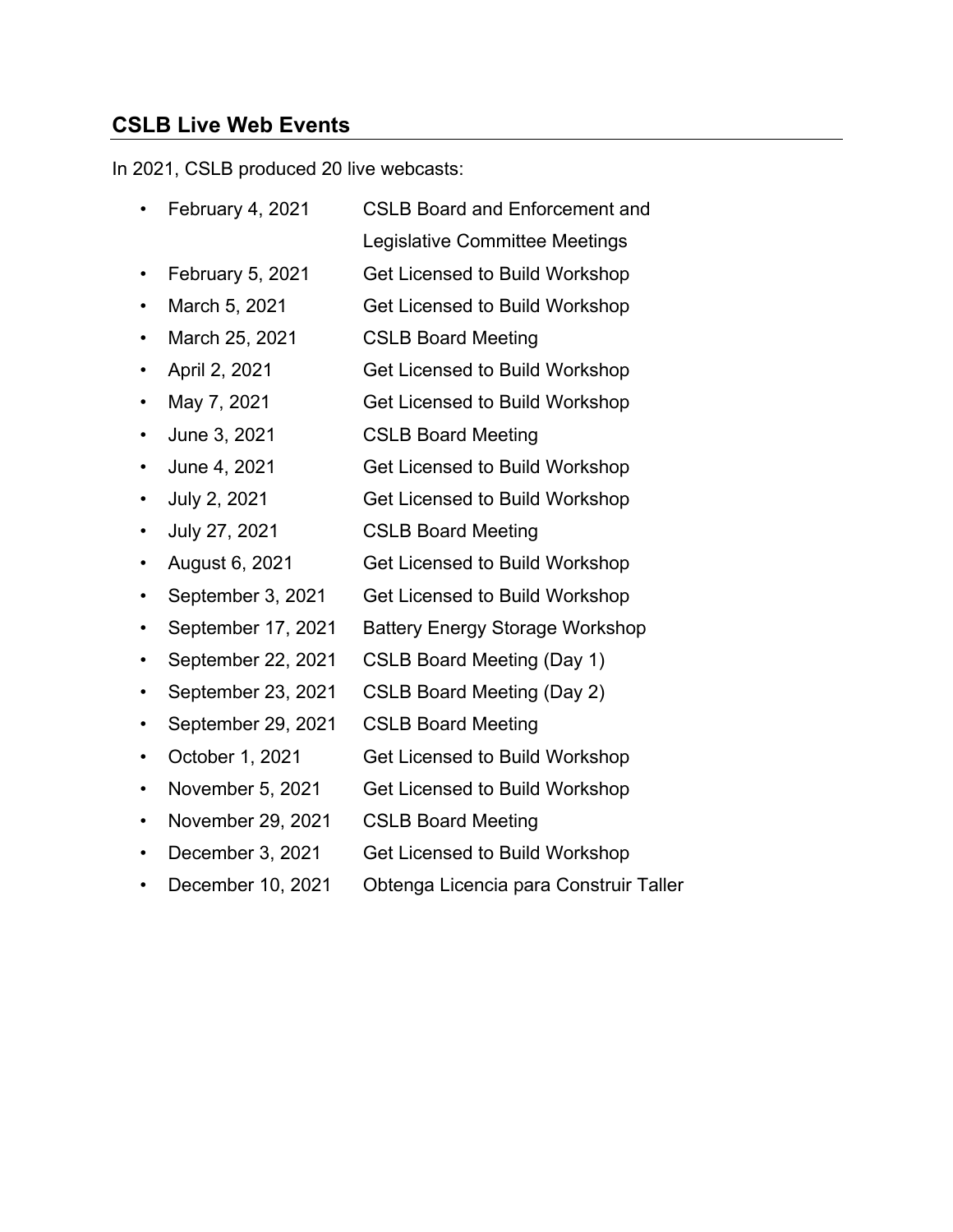### **Social Media**

PAO continued to use social media as an outreach tool during 2021 to better interact with applicants, licensees, the news media, and other stakeholders. CSLB currently utilizes Facebook, Twitter, YouTube, Flickr, LinkedIn, Instagram, and NextDoor.

#### **Social Media Highlights**

- **Facebook:** 5,749 followers
- **Twitter:** 2,844 followers
- **YouTube:** 34 videos produced in 2021; 67,100 video views; 384,000 minutes watched
- **Flickr:** Two photos posted/shared in 2020 (374 total photos shared)
- **LinkedIn:** 596 followers, a 22 percent increase since 2020
- **Instagram:** 1,308 followers, a 26 percent increase since 2020

CSLB also posted disaster-related content to NextDoor, targeted to specific neighborhoods. CSLB can reach 1,301,104 NextDoor members, an increase of more than 166,993 from 2020.

CSLB streamed 17 Facebook Live videos in 2021, which received a combined 2,899 views. All videos posted on CSLB's Facebook page (including live videos and uploaded videos) received 4,620 views. Videos are also placed on CSLB's YouTube Channel.

| <b>Video Title</b>                                            | <b>Total Views</b> |
|---------------------------------------------------------------|--------------------|
| 1. What to Expect on Test Day                                 | 9,470              |
| 2. Building Permit Training                                   | 6,338              |
| 3. 10 Tips for Hiring a Contractor                            | 5,512              |
| 4. Get Licensed to Build Workshop (May 6, 2020)               | 3,067              |
| 5. New Residential B-2 Remodeling License                     | 2,065              |
| 6. Paradise Sting                                             | 2,062              |
| 7. CSLB Undercover Sting San Rafael, California               | 1,804              |
| 8. CSLB Undercover Sting Vallejo, California                  | 1,531              |
| 9. CSLB Undercover Sting Truckee, California                  | 1,397              |
| 10. Watch CSLB Videos and Subscribe (YouTube Channel Trailer) | 1,049              |

#### **MOST VIEWED YOUTUBE VIDEOS**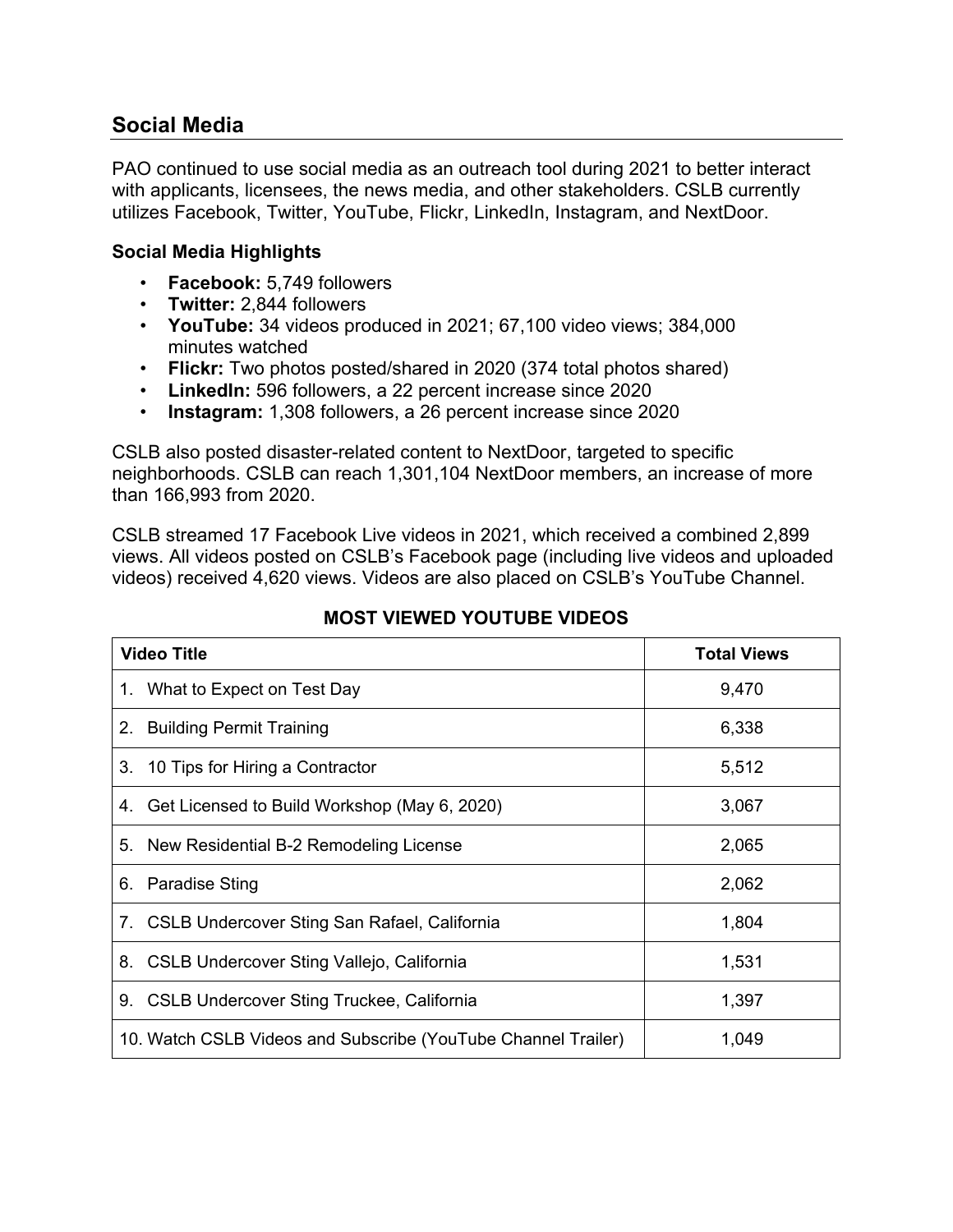# **Publications**

During 2021, PAO completed production of 13 publications:

- Get Licensed to Build: A Guide to Becoming a California Licensed Contractor (English & Spanish)
- Description of Classifications (English & Spanish)
- *California Contractors License Law & Reference Book* (2021 Edition)
- 2020 Accomplishments & Activities Report
- 2021 Board Member Administrative Procedures Manual
- February 4, 2021 Enforcement and Legislative Committee Meeting Packet (Teleconference)
- February 4, 2021 Quarterly Board Meeting Packet (Teleconference)
- March 25, 2021 Quarterly Board Meeting Packet (Teleconference)
- June 3, 2021 Quarterly Board Meeting Packet (Teleconference)
- July 27, 2021 Quarterly Board Meeting Packet (Teleconference)
- September 22-23, 2021 Quarterly Board Meeting Packet (Teleconference)
- November 29, 2021 Quarterly Board Meeting Packet (Teleconference)

### **Email Alerts**

CSLB has six categories where members of the public can sign-up to receive email alerts. In 2021, CSLB continued to increase the number of email alert subscribers, reaching 36,864 an increase of almost 5,000 since 2020.

| Category                                          | <b>Subscriptions</b> |
|---------------------------------------------------|----------------------|
| <b>California Licensed Contractor Newsletters</b> | 10,096               |
| <b>Industry Bulletins</b>                         | 8,861                |
| News Releases / Consumer Alerts                   | 8,583                |
| <b>CSLB Meeting Announcements</b>                 | 6,143                |
| <b>CSLB Job Opening</b>                           | 1,511                |
| <b>CSLB Surveys</b>                               | 1,670                |
| <b>TOTAL</b>                                      | 36,864               |

#### **2021 EMAIL ALERT SUBSCRIBERS BY CATEGORY**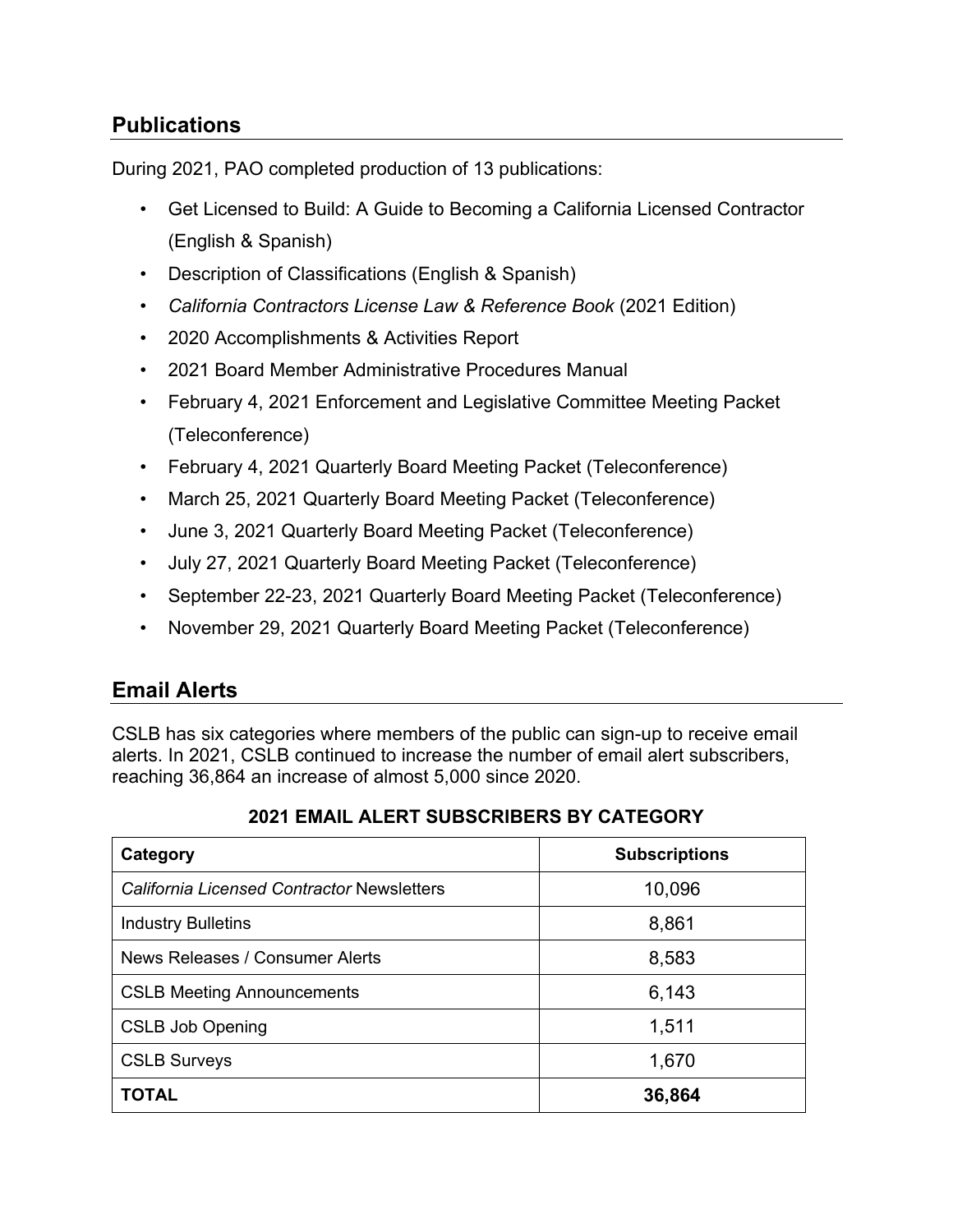### **Senior Scam StopperSM Seminars**

Launched in 1999, CSLB's Senior Scam Stopper<sup>SM</sup> (SSS) program informs, empowers, and educates senior consumers at the local level about unlicensed or unscrupulous contractors.

Seminars are coordinated with legislative offices and feature presentations by a panel of experts from local, state, and federal agencies, and community-based organizations; distribution of consumer publications; and spirited question-and-answer sessions.

In 2021, PAO staff coordinated and facilitated 28 Senior Scam Stopper<sup>SM</sup> seminars. CSLB partners video the presentations for sharing on their websites and continued viewing.

CSLB will resume offering in-person SSS seminars as soon as health concerns subside.

| <b>Date</b>       | Location                    | <b>Legislative/Community Partner(s)</b>                             |
|-------------------|-----------------------------|---------------------------------------------------------------------|
| January 14, 2021  | Zoom                        | Asm. Shirley Weber                                                  |
| February 9, 2021  | Zoom                        | Asm. Tasha Boerner Horvath                                          |
| February 23, 2021 | Zoom                        | Asm. Richard Bloom                                                  |
| March 5, 2021     | Zoom                        | Asm. Sharon Quirk-Silva                                             |
| March 12, 2021    | Zoom                        | Asm. Joaquin Arambula                                               |
| April 9, 2021     | Zoom                        | Asm. Brian Maienschein                                              |
| May 7, 2021       | Zoom                        | Asm. Evan Low                                                       |
| May 20, 2021      | Zoom                        | Department of Insurance Seniors &<br><b>Fraud Town Hall Meeting</b> |
| May 21, 2021      | Zoom                        | Asm. Steven Choi                                                    |
| May 25, 2021      | Zoom                        | Rep. Scott Peters                                                   |
| June 11, 2021     | Zoom                        | Asm. Steve Bennett                                                  |
| June 30, 2021     | Zoom                        | Asm. Marc Levine                                                    |
| July 15, 2021     | Zoom                        | Sen. Bob Wieckowski                                                 |
| July 21, 2021     | Zoom                        | Asm. Chris Ward                                                     |
| July 26, 2021     | Zoom                        | Asm. Evan Low                                                       |
| July 27, 2021     | Zoom<br>Geraldine Middleton | Asm. Evan Low                                                       |

#### **2021 SENIOR SCAM STOPPERSM SEMINARS**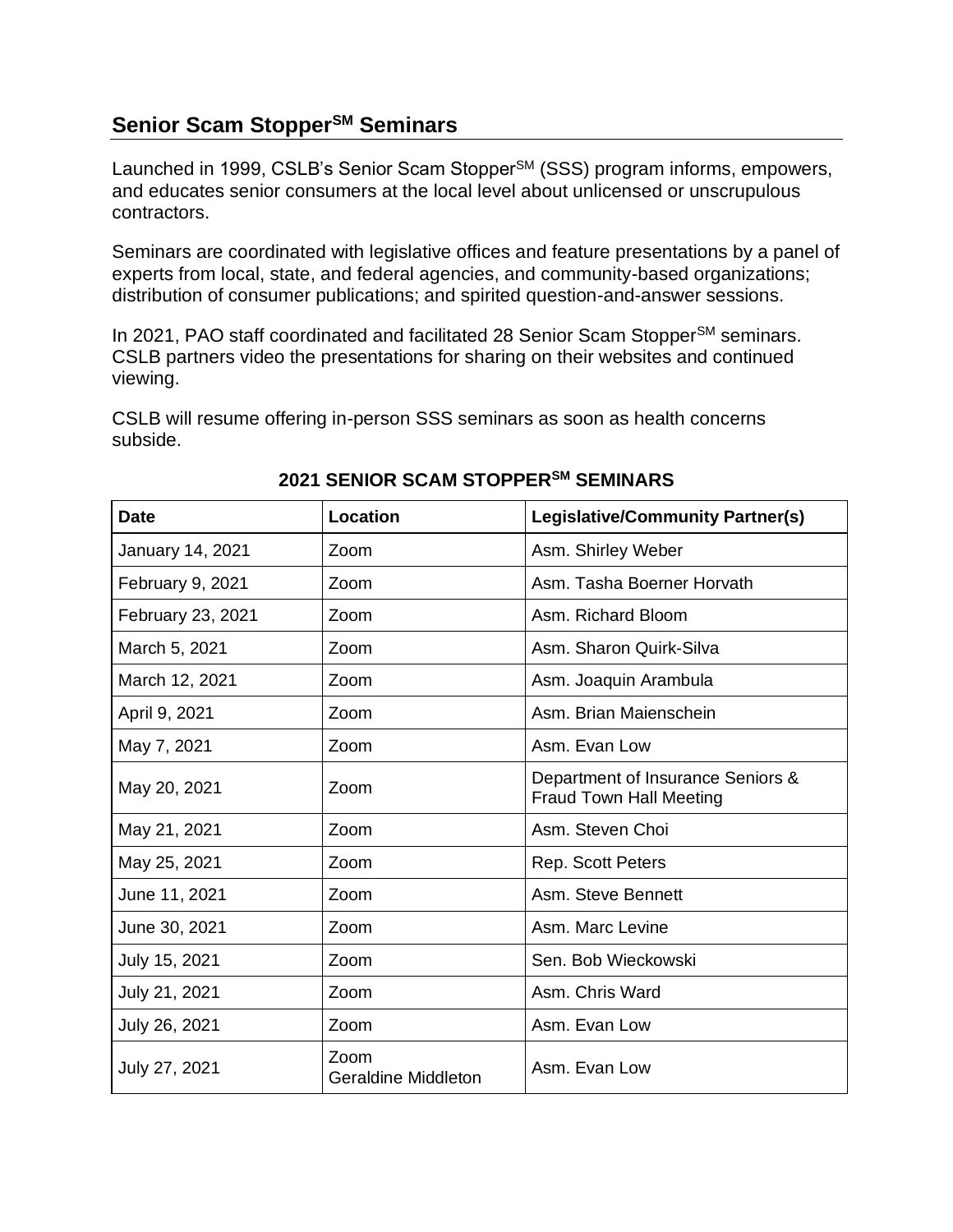| <b>Date</b>        | Location                           | Legislative/Community Partner(s)                            |
|--------------------|------------------------------------|-------------------------------------------------------------|
| August 4, 2021     | Zoom                               | La Mesa-Foothills Democratic Club                           |
| August 10, 2021    | Zoom                               | Sen. Rosilicie Ochoa Bogh                                   |
| August 17, 2021    | In-Person<br>Geraldine Middleton   | Oasis Senior Center, Corona Del Mar                         |
| August 17, 2021    | Zoom                               | Asm. Marc Berman                                            |
| August 25, 2021    | Zoom<br><b>Geraldine Middleton</b> | <b>Rep. Scott Peters</b>                                    |
| August 27, 2021    | Zoom<br>Geraldine Middleton        | Asm. Freddie Rodriguez                                      |
| September 30, 2021 | Zoom<br>Kevin Albanese intro       | Sen. Dave Cortese                                           |
| October 5, 2021    | Zoom                               | Sen. Dave Min                                               |
| October 19, 2021   | Zoom                               | Asm. Rudy Salas                                             |
| October 27, 2021   | Zoom                               | Homeowner Outreach with Ventura<br><b>County Homeowners</b> |
| November 12, 2021  | Zoom                               | Asm. Brian Maienschein                                      |
| November 15, 2021  | Zoom                               | Asm. Steve Bennett                                          |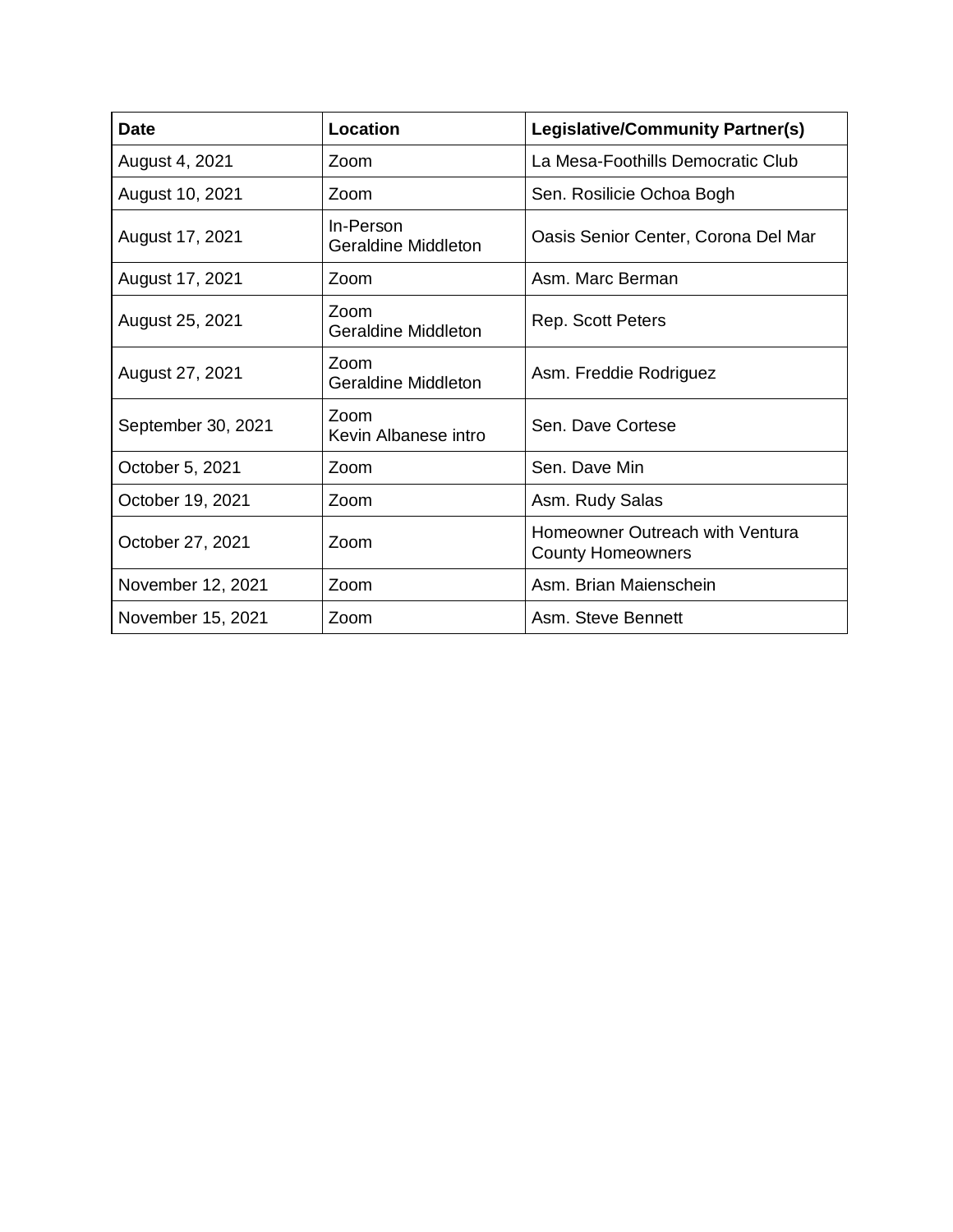# **ADMINISTRATION**

# **Expenditure Reduction Plan – FY 2020-21**

The board adopted cost saving measures to help maintain fund solvency while pursuing a fee increase bill. The cost-cutting measures were implemented and ultimately saved \$10.5 million at fiscal year-end. This resulted in a positive fund balance of \$3.7 million in reserve.

# **Filling of Vacancies due to Fee Increase**

In August 2019, CSLB forecast insufficient funds for ongoing operations by the beginning of Fiscal Year 2020-21. This was due to an ever-growing structural imbalance between revenue and expenditures caused by increases in salary and benefit adjustments, infrastructure expenses, licensee population decline, and mandatory external costs that were either unforeseeable or nonexistent at the time CSLB last raised fees by statute in July 2017.

CSLB monitored the revenue and expenses on a continuous basis to identify any potential funding issues and revenue deficiencies. Even with mitigating controls and reductions to expenditures, the reserves in the fund continued to decline resulting in the potential for the fund to become deficient. This resulted in cost-cutting measures including a temporary hold on filling staff vacancies.

The Board voted to pursue a renewal fee increase through emergency regulations and directed staff to conduct a fee study to determine the potential need for a possible legislative fee increase. On November 10, 2020, the Office of Administrative Law approved CSLB's renewal fee increase emergency regulations. CSLB began assessment of the new fees on February 1, 2020.

At its December 2020 Board meeting, the Board voted to pursue a legislative proposal to implement the fee study recommendations. On September 28, 2021, the Governor signed SB 607 (Ch.367, Statues of 2021) to increase CSLB's fee statute to fee amounts recommended by outside consultants effective January 1, 2022. This fee increase created a structural balance between revenue and expenditures which allowed CSLB to fill vacant staff positions.

# **Berkeley Office Closure**

In an effort to reduce costs and streamline operations, CSLB ended the Berkeley office space lease with the Department of Toxic Substances Control in Fiscal Year (FY) 2020- 2021. CSLB officially vacated the office space at that location on January 28, 2021. This resulted in a savings of \$120,000 annually.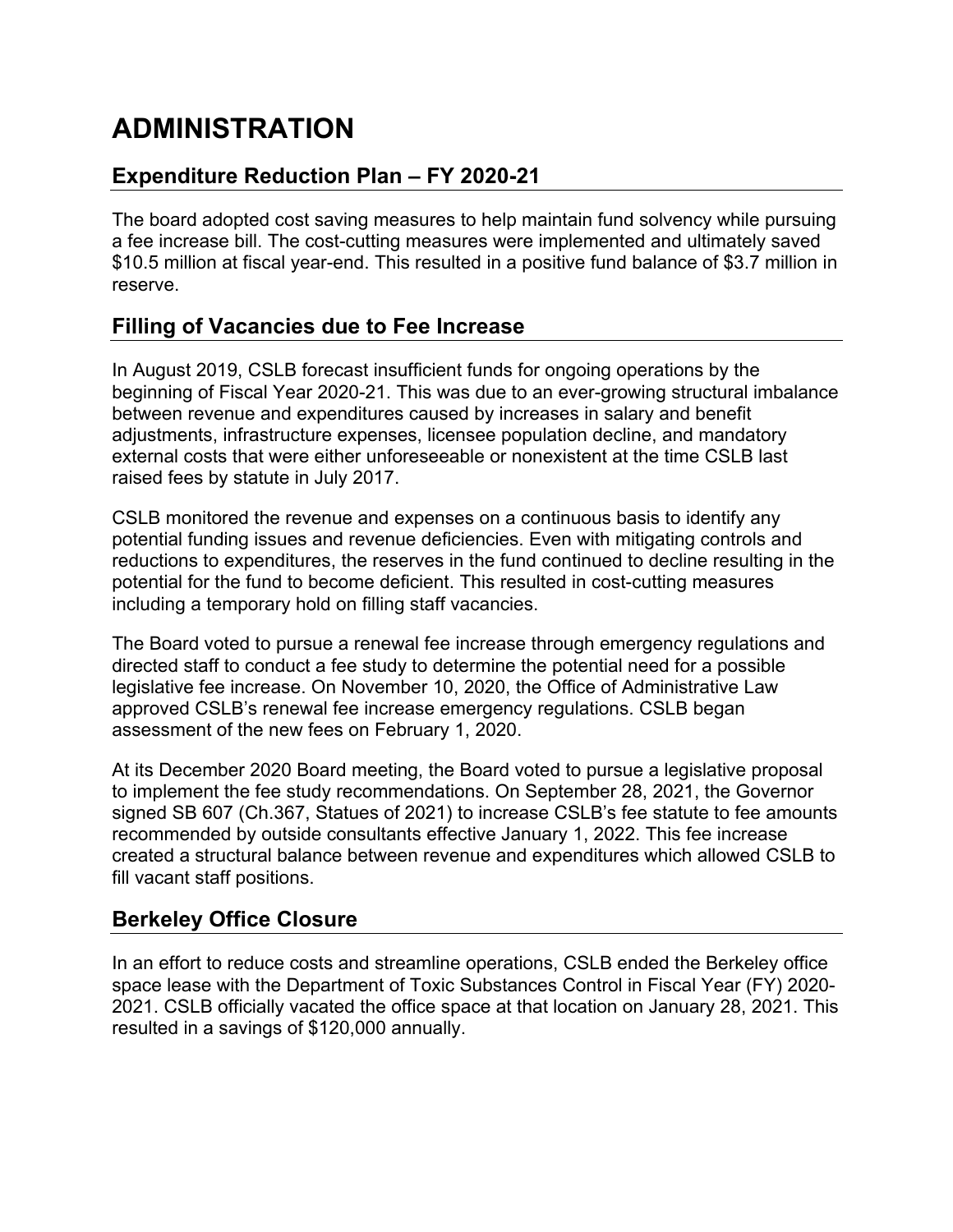# **Career Development and Mentoring Program**

CSLB created a Career Development and Mentoring Program directed by a steering committee comprised of CSLB employees. To kick-off the program, staff participated in CSLB's first ever Career Development Live event held in February 2021. The event was the first in a series of online events launched by the program steering committee. The events are an opportunity for staff to learn about each of CSLB's divisions including the role and function of the division, the types of classifications utilized in the division, potential career paths, and training opportunities. The steering committee also created a dedicated intranet page focusing on career development topics with online tools and resources for staff.

# **Arbitration Services Contract**

CSLB successfully secured arbitration services with Arbitration Mediation Conciliation Center, Inc. through the Request for Proposal process. This program provides arbitration between complainants and contractor respondents and includes the administrative services necessary to process arbitration cases, provide arbitrators to hear cases, and render awards in compliance with Business and Professions Code 7085 et seq.

# **Training**

In 2021, all CSLB staff completed two mandatory trainings required by the Department of Consumer Affairs. These trainings included Sexual Harassment Prevention and Information Security Awareness Fundamentals.

In addition, 53 managers and supervisors completed a mandatory Beyond the Pandemic: The Hybrid Workforce training. Eight new managers and supervisors completed their mandatory 80-hour Leadership Academy training, and 23 employees completed the Implicit Bias training offered by CalHR.

The Enforcement staff also completed a number of trainings in 2021. Training included Report Writing, Consumer and Workplace Protection with the Los Angeles City Attorney, Attorney General Training for Southern California investigators, and the Southern California Workers Compensation Consortium Annual Symposium.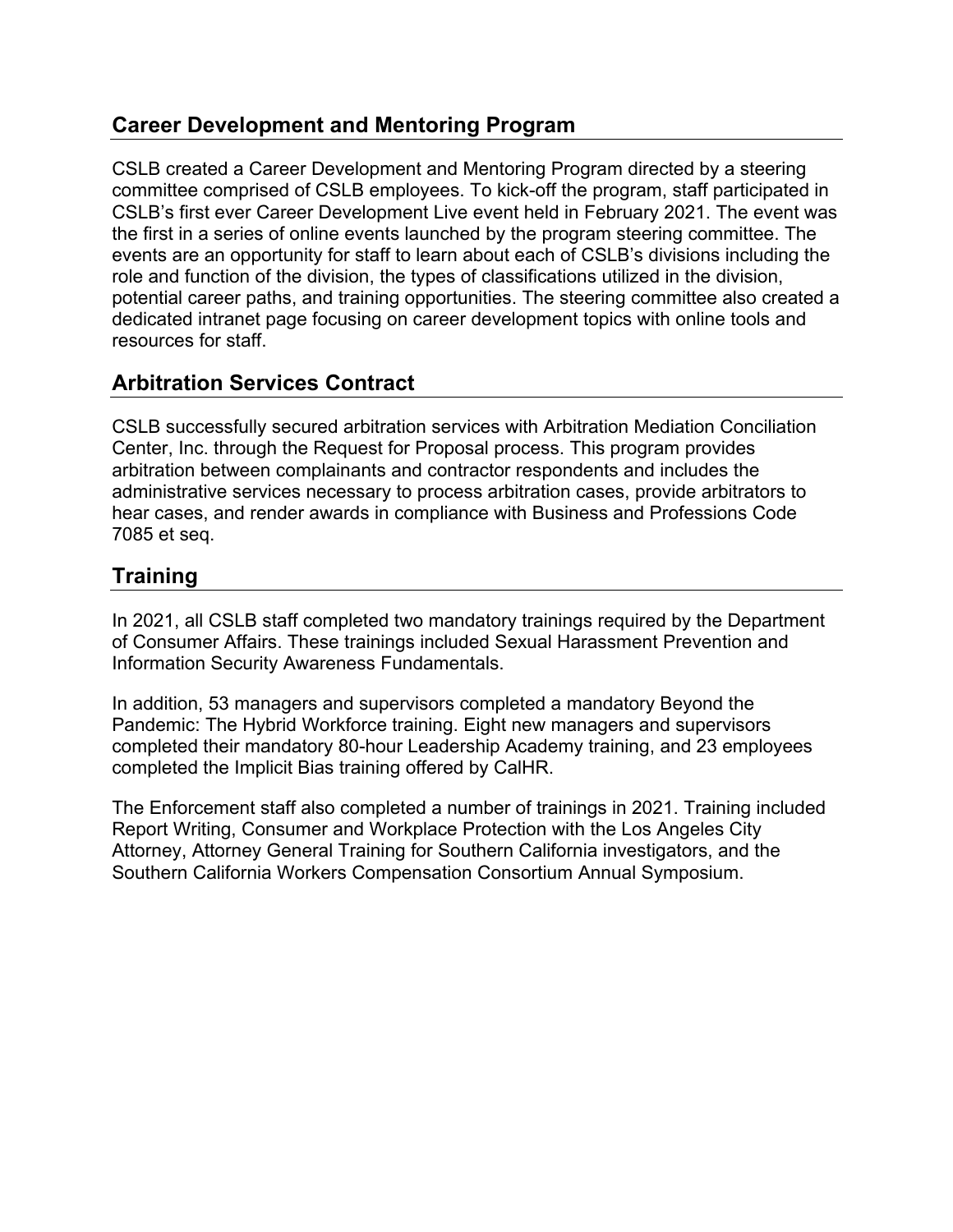# **INFORMATION TECHNOLOGY**

# **Online Renewal Single Qualifier**

In October 2021, CSLB enhanced the Online Renewal Program to include all Single Qualifier licensees to renew their licenses online. This allows corporations, partnerships, and limited liability companies to immediately process their renewal application through the CSLB website. The paid renewal is then processed and updated in real time and licensees can update their address of record and contact information during this process. The feature allows for 95 percent of all licensed contractors to process their renewal in real time.

|               | <b>Single Qualifier</b> | eKiosk         | <b>HIS</b> |
|---------------|-------------------------|----------------|------------|
| January       | 3,025                   | 1,073          | 304        |
| February      | 2,984                   | 1,159          | 331        |
| March         | 3,285                   | 1,075          | 405        |
| April         | 2,971                   | 1,016          | 393        |
| May           | 3,108                   | 963            | 420        |
| June          | 3,104                   | 1,039          | 390        |
| July          | 3,024                   | 886            | 461        |
| August        | 3,039                   | 989            | 407        |
| September     | 2,739                   | 873            | 361        |
| October       | 3,692                   | 153            | 428        |
| November      | 4,660                   | $\mathbf 0$    | 389        |
| December      | 5,126                   | $\overline{7}$ | 368        |
| <b>TOTALS</b> | 40,757                  | 9,233          | 4,657      |

#### **ONLINE RENEWAL TRANSACTIONS (January - December 2021)**

# **Unlicensed Contracting Activity**

In May 2021 in collaboration with the Enforcement Division, the IT Division enhanced the ability to report unlicensed contracting activity through the CSLB website using a computer or a mobile device. The new enhancement allows both consumers and contractors to submit a PDF along with photos and documents directly to the SWIFT Unit.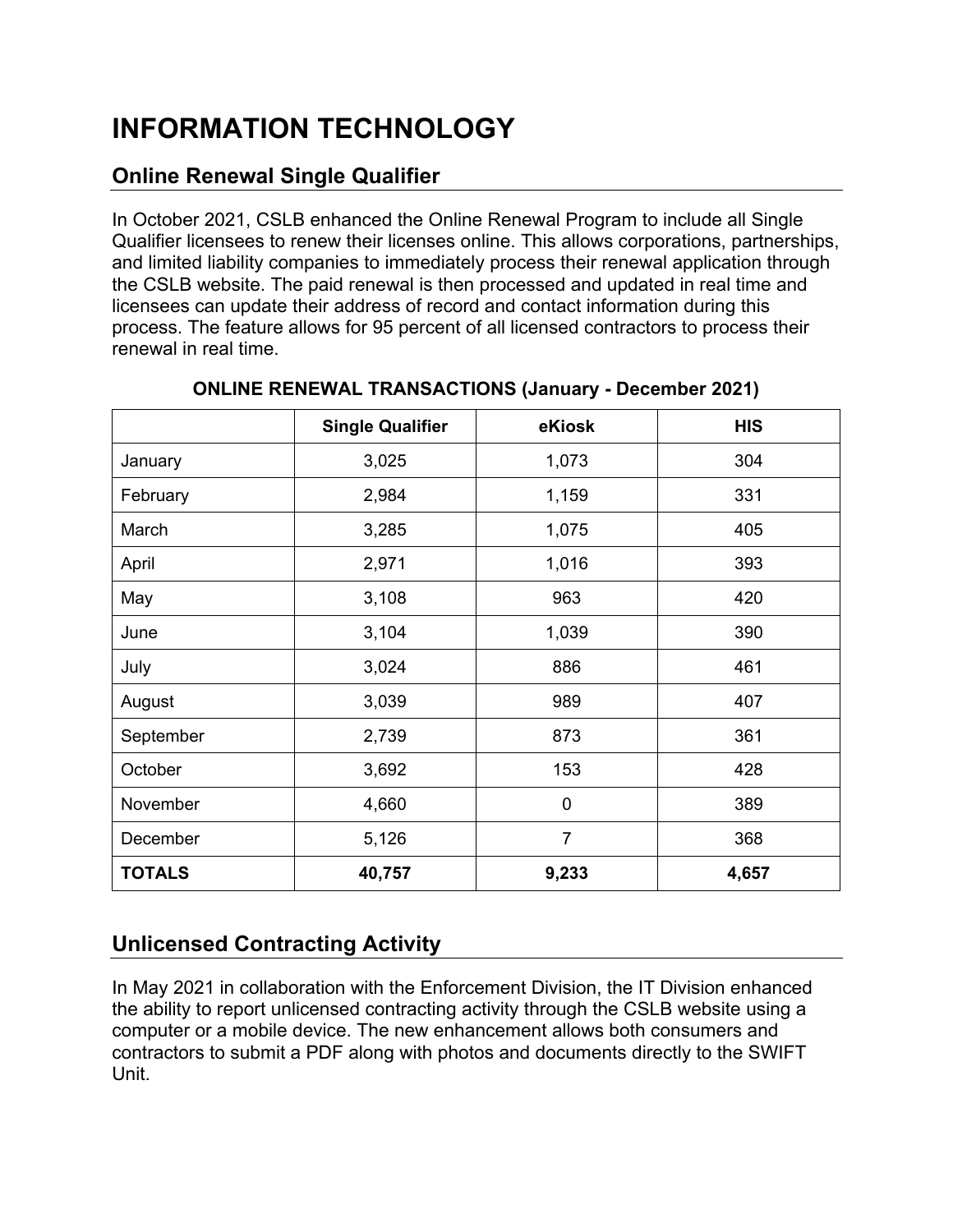# **Online Citation Penalty**

In January 2021, the IT Division developed an online process that enables licensees and non-licensees to pay penalty assessments through the CSLB website. All payments are processed in real-time and the CSLB database is updated immediately with the new payment information.

|               | <b>Online Payments</b> | <b>Total Payments</b> | % Of Online<br><b>Payments</b> |
|---------------|------------------------|-----------------------|--------------------------------|
| January       | \$19,950               | \$140,262             | 14.2%                          |
| February      | \$30,140               | \$122,713             | 24.6%                          |
| March         | \$62,965               | \$154,967             | 40.6%                          |
| April         | \$65,684               | \$179,806             | 36.7%                          |
| May           | \$66,905               | \$146,807             | 45.6%                          |
| June          | \$58,130               | \$160,249             | 36.3%                          |
| July          | \$35,711               | \$122,327             | 29.2%                          |
| August        | \$45,445               | \$123,798             | 36.7%                          |
| September     | \$89,445               | \$180,990             | 49.4%                          |
| October       | \$65,005               | \$125,468             | 51.8%                          |
| November      | \$78,295               | \$139,633             | 56.1%                          |
| December      | \$55,582               | \$114,431             | 48.6%                          |
| <b>TOTALS</b> | \$673,257              | \$1,711,451           | 39.3%                          |

**ONLINE CITATION TRANSACTIONS (January - December 2021)**

# **Software Defined – Wide Area Network (SD-WAN)**

The IT Division deployed CSLB's first Software Defined Wide Area Network (SD-WAN) to the Norwalk Branch office. SD-WAN enables CSLB to securely support application growth, network agility and simplify branch office implementations. CSLB partnered with the California Department of Technology with its first successful deployment for CSLB. CSLB will continue deployments to headquarters and the remaining CSLB sites.